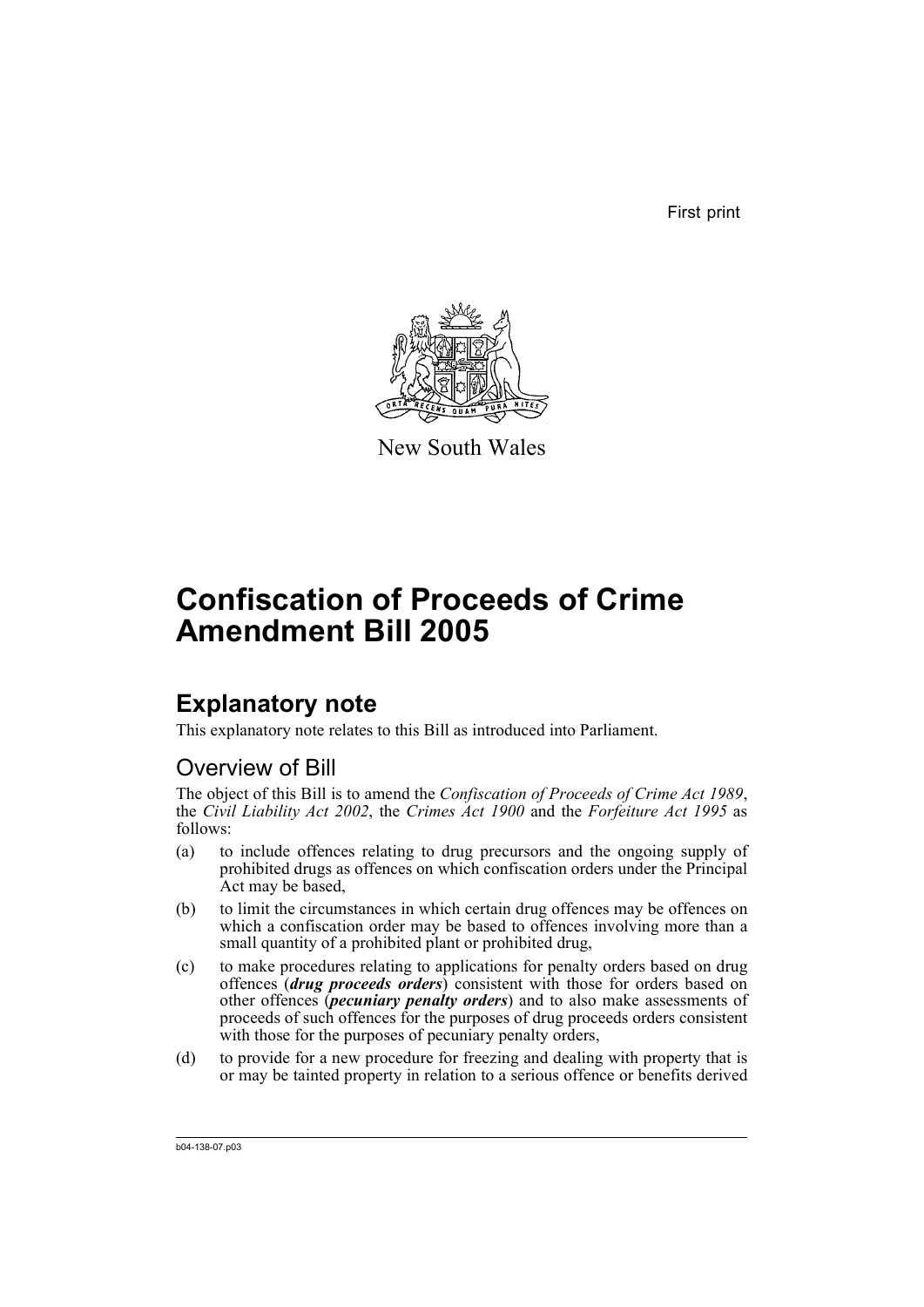Explanatory note

from a serious offence or drug offences proceeds, being a process initiated by a notice issued by an authorised justice and confirmed by a court dealing with the relevant offence,

- (e) to provide for the recognition and enforcement of additional interstate instruments relating to confiscation of property,
- (f) to provide for the supervision of and control by the Public Trustee of damages awarded to offenders suffering from mental illness, being damages arising out of conduct or in circumstances that would (but for that illness) have constituted a serious offence,
- (g) to enact new money laundering offences,
- (h) to enable the Supreme Court to apply the forfeiture rule (that is, the rule that prevents a person who is found guilty of murder from benefiting from the victim's estate) to persons found not guilty of murder by reason of mental illness,
- (i) to make other consequential amendments and provisions of a savings and transitional nature.

# Outline of provisions

**Clause 1** sets out the name (also called the short title) of the proposed Act.

**Clause 2** provides for the commencement of the proposed Act on a day or days to be appointed by proclamation.

**Clause 3** is a formal provision that gives effect to the amendments to the *Confiscation of Proceeds of Crime Act 1989* set out in Schedule 1.

**Clause 4** is a formal provision that gives effect to the amendments to the *Civil Liability Act 2002* set out in Schedule 2.

**Clause 5** is a formal provision that gives effect to the amendments to the *Crimes Act 1900* set out in Schedule 3.

**Clause 6** is a formal provision that gives effect to the amendments to the *Forfeiture Act 1995* set out in Schedule 4.

# **Schedule 1 Amendment of Confiscation of Proceeds of Crime Act 1989**

# **Drug trafficking offences**

**Schedule 1 [6]** substitutes the definition of *drug trafficking offence* in section 4 of the *Confiscation of Proceeds of Crime Act 1989* (the *Principal Act*). On conviction for an offence included in this definition, a person may be made the subject of a drug proceeds order or a forfeiture order under the Principal Act. The new definition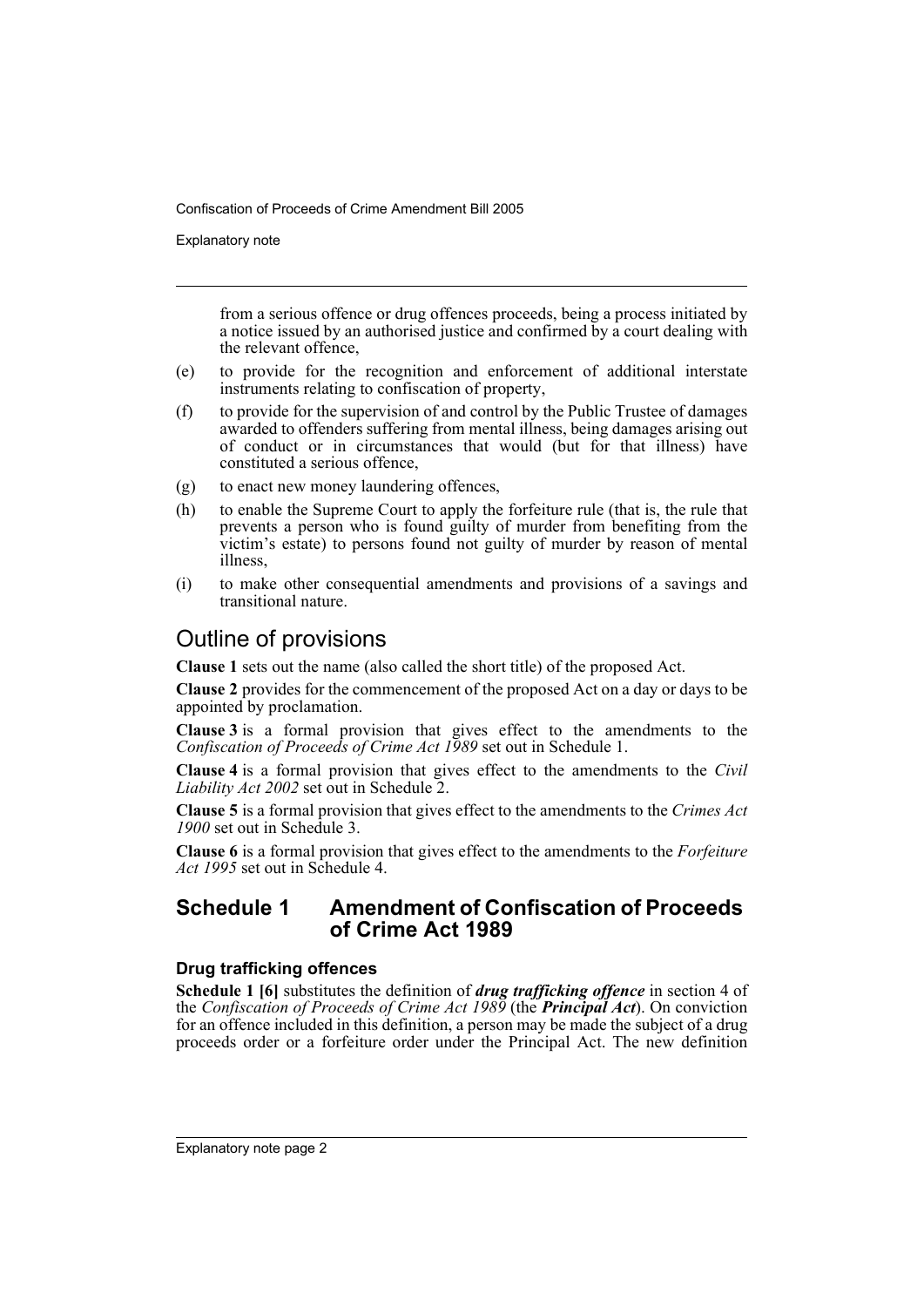Explanatory note

includes an additional offence relating to possession of precursors for prohibited drugs and also limits the application of the Principal Act to offences involving more than a small quantity of a prohibited plant or prohibited drug.

### **Drug proceeds orders**

The provisions of the Principal Act relating to drug proceeds orders have not yet commenced. Currently, they provide that a drug proceeds order must be granted by a court if a person is convicted of a drug trafficking offence and the court determines that the person has received a payment or reward in connection with drug trafficking. In assessing those payments or rewards and making an order, a court may order that the amount payable is the amount that may be realised at the time the order is made rather than the amount of the payments or rewards received. The amendments will now require the court to make a drug proceeds order against a person convicted of a drug trafficking offence if the prosecution applies for such an order and if the court determines that the person has derived a benefit from drug trafficking at any time. The amount of the order will be the amount assessed as the benefits derived. This aligns drug proceeds orders with pecuniary penalty orders with respect to assessment of property that may be confiscated.

**Schedule 1 [19]** amends section 13 of the Principal Act to make the procedures for applying for drug proceeds orders the same as those currently applying to pecuniary penalty orders. **Schedule 1 [5] and [20]–[22]** make consequential amendments.

**Schedule 1 [25]** substitutes sections 29 and 30 of the Principal Act. Proposed section 29 requires a court that convicts a person of a drug trafficking offence to order the person to pay a pecuniary penalty equal to the benefits the person derived in connection with drug trafficking if it believes the person has derived a benefit in connection with drug trafficking and if an application is made for the order. The previous requirement for a court to take any such order into account before imposing a fine has been removed. Proposed section 30 sets out procedures for the assessment of benefits derived in connection with drug trafficking. The court is to have regard to the same kind of matters considered in relation to pecuniary penalty orders, that is, property that came into the possession or control of the person because of drug trafficking, benefits provided as a result of any public promotion, the market value of similar prohibited plants or prohibited drugs and usual payments for doing the acts constituting the offence and the value of the person's property and income and expenditure within the previous 6 years. **Schedule 1 [26]** makes a consequential amendment.

**Schedule 1 [27]** amends section 31 of the Principal Act to remove provisions relating to amounts that may be realised from payments or rewards in connection with drug trafficking, as these are no longer relevant to the assessment process. The amendment also omits provisions relating to evidence as to the value of substances, which are re-enacted by **Schedule 1 [28]**.

**Schedule 1 [28]** inserts proposed section 31A which contains provisions of general application relating to evidence that may be given in proceedings for drug proceeds orders as to the market value of substances involved in drug trafficking offences.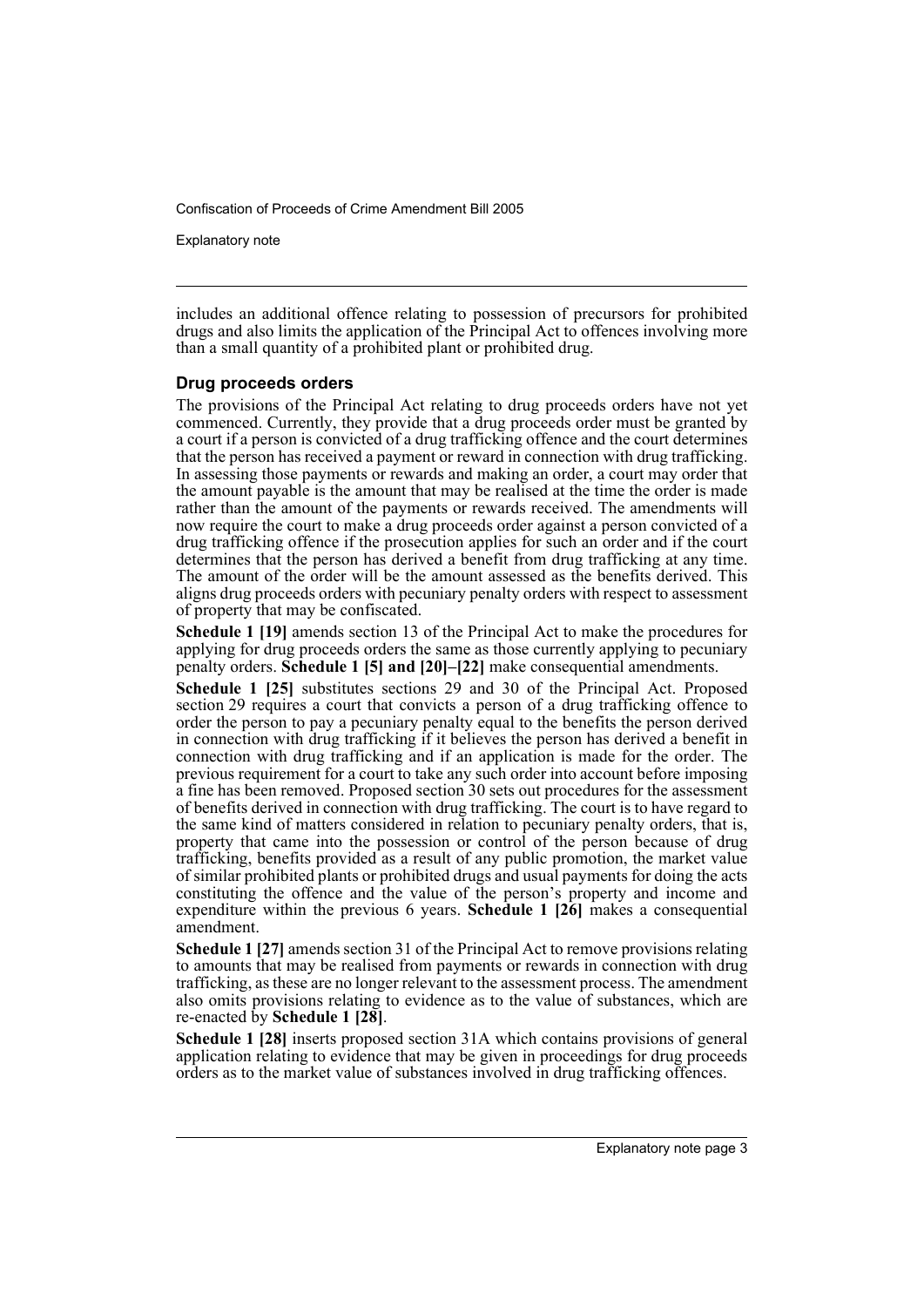Explanatory note

**Schedule 1 [29]** repeals sections of the Principal Act that are no longer relevant to the assessment of benefits from drug trafficking. The amendment also inserts proposed section 32 which contains provisions, similar to those relating to pecuniary penalty orders, setting out the circumstances when a court may treat property subject to the effective control of the defendant as property of the defendant. The proposed section also provides for notice to be given to persons having an interest in the property and confers a right on such persons to appear and give evidence at the proceedings for the drug proceeds order. **Schedule 1 [15]** makes a consequential amendment.

# **Freezing notices**

Currently, a restraining order may be obtained under the Principal Act in the Supreme Court against property of a person (the *defendant*) who has been, or is about to be, charged with a serious offence. An order may relate to specified property or property of the defendant generally. The proposed Act provides for an additional procedure to restrain dealings in specified property by offenders pending the hearing of criminal proceedings and the outcome of an application for a confiscation order. The new procedure enables authorised justices to issue freezing notices which must be confirmed by a court dealing with the relevant offence and also provides for orders to be made in relation to the property pending the outcome of proceedings.

**Schedule 1 [33]** inserts proposed Division 1A (proposed sections 42A–42V) of Part 3.

Proposed section 42A defines expressions used in the proposed Division.

Proposed section 42B enables an authorised officer to apply to an authorised justice for a freezing notice in respect of specified property if the officer has reasonable grounds to believe that a person has committed a serious offence and the property is tainted property in respect of the offence or the person has derived benefits from committing the offence. (Property is *tainted property* if it is used in the commission of an offence or is derived or realised from such property or is derived or realised as a result of the commission of an offence or as a result of a public promotion.) A freezing notice may also be applied for in relation to property of a person other than the person who committed the offence.

Proposed section 42C enables an authorised justice to issue a freezing notice if the authorised justice is satisfied that the person has been convicted of, or charged with, an offence or is likely to be so charged and there are reasonable grounds for the beliefs of the authorised officer set out in the application.

Proposed section 42D provides for the form of a freezing notice.

Proposed section 42E enables applications for freezing notices to be made by telephone or facsimile in urgent circumstances.

Proposed section 42F requires notice of the issue of a freezing notice to be given by the applicant to the defendant, the owner of affected property and any other person subject to the freezing notice.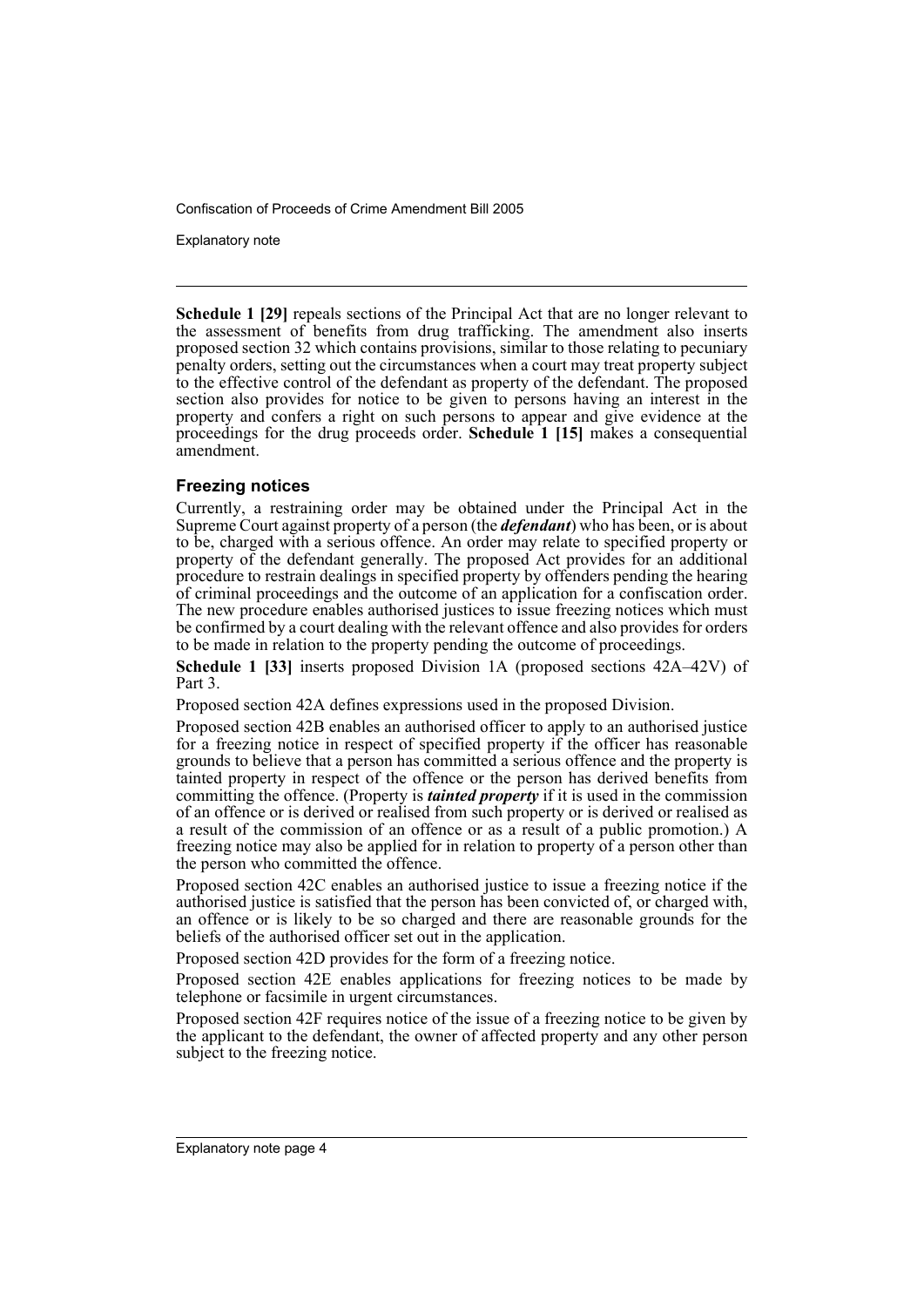Explanatory note

Proposed section 42G makes it an offence to give false or misleading information in, or in connection with, an application for a freezing notice.

Proposed section 42H requires records to be kept of the grounds for issuing a freezing notice but does not require the identity of a person to be recorded if an authorised justice is satisfied that the safety of the person might be jeopardised.

Proposed section 42I requires a person who obtains a freezing notice to apply to an appropriate court for confirmation of the notice within 14 days after it is issued.

Proposed section 42J provides for notice to be given to third parties of an application to confirm a freezing notice.

Proposed section 42K enables a defendant, an authorised officer or a person who has an interest in property affected by a freezing notice to apply to an appropriate court to have the notice set aside or varied. Any such application may be heard before the day set down for the confirmation application.

Proposed section 42L sets out the circumstances in which an appropriate court may confirm a freezing notice. The notice may be confirmed if there has been a conviction or proceedings have been commenced and there are reasonable grounds to believe the matters set out in the affidavit supporting the application. The affidavit must contain a statement as to belief relating to the defendant's guilt and a statement that the property is tainted property or that the defendant derived benefits because of committing the offence. In the case of property of another person, the affidavit must contain a statement that the property is tainted property or is subject to the effective control of the defendant who has derived benefits from the offence. A court that confirms a freezing notice must also make property orders under proposed section 42M.

Proposed section 42M requires an appropriate court that confirms a freezing notice to make an order directing the Commissioner of Police (the *Commissioner*) to take control of the property, to dispose of it in a specified manner and to retain any proceeds. The court may also instead, if it thinks it appropriate in the circumstances of the case, make other orders in relation to the property, including orders that the defendant not dispose of the property or the Public Trustee or Commissioner retain or take control of the property. Orders may also be made providing for the payment of reasonable living expenses to the defendant and regulating other matters relating to the control of the property.

Proposed section 42N enables the appropriate court to refuse to confirm a freezing notice unless the State gives undertakings with respect to the payment of damages or costs in relation to the notice.

Proposed section 42O makes it an offence to knowingly contravene a freezing notice. It also enables an application to be made to have a disposition of or dealing with property set aside if it is made or done in contravention of a freezing notice.

Proposed section 42P sets out the circumstances when a freezing notice ceases to have effect, including if the defendant is not charged with a serious offence at the end of the period of 48 hours after the issuing of the notice.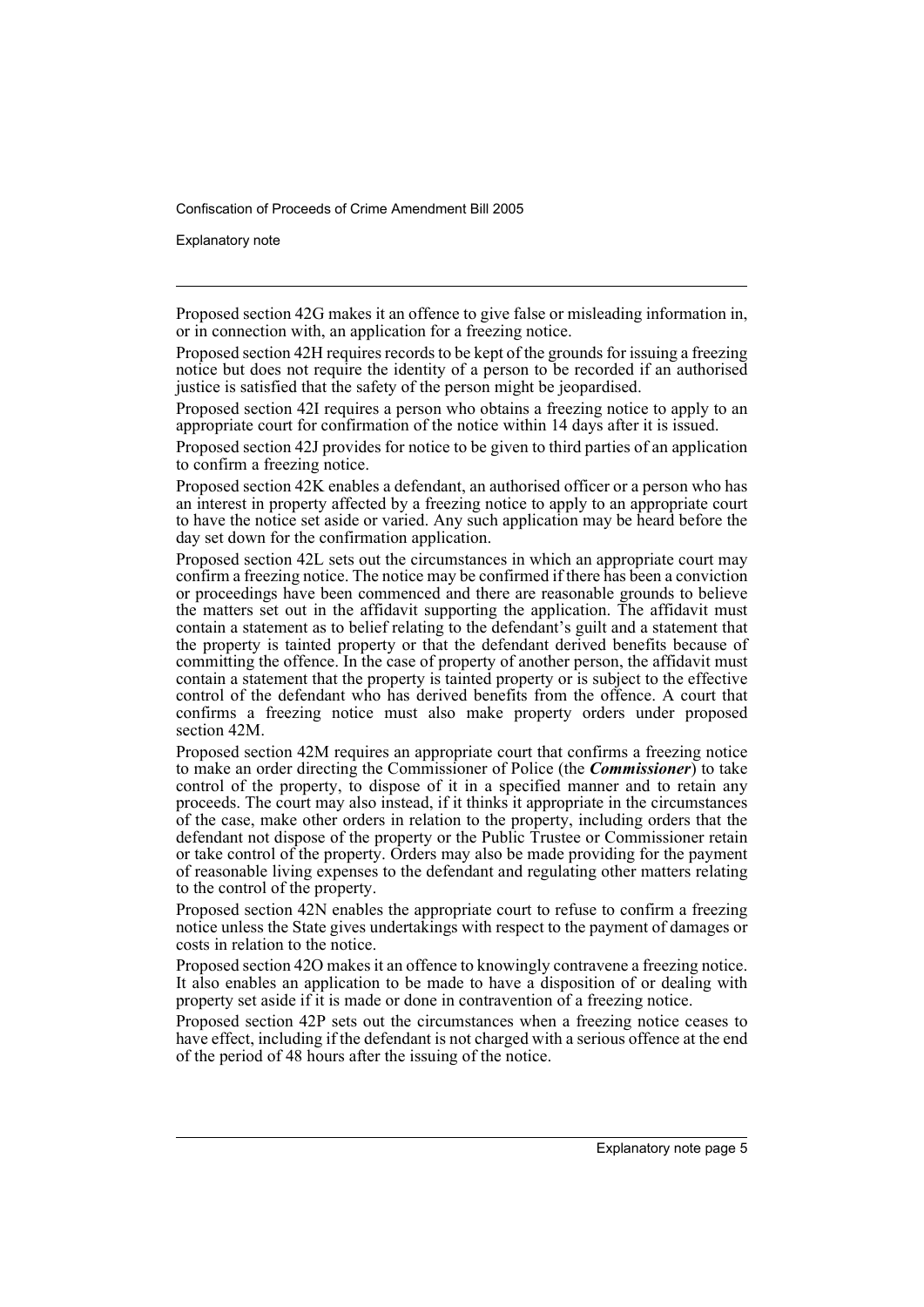Explanatory note

Proposed section 42Q enables a court to set aside or vary a freezing notice if it makes a forfeiture order in respect of property subject to the notice or a pecuniary penalty order or drug proceeds order against the defendant concerned.

Proposed section 42R enables a freezing notice to be discharged by the payment to the State of an amount equal to the value of the property subject to the notice.

Proposed section 42S provides for the return of property, or payment of the proceeds of property, on a freezing notice ceasing to be in force.

Proposed section 42T provides for the Commissioner to enter into arrangements with the Public Trustee or any other person with respect to the management of property under the control of the Commissioner under a freezing notice.

Proposed section 42U enables an appeal to be made against a refusal to confirm a freezing notice by the Attorney General, the Director of Public Prosecutions or the Commissioner.

Proposed section 42V enables an appropriate court to vary a freezing notice or to set it aside, or to make an order with respect to the carrying out of an undertaking with respect to the payment of costs or damages by the State. An application may be made by an appropriate officer, the owner of the property, a person directed to take control of the property or any other person given leave by the court.

**Schedule 1 [1]** defines *appropriate court* for the purposes of an application for a freezing notice.

**Schedule 1 [2]** amends the definition of *appropriate officer* in section 4 of the Principal Act to make the Commissioner for the Independent Commission Against Corruption an appropriate officer for the purposes of freezing notices.

**Schedule 1 [3]** defines *authorised officer* for the purposes of an application for a freezing notice.

**Schedule 1 [24]** amends section 27 of the Principal Act to enable property declared by a court to be under the effective control of a person to be made subject to a freezing notice for the purpose of using the property to satisfy a pecuniary penalty order.

**Schedule 1 [40]** inserts a new heading, as a result of the application of provisions of general application to both restraining orders and freezing notices.

**Schedule 1 [41]** substitutes section 46 of the Principal Act so as to apply provisions that currently enable the Public Trustee to have the expenses of defending a criminal charge of a defendant who is subject to a restraining order taxed to the Commissioner in respect of any such expenses of a defendant who is subject to a freezing notice.

**Schedule 1 [42]–[48]** amend section 47 of the Principal Act to confer on the Commissioner and the Public Trustee, in relation to property subject to a freezing notice, the power to apply for a direction to pay to the State an amount under a pecuniary penalty order out of property subject to a freezing notice. This power is already conferred on the Public Trustee in relation to property subject to a restraining order.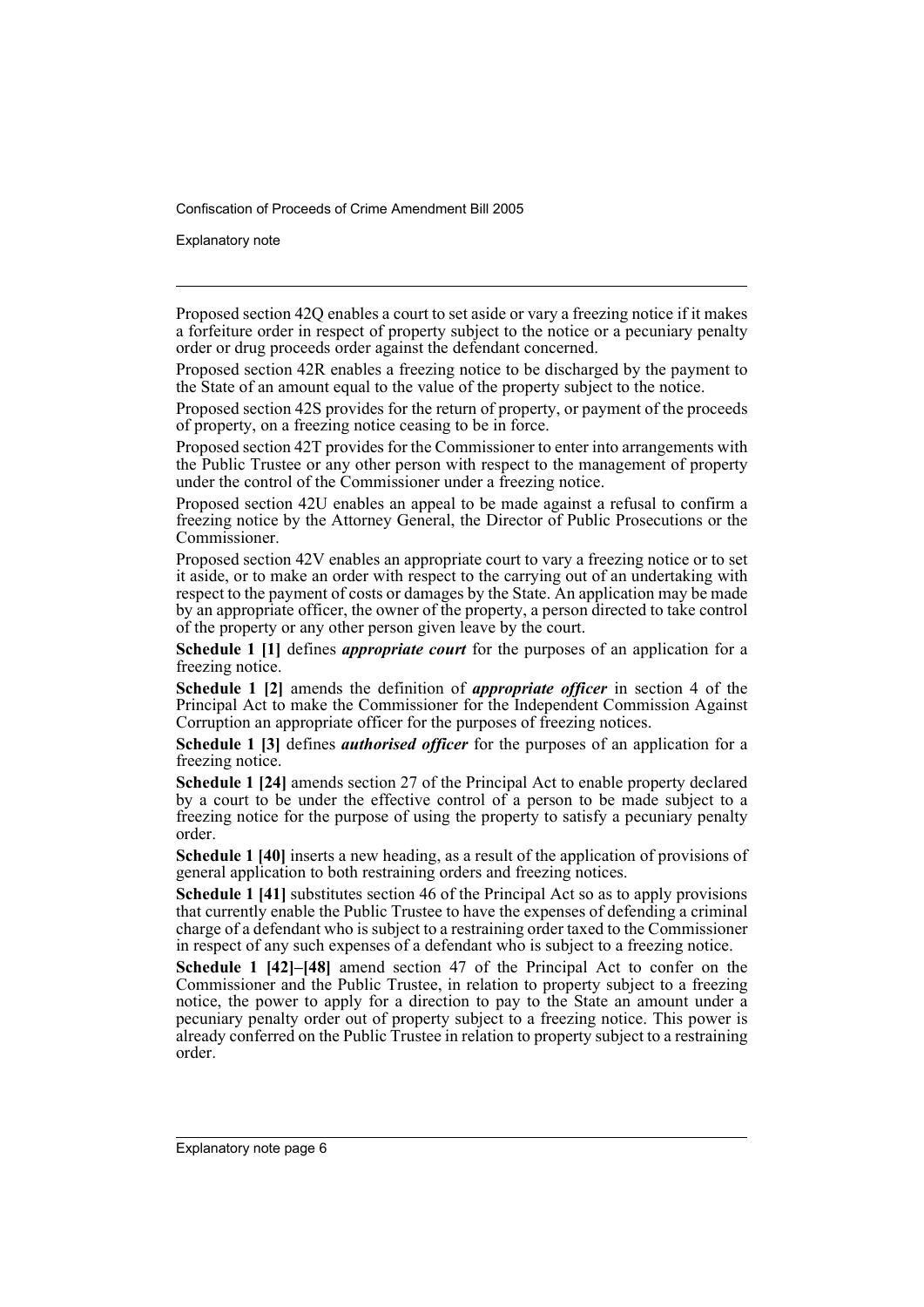Explanatory note

**Schedule 1 [49]–[52]** amend section 48 of the Principal Act to make property subject to a freezing notice subject to a charge to secure payment of an amount under a pecuniary penalty order or a drug proceeds order if such an order is made against the person subject to the notice.

**Schedule 1 [53]–[58]** amend section 49 of the Principal Act to enable particulars of a freezing notice to be recorded on registers of title to, or charges over, property that is subject to the notice.

**Schedule 1 [59]** amends section 51 of the Principal Act to make it an offence to hinder or obstruct the Public Trustee or the Commissioner in the performance of obligations under a freezing notice.

**Schedule 1 [60]** inserts proposed section 51A which removes the right of a person to rely on the privilege against self-incrimination if the person is required to furnish a statement to the Public Trustee or the Commissioner giving particulars of property but prevents any such statement from being used in criminal proceedings.

**Schedule 1 [61] and [62]** amend section 52 of the Principal Act to extend protection against liability currently given to the Public Trustee in relation to liability for charges for property subject to a restraining order to property subject to a freezing notice. Protection is also extended to the Commissioner when the Commissioner has control of property under a freezing notice.

**Schedule 1 [63] and [64]** amend section 53 of the Principal Act to enable the Public Trustee and the Commissioner to receive fees for the exercise of functions in relation to property subject to a freezing notice.

**Schedule 1 [65]–[67]** amend section 54 of the Principal Act to enable a court to revoke a freezing notice if the defendant concerned gives satisfactory security for the payment of any pecuniary penalty that may be imposed or gives other undertakings satisfactory to the court.

**Schedule 1 [68]** omits a section containing provisions relocated by another amendment.

**Schedule 1 [69] and [70]** amend section 57 of the Principal Act to extend evidentiary provisions relating to the Public Trustee's right to act under a restraining order to the Public Trustee and the Commissioner in relation to the right to act under a freezing notice.

**Schedule 1 [71]** amends section 62 of the Principal Act to apply to proceedings relating to freezing notices provisions preventing non-disclosure of documents on grounds of self-incrimination or breach of an obligation.

**Schedule 1 [76]** amends section 74 of the Principal Act to restrict the jurisdiction of Local Courts dealing with offences relating to the contravention of freezing notices to matters involving property not exceeding \$10,000 in value.

**Schedule 1 [77]** amends section 74 of the Principal Act to confer on the Supreme Court jurisdiction to deal with offences relating to the contravention of freezing notices to matters involving property exceeding \$10,000 in value.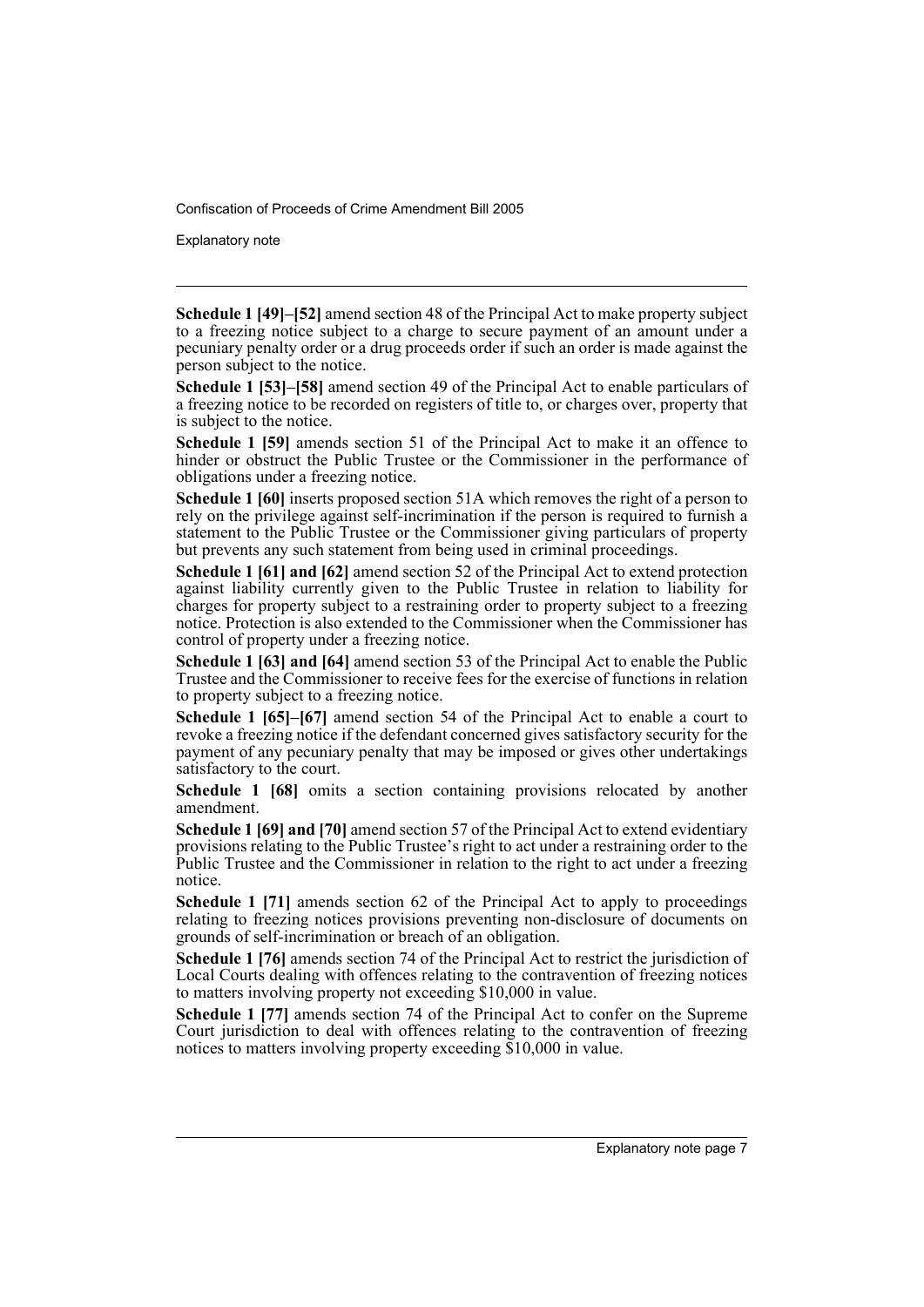Explanatory note

**Schedule 1 [96] and [97]** amend section 89 of the Principal Act to enable freezing notices to be applied to property in another State for the purposes of the registration of the notice in the other State.

**Schedule 1 [98]–[101]** amend section 90 of the Principal Act to apply provisions for payment of costs on variation of an order registered in another State to freezing notices registered in another State.

**Schedule 1 [104]** makes a consequential amendment.

# **Restraining orders**

**Schedule 1 [34]** amends section 43 of the Principal Act to enable an application to be made for a restraining order after a person has been convicted of a serious offence, in addition to before or after a person has been charged. **Schedule 1 [35]** makes a consequential amendment.

**Schedule 1 [36]** amends section 43 of the Principal Act to prohibit a restraining order from being made in respect of property affected by a freezing notice or an application for a freezing notice.

**Schedule 1 [37]** amends section 45 of the Principal Act to insert a provision requiring notice to be given of an application for a further order relating to a restraining order. **Schedule 1 [68]** makes a consequential amendment.

**Schedule 1 [38]** renumbers section 50, relating to contravention of restraining orders, as a result of the application of certain provisions to both restraining orders and freezing notices.

Schedule 1 [39] renumbers section 55, relating to the duration of restraining orders, as a result of the application of certain provisions to both restraining orders and freezing notices.

**Schedule 1 [82]** makes an amendment consequential on the renumbering of provisions.

### **Recognition of interstate instruments**

**Schedule 1 [7] and [9]–[11]** amend section 4 of the Principal Act to insert a new definition of *interstate crime related property declaration* and to extend other existing definitions of interstate instruments to instruments other than orders. (In some jurisdictions restraining orders and confiscation orders take the form of declarations or other kinds of instruments.)

**Schedule 1 [14]** amends section 4 of the Principal Act to include the Australian Capital Territory as a State for the purposes of the Act. This has the effect of extending recognition provisions relating to laws of other States to the Australian Capital Territory.

**Schedule 1 [79] and [80]** amend section 77 of the Principal Act to enable the registration of interstate crime related property declarations under the Act.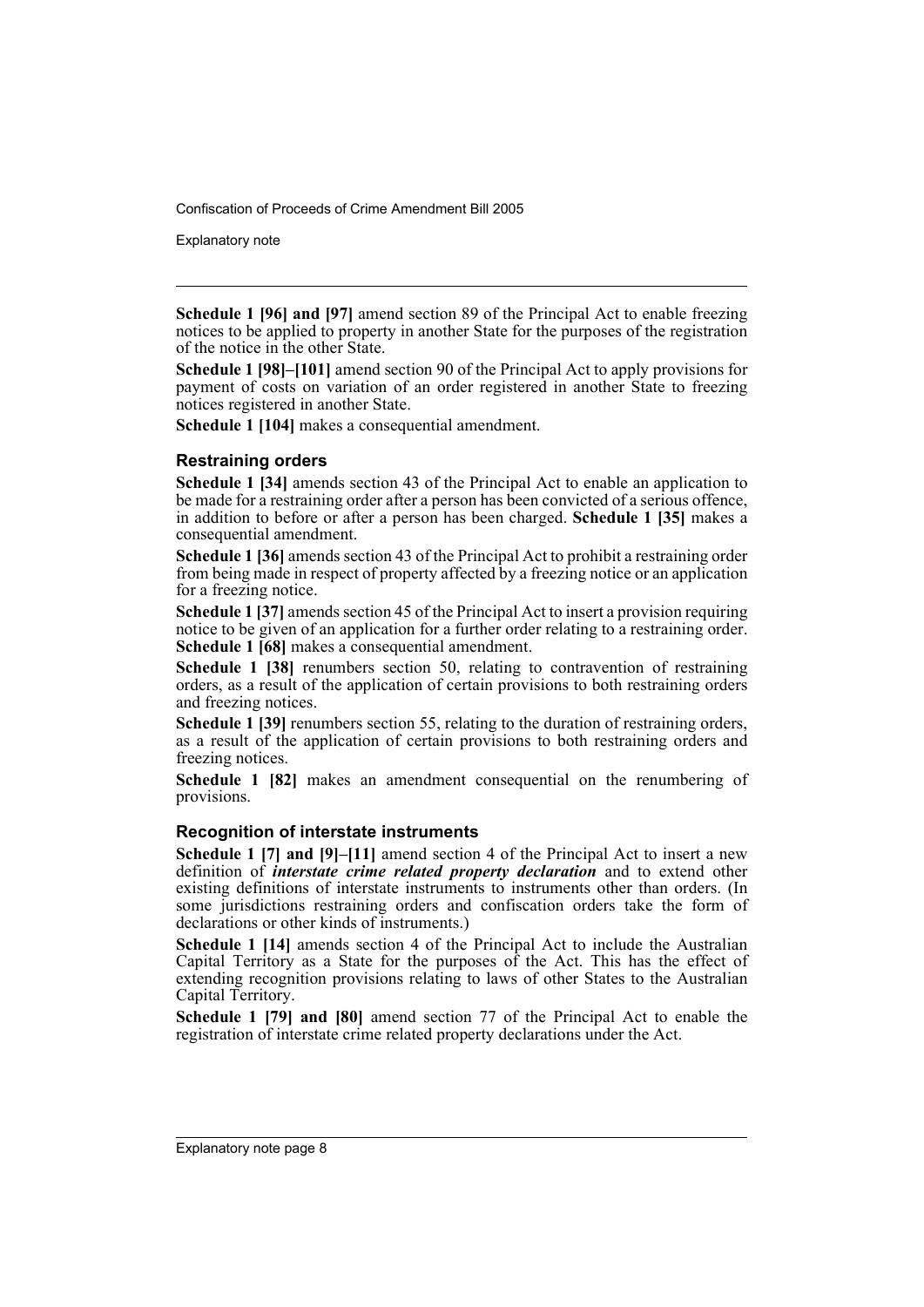Explanatory note

**Schedule 1 [81]** amends section 77 of the Principal Act to provide that a sealed copy of an interstate instrument is not required for registration if it is not the practice of the issuing court or body to seal copies of the instrument concerned.

**Schedule 1 [82]** inserts proposed section 78A which provides for registered interstate crime related property declarations to be enforced as interstate forfeiture orders, subject to the regulations.

**Schedule 1 [84] and [85]** amend section 80 of the Principal Act to prevent a State court from revoking, varying or limiting an interstate crime related property declaration.

**Schedule 1 [86] and [87]** amend section 81 of the Principal Act to provide for the duration of registration of interstate crime related property declarations.

**Schedule 1 [88] and [89]** amend section 82 of the Principal Act to enable the Supreme Court to cancel the registration of interstate crime related property declarations if registration was improperly obtained or the declaration ceases to be in force in the State in which it was made.

**Schedule 1 [90]–[94]** amend section 85 of the Principal Act to provide for the interim registration of facsimile copies of interstate crime related property declarations.

# **Other amendments**

**Schedule 1 [4]** omits the definitions of *bank*, *building society* and *credit union* from section 4 of the Principal Act. Those terms are no longer used in the definition of *financial institution*, which is to be amended by **Schedule 1 [8]** to refer to authorised deposit-taking institutions.

**Schedule 1 [12]** amends section 4 of the Principal Act to include as tainted property for the purposes of the Principal Act property that is substantially derived from property used in the commission of a serious offence or from a serious offence or a public promotion related to a serious offence. **Schedule 1 [30]** amends section 35 of the Principal Act to make a similar amendment.

**Schedule 1 [13]** amends section 4 of the Principal Act to recognise that court attendance notices may not be able to be served.

**Schedule 1 [16] and [17]** amend section 6 of the Principal Act to update references to informations.

**Schedule 1 [18], [72], [73] and [78]** amend sections 7, 69, 72 and 74 of the Principal Act to replace references to the money laundering offence currently contained in the Principal Act with references to new offences to be inserted by Schedule 3 to the proposed Act into the *Crimes Act 1900*.

**Schedule 1 [23]** amends section 18 of the Principal Act to require a court considering any hardship likely to arise from a forfeiture order to take into account responsibilities arising from an Aboriginal person or Torres Strait Islander's ties to extended family and kinship.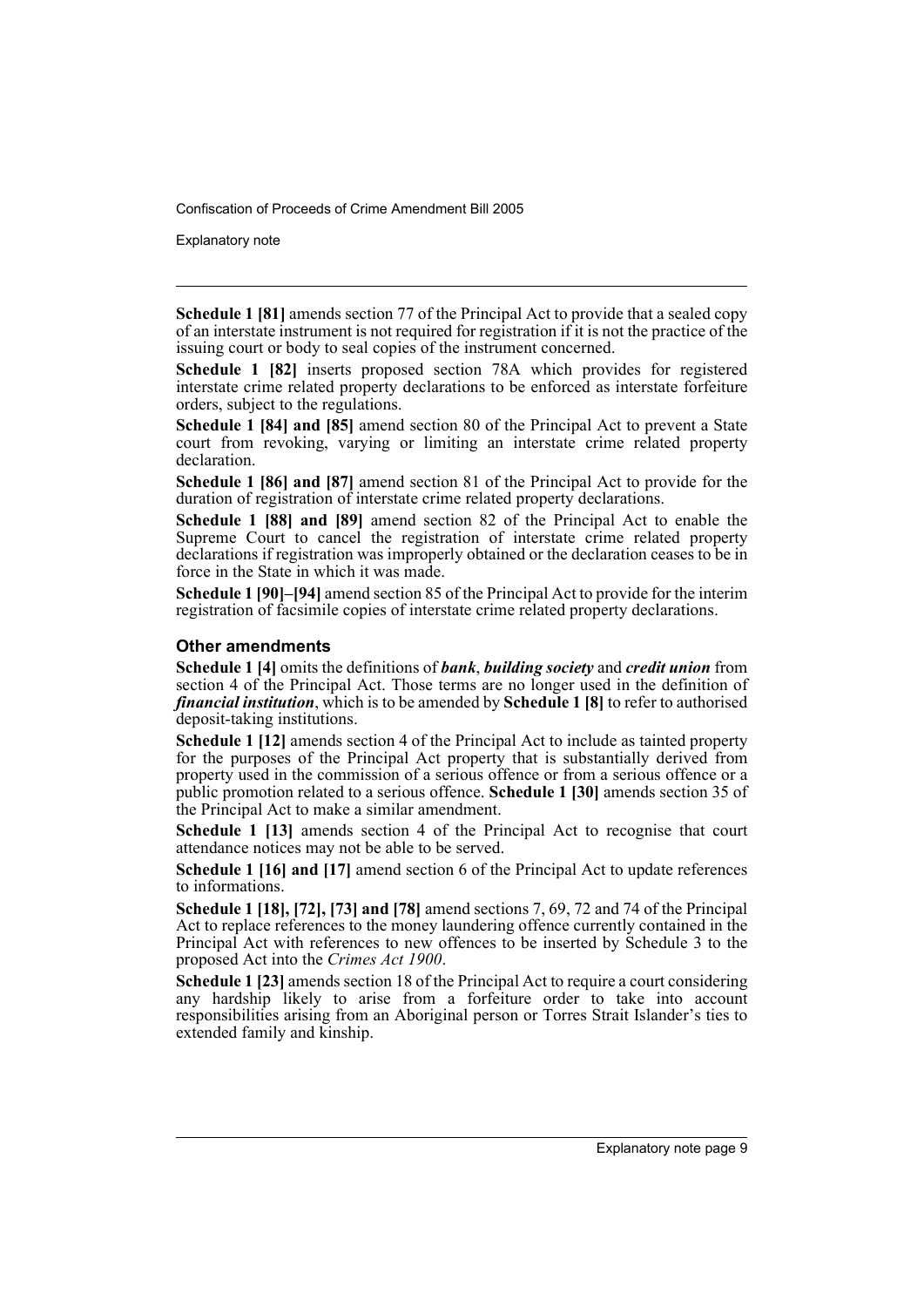Explanatory note

**Schedule 1 [31]** amends section 35 of the Principal Act to include as property that may be the subject of search and seizure powers property substantially derived from a public promotion involving the depiction of a serious offence or the expression of the offender's thoughts, opinions or emotions regarding a serious offence.

**Schedule 1 [32]** amends section 41 of the Principal Act to update references to the commencement of proceedings.

**Schedule 1 [74]** omits Division 1 of Part 5 of the Principal Act, which contains the money laundering offence. **Schedule 1 [75]** makes a consequential amendment.

**Schedule 1 [95]** amends section 87 of the Principal Act to limit the amount of property that may be the subject of a forfeiture order to property the value of which does not exceed the maximum amount that may be awarded by a Local Court when exercising its general civil jurisdiction.

**Schedule 1 [103]** amends section 91 of the Principal Act to update an outdated reference.

**Schedule 1 [106]** enables regulations to be made containing savings and transitional provisions as a result of the enactment of the proposed Act.

**Schedule 1 [107]** inserts savings and transitional provisions into Schedule 1 to the Principal Act as a result of the enactment of the proposed Act. **Schedule 1 [105]** makes a consequential amendment.

# **Schedule 2 Amendment of Civil Liability Act 2002**

# **Damages arising out of criminal conduct by persons suffering from mental illness**

Damages payable to persons who are injured as a result of engaging in criminal conduct are limited by the *Civil Liability Act 2002*. Damages payable to a person in respect of injury or damage arising from the criminal conduct of the person, being a person who was suffering mental illness at the time of the conduct, are limited to damages other than damages for non-economic loss or loss of earnings. The amendments insert proposed Division 2 of Part 7 (proposed sections 54B–54H) into the *Civil Liability*  $\text{Act}^2 2002$  which provides for any damages awarded to such a person to be subject to control by the Public Trustee.

**Schedule 2 [2]** inserts proposed Division 2 of Part 7.

Proposed section 54B contains definitions of terms used in the proposed Division.

Proposed section 54C applies the proposed Division to damages awarded in respect of injury or damage to a person that occurred at the time of, or following, conduct that, on the balance of probabilities, would have constituted a serious offence if the person had not been suffering from a mental illness, being conduct that contributed materially to the injury or damage or risk of injury or damage to the person. The Division will not apply to damages awarded against certain public sector defendants that are required to be paid into a victim trust fund.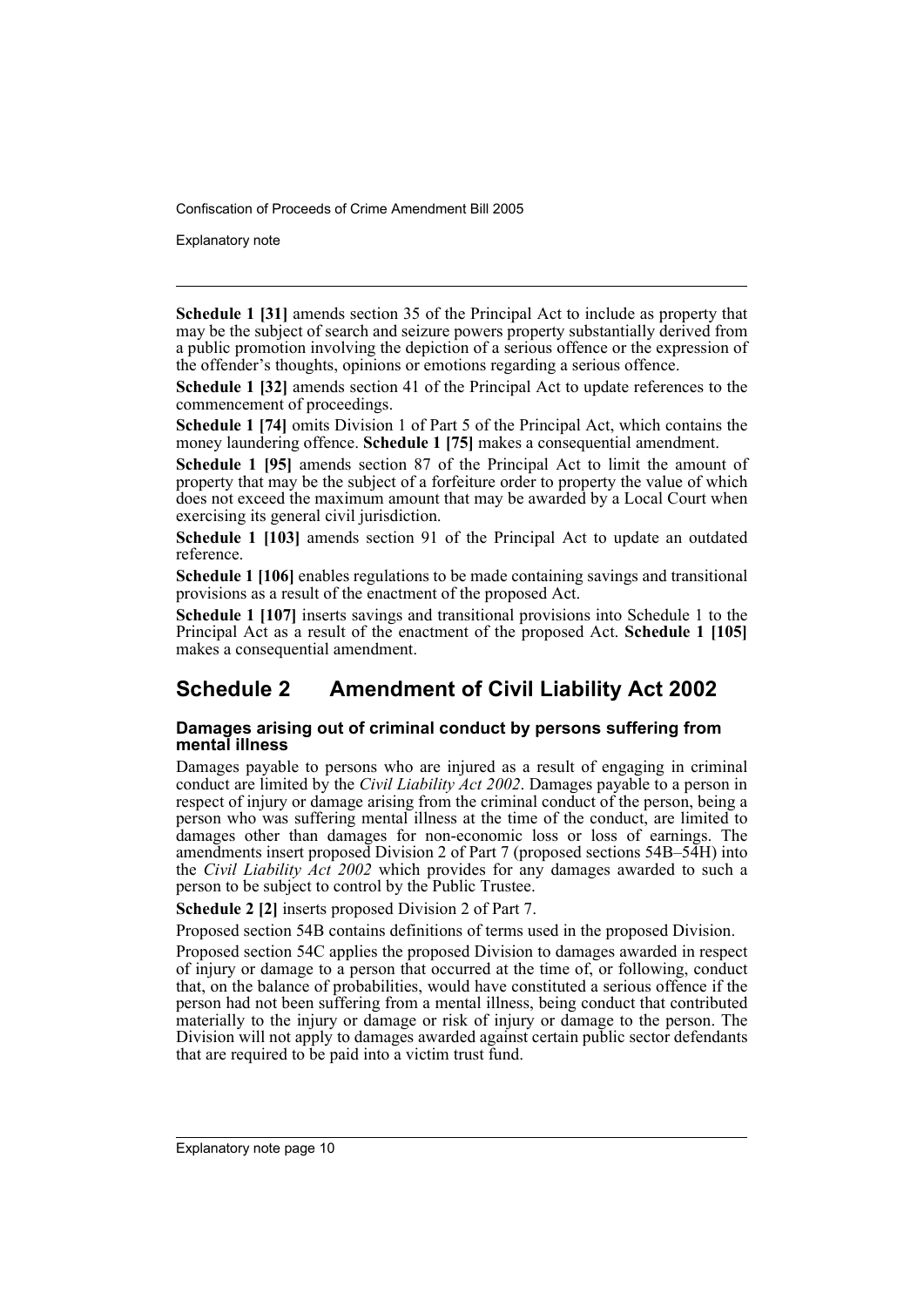Explanatory note

Proposed section 54D requires a court that awards the damages to make an order (a *damages supervision order*) that the Public Trustee take control of the amount of damages. The order must be made if the court is satisfied that it is an award of damages to which the proposed Division applies and that it is in the best interests of the person to make the order. The Public Trustee must ensure that the amount of damages is used to cover past, present and future costs of treatment, rehabilitation and care.

Proposed section 54E contains additional matters that may be included in a damages supervision order.

Proposed section 54F provides that a damages supervision order may be made even though the estate of the person concerned is under the supervision of the Protective Commissioner and excludes the operation of the *Protected Estates Act 1983* if a damages supervision order is made.

Proposed section 54G makes it an offence to hinder or obstruct the Public Trustee in the exercise of the Public Trustee's obligations under a damages supervision order.

Proposed section 54H provides for the proof of the entitlement of the Public Trustee to act in relation to property subject to the order.

**Schedule 2 [1]** makes a consequential amendment.

**Schedule 2 [3]** enables regulations of a savings and transitional nature to be made as a consequence of the proposed Act.

# **Schedule 3 Amendment of Crimes Act 1900**

**Schedule 3** inserts proposed Division 1A (proposed sections 193A–193G) of Part 4 into the *Crimes Act 1900*. The proposed Division contains offences relating to proceeds derived from crime.

Proposed section 193A contains definitions of terms used in the proposed Division. It defines *dealing with* property to include receiving, possessing, concealing or disposing of property, bringing property into New South Wales and engaging directly or indirectly in a transaction and also defines *instrument of crime*, *proceeds of crime* and *serious offence*.

Proposed section 193B replaces the money laundering offence formerly contained in the *Confiscation of Proceeds of Crime Act 1989*. The proposed section makes it an offence to deal with proceeds of crime (that is, proceeds of a serious offence) knowing that it is proceeds of crime and intending to conceal that it is proceeds of crime (maximum penalty 20 years imprisonment), to deal with proceeds of crime knowing that it is proceeds of crime (maximum penalty 15 years imprisonment) and to deal with proceeds of crime being reckless as to whether it is proceeds of crime (maximum penalty 10 years imprisonment).

Proposed section 193C makes it a summary offence to deal with property, that is property there are reasonable grounds to suspect is proceeds of an unlawful activity, (maximum penalty 50 penalty units or imprisonment for 2 years, or both). It will be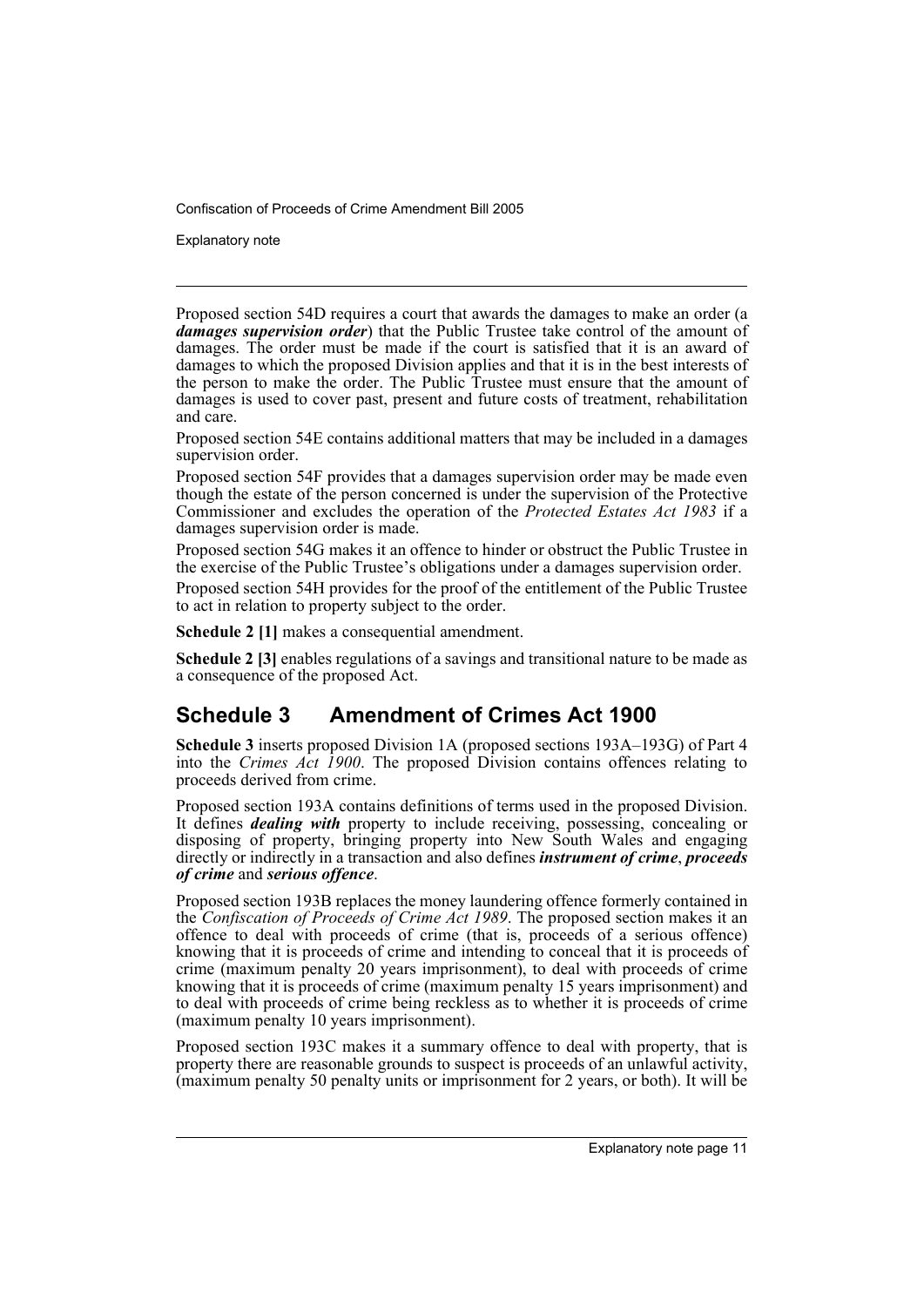Explanatory note

a defence if a defendant proves that he or she had no reasonable grounds for suspecting that the property was proceeds of an offence.

Proposed section 193D makes it an offence to deal with property (being money or other valuables) intending that the property will become an instrument of crime if the property subsequently becomes such an instrument (maximum penalty 15 years imprisonment). It will also be an offence to deal with property being reckless as to whether or not the property subsequently will become an instrument of crime if the property subsequently becomes such an instrument (maximum penalty 10 years imprisonment). Proceedings for the offences may not be commenced without the consent of the Director of Public Prosecutions.

Proposed section 193E enables alternative verdicts to be reached.

Proposed section 193F contains evidentiary provisions.

Proposed section 193G inserts a transitional provision.

# **Schedule 4 Amendment of Forfeiture Act 1995**

The forfeiture rule is a rule at common law that prevents a person who has unlawfully killed another person from acquiring a benefit as a result of the killing. Under the *Forfeiture Act 1995* (the *Principal Act*), a person who would otherwise be subject to the forfeiture rule may apply to the Supreme Court to modify the rule to enable the person to acquire a benefit if the Court is satisfied that justice requires the effect of the rule to be modified. However, the Principal Act provides that the power to modify the forfeiture rule does not apply to unlawful killings that constitute murder. Such killings are still subject to the common law. At common law the rule does not apply in the case of a person suffering from mental illness at the time of killing another person, and found not guilty or who would have been found not guilty, because of that illness.

**Schedule 4 [5]** inserts proposed Part 3 (proposed sections 10–14) into the Principal Act to enable the Supreme Court to apply the forfeiture rule in a case where a killer has been found not guilty by reason of mental illness.

Proposed section 10 contains definitions of terms used in the proposed Part.

Proposed section 11 enables the Supreme Court to make an order (a *forfeiture application order*) applying the forfeiture rule to a person who has killed another person and who is found not guilty of murder by reason of mental illness, if an application is made by an interested person. The Court may make an order if satisfied that justice requires the rule to be applied as if the offender had been found guilty of murder. On an order being made, the forfeiture rule is to apply for all purposes as if the offender had been found guilty of murder.

Proposed section 12 requires applications for the application of the forfeiture rule to be made within 6 months of the person being found not guilty of murder.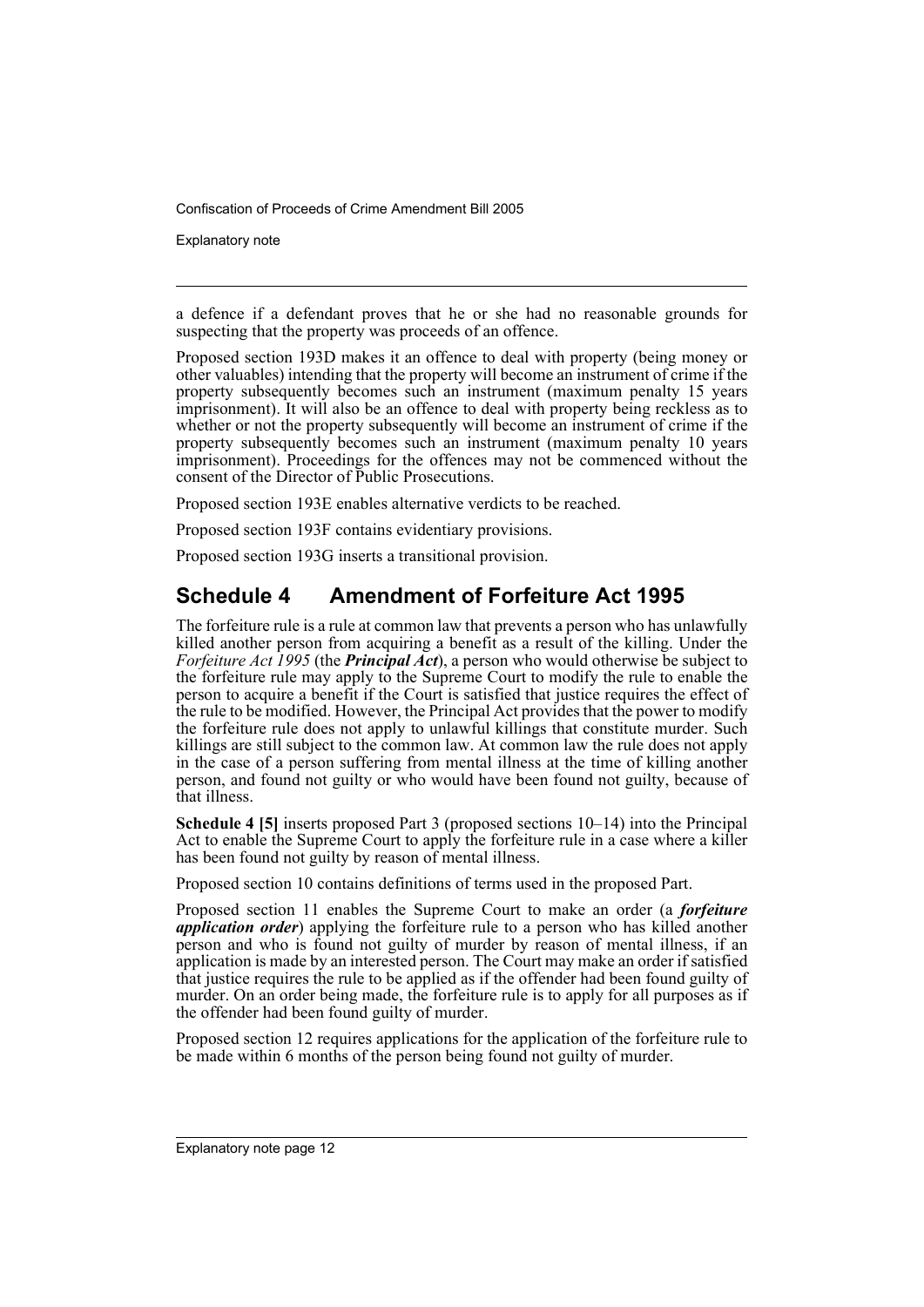Explanatory note

Proposed section 13 enables the Supreme Court to revoke a forfeiture application order on the application of an interested person.

Proposed section 14 enables a forfeiture application order to be made in relation to a killing occurring before or after the commencement of the proposed Part and certain proceedings.

**Schedule 4 [3]** amends section 3 of the Principal Act to insert a definition of *forfeiture application order*.

**Schedule 4 [1], [2] and [4]** make consequential amendments.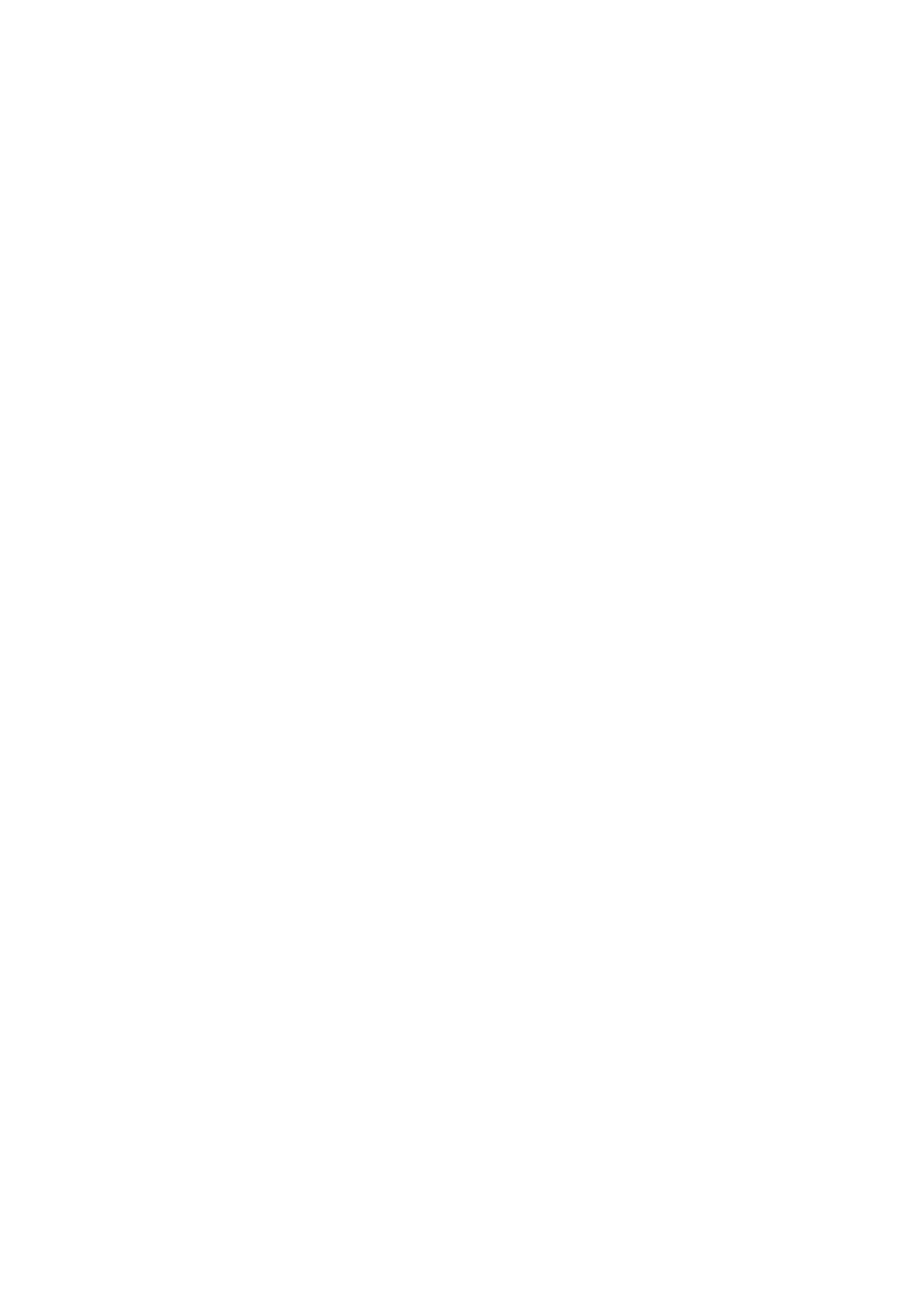First print



New South Wales

# **Confiscation of Proceeds of Crime Amendment Bill 2005**

# **Contents**

|            |                                                                  | Page |
|------------|------------------------------------------------------------------|------|
|            | Name of Act                                                      |      |
| 2          | Commencement                                                     | 2    |
| 3          | Amendment of Confiscation of Proceeds of Crime Act 1989<br>No 90 | 2    |
| 4          | Amendment of Civil Liability Act 2002 No 22                      |      |
| 5          | Amendment of Crimes Act 1900 No 40                               |      |
| 6          | Amendment of Forfeiture Act 1995 No 65                           | 2    |
| Schedule 1 | Amendment of Confiscation of Proceeds of Crime Act 1989          | 3    |
| Schedule 2 | Amendment of Civil Liability Act 2002                            | 35   |
| Schedule 3 | Amendment of Crimes Act 1900                                     | 39   |
| Schedule 4 | Amendment of Forfeiture Act 1995                                 | 43   |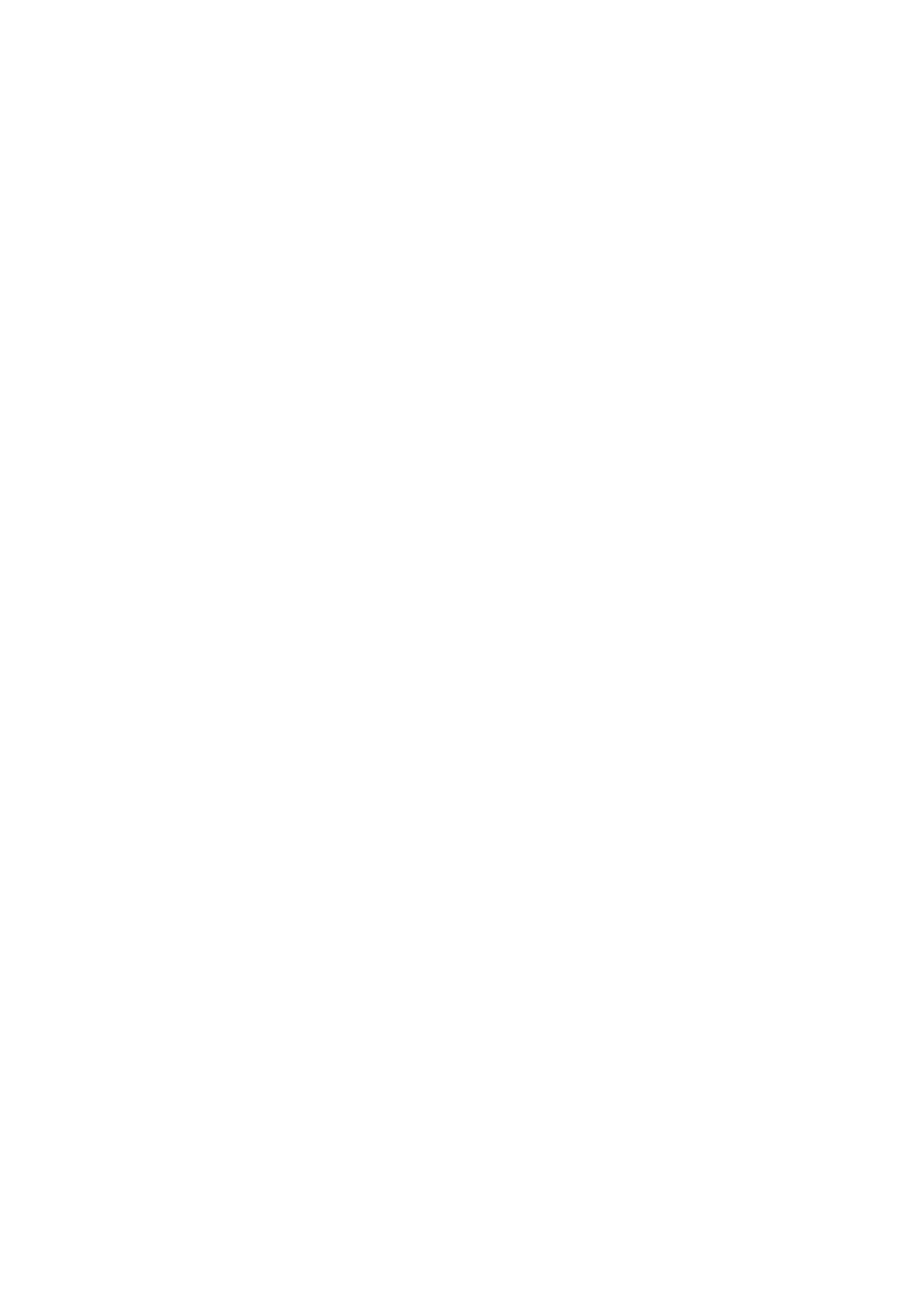

New South Wales

# **Confiscation of Proceeds of Crime Amendment Bill 2005**

No , 2005

# **A Bill for**

An Act to amend the *Confiscation of Proceeds of Crime Act 1989*, the *Civil Liability Act 2002*, the *Crimes Act 1900* and the *Forfeiture Act 1995* with respect to the seizure and restraint of property connected with criminal activity, the supervision of damages paid to offenders suffering from mental illness, money laundering offences and the application of the forfeiture rule to persons found not guilty of murder by reason of mental illness; and for other purposes.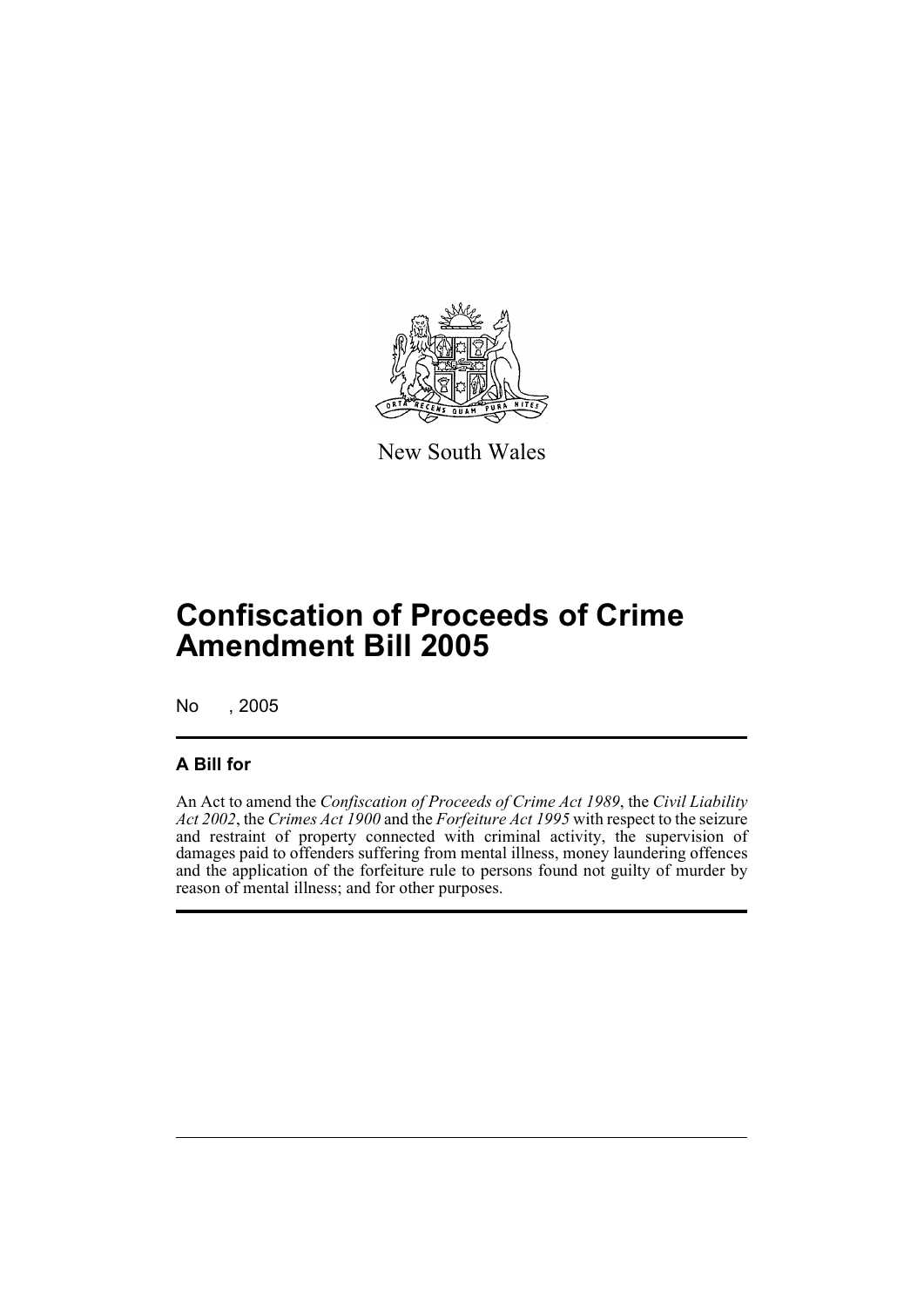<span id="page-17-5"></span><span id="page-17-4"></span><span id="page-17-3"></span><span id="page-17-2"></span><span id="page-17-1"></span><span id="page-17-0"></span>

|              | The Legislature of New South Wales enacts:                                             | 1                   |
|--------------|----------------------------------------------------------------------------------------|---------------------|
| 1            | <b>Name of Act</b>                                                                     | $\overline{2}$      |
|              | This Act is the Confiscation of Proceeds of Crime Amendment<br>Act 2005.               | 3<br>$\overline{4}$ |
| $\mathbf{2}$ | <b>Commencement</b>                                                                    | 5                   |
|              | This Act commences on a day or days to be appointed by proclamation.                   | 6                   |
| 3            | Amendment of Confiscation of Proceeds of Crime Act 1989 No 90                          | $\overline{7}$      |
|              | The Confiscation of Proceeds of Crime Act 1989 is amended as set out<br>in Schedule 1. | 8<br>9              |
| 4            | Amendment of Civil Liability Act 2002 No 22                                            | 10                  |
|              | The <i>Civil Liability Act 2002</i> is amended as set out in Schedule 2.               | 11                  |
| 5            | Amendment of Crimes Act 1900 No 40                                                     | 12                  |
|              | The <i>Crimes Act 1900</i> is amended as set out in Schedule 3.                        | 13                  |
| 6            | Amendment of Forfeiture Act 1995 No 65                                                 | 14                  |
|              | The Forfeiture Act 1995 is amended as set out in Schedule 4.                           | 15                  |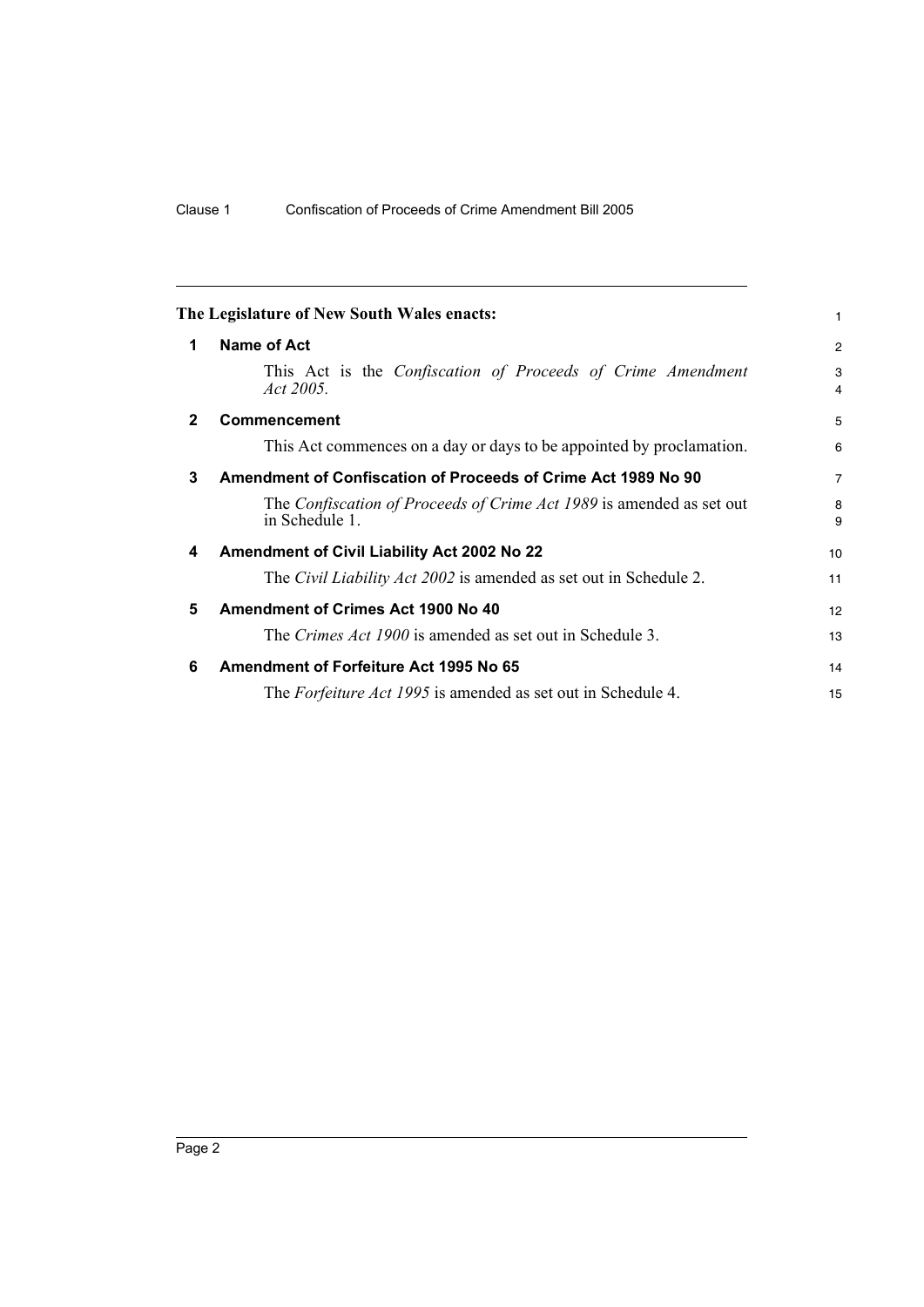Amendment of Confiscation of Proceeds of Crime Act 1989 Schedule 1

<span id="page-18-0"></span>

|       | <b>Schedule 1</b>            | <b>Amendment of Confiscation of Proceeds</b><br>of Crime Act 1989                                                                                                                                                                                                                                                                                                                                                                                       | $\mathbf{1}$<br>$\overline{2}$         |
|-------|------------------------------|---------------------------------------------------------------------------------------------------------------------------------------------------------------------------------------------------------------------------------------------------------------------------------------------------------------------------------------------------------------------------------------------------------------------------------------------------------|----------------------------------------|
|       |                              | (Section 3)                                                                                                                                                                                                                                                                                                                                                                                                                                             | 3                                      |
| [1]   | <b>Section 4 Definitions</b> |                                                                                                                                                                                                                                                                                                                                                                                                                                                         | $\overline{4}$                         |
|       | $4(1)$ :                     | Insert after paragraph (b) of the definition of <i>appropriate court</i> in section                                                                                                                                                                                                                                                                                                                                                                     | 5<br>6                                 |
|       |                              | , or                                                                                                                                                                                                                                                                                                                                                                                                                                                    | $\overline{7}$                         |
|       | (c)                          | in relation to a freezing notice, the court or Magistrate in<br>which or before whom proceedings (including committal<br>proceedings) for a serious offence on which the freezing<br>notice is based are held.                                                                                                                                                                                                                                          | 8<br>9<br>10<br>11                     |
| [2]   |                              | Section 4 (1), definition of "appropriate officer"                                                                                                                                                                                                                                                                                                                                                                                                      | 12                                     |
|       |                              | Insert "or freezing notices" after "restraining orders" in paragraph (b).                                                                                                                                                                                                                                                                                                                                                                               | 13                                     |
| $[3]$ |                              | Section 4 (1), definition of "authorised officer"                                                                                                                                                                                                                                                                                                                                                                                                       | 14                                     |
|       |                              | Insert ", Division 1A of Part 3" after "orders)" in paragraph (b).                                                                                                                                                                                                                                                                                                                                                                                      | 15                                     |
| [4]   | Omit the definitions.        | Section 4 (1), definitions of "bank", "building society" and "credit union"                                                                                                                                                                                                                                                                                                                                                                             | 16<br>17                               |
| [5]   |                              | Section 4 (1), definition of "confiscation order"                                                                                                                                                                                                                                                                                                                                                                                                       | 18                                     |
|       |                              | Omit "or a pecuniary penalty order".                                                                                                                                                                                                                                                                                                                                                                                                                    | 19                                     |
|       |                              | Insert instead ", pecuniary penalty order or drug proceeds order".                                                                                                                                                                                                                                                                                                                                                                                      | 20                                     |
| [6]   |                              | Section 4 (1), definition of "drug trafficking offence"                                                                                                                                                                                                                                                                                                                                                                                                 | 21                                     |
|       |                              | Omit the definition. Insert instead:                                                                                                                                                                                                                                                                                                                                                                                                                    | 22                                     |
|       |                              | drug trafficking offence means an offence under section 24A<br>(possession of precursors for manufacture or production of<br>prohibited drugs) or 25A (offence of supplying prohibited drugs<br>on an ongoing basis) of the Drug Misuse and Trafficking Act<br>1985 or an offence, involving more than a small quantity of a<br>prohibited plant or prohibited drug within the meaning of that<br>Act, under any of the following sections of that Act: | 23<br>24<br>25<br>26<br>27<br>28<br>29 |
|       | (a)                          | section 23 (offences with respect to prohibited plants),                                                                                                                                                                                                                                                                                                                                                                                                | 30                                     |
|       | (b)                          | section 24 (manufacture and production of prohibited<br>drugs),                                                                                                                                                                                                                                                                                                                                                                                         | 31<br>32                               |
|       | (c)                          | section 25 (supply of prohibited drugs),                                                                                                                                                                                                                                                                                                                                                                                                                | 33                                     |
|       | (d)                          | section 26 (conspiring),                                                                                                                                                                                                                                                                                                                                                                                                                                | 34                                     |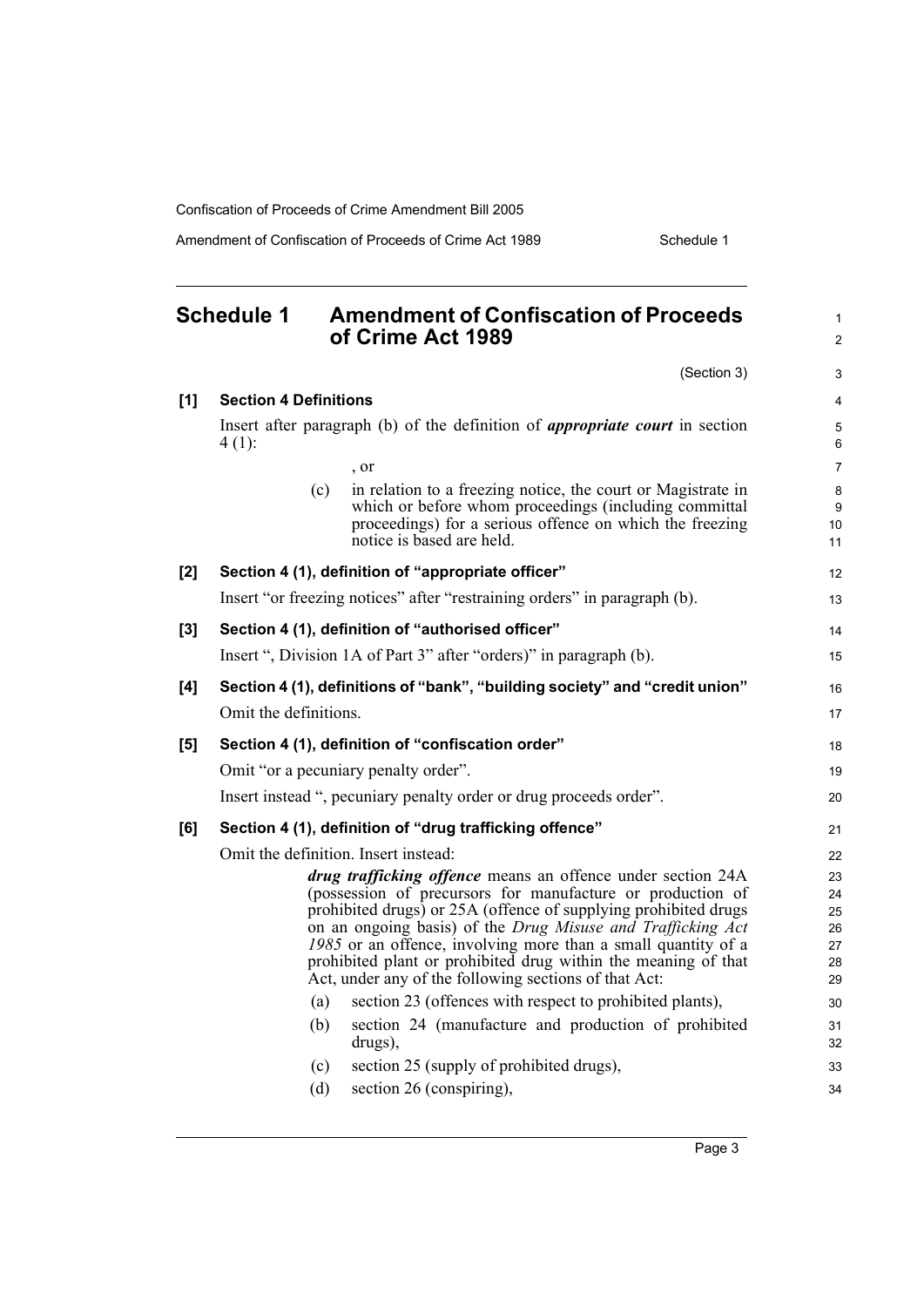|        | section 27 (aiding, abetting etc commission of offence in<br>(e)<br>New South Wales),                                                                                                                                                          |
|--------|------------------------------------------------------------------------------------------------------------------------------------------------------------------------------------------------------------------------------------------------|
|        | section 28 (conspiring to commit and aiding<br>(f)<br>etc<br>commission of offence outside New South Wales).                                                                                                                                   |
| [7]    | Section 4 (1)                                                                                                                                                                                                                                  |
|        | Insert in alphabetical order:                                                                                                                                                                                                                  |
|        | <i>facsimile</i> includes a reference to any electronic communication<br>device which transmits information in a form from which written<br>material is capable of being reproduced with or without the aid of<br>any other device or article. |
|        | <i>freezing notice</i> means a notice issued under section 42C.                                                                                                                                                                                |
|        | <i>interstate crime related property declaration</i> means<br>a<br>declaration or other instrument that is made under<br>a<br>corresponding law and is of a kind declared by the regulations to<br>be within this definition.                  |
|        | <i>telephone</i> includes radio, facsimile and any other communication<br>device.                                                                                                                                                              |
| [8]    | Section 4 (1), definition of "financial institution"                                                                                                                                                                                           |
|        | Omit paragraphs (a)-(c). Insert instead:                                                                                                                                                                                                       |
|        | an authorised deposit-taking institution, or<br>(a)                                                                                                                                                                                            |
| [9]    | Section 4 (1), definition of "interstate forfeiture order"                                                                                                                                                                                     |
|        | Insert "or other instrument" after "order".                                                                                                                                                                                                    |
| [10]   | Section 4 (1), definition of "interstate pecuniary penalty order"                                                                                                                                                                              |
|        | Insert "or other instrument" after "order".                                                                                                                                                                                                    |
| $[11]$ | Section 4 (1), definition of "interstate restraining order"                                                                                                                                                                                    |
|        | Insert "or other instrument" after "order".                                                                                                                                                                                                    |
| $[12]$ | Section 4 (1), definition of "tainted property"                                                                                                                                                                                                |
|        | Insert "substantially" before "derived" wherever occurring in paragraphs (b),<br>$(c)$ and $(d)$ .                                                                                                                                             |
| $[13]$ | Section 4 (2)                                                                                                                                                                                                                                  |
|        | Omit "being issued with a court attendance notice".                                                                                                                                                                                            |
|        | Insert instead "being issued with a court attendance notice or being a person<br>against whom an information has been laid".                                                                                                                   |
|        |                                                                                                                                                                                                                                                |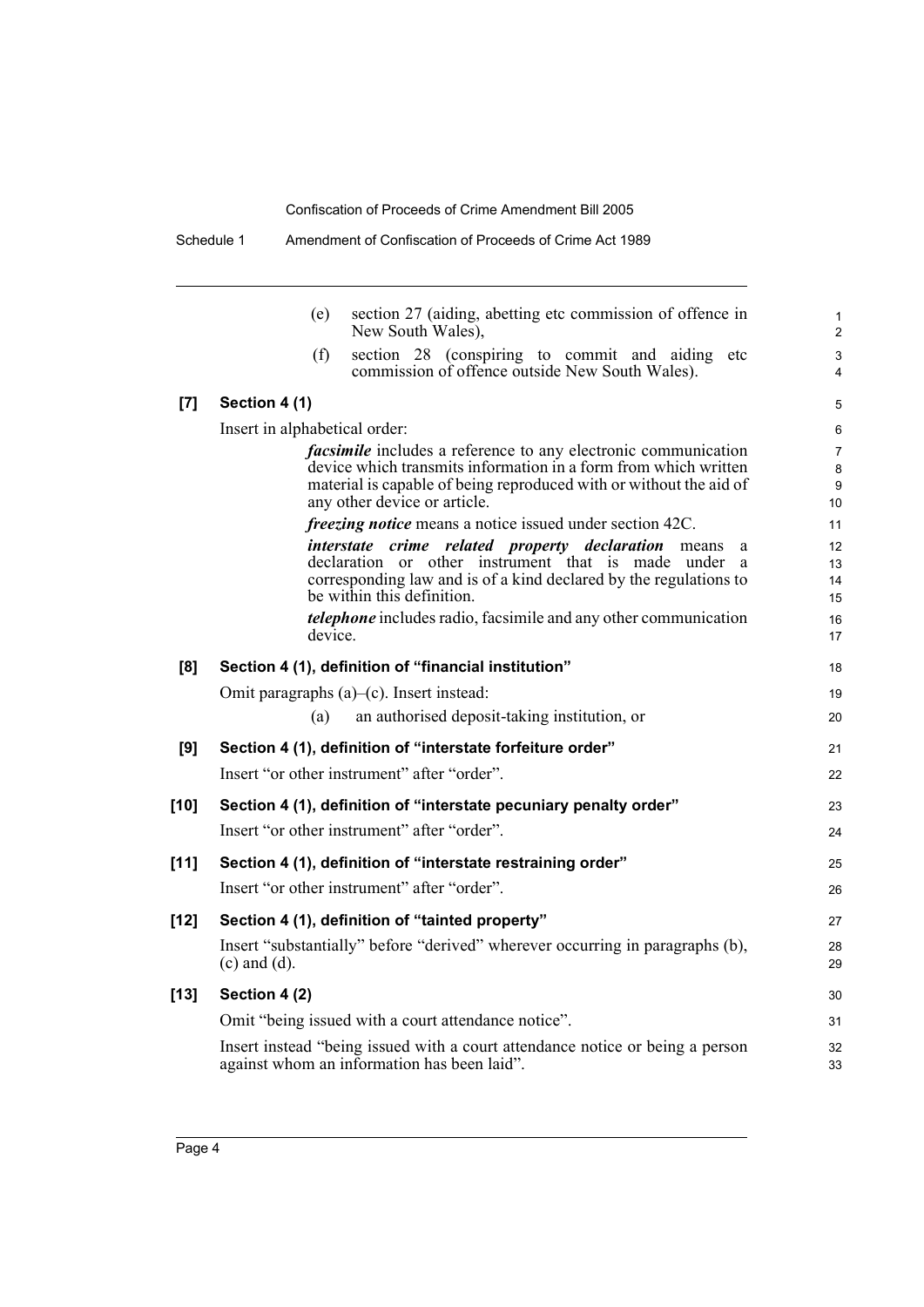Amendment of Confiscation of Proceeds of Crime Act 1989

| Schedule 1 |  |
|------------|--|
|            |  |

| $[14]$ | Section 4 (8)                                                                                                                                                                                                                                                                   | 1                        |  |  |
|--------|---------------------------------------------------------------------------------------------------------------------------------------------------------------------------------------------------------------------------------------------------------------------------------|--------------------------|--|--|
|        | Omit "is regarded as a State".                                                                                                                                                                                                                                                  | $\overline{2}$           |  |  |
|        | Insert instead "and the Australian Capital Territory are regarded as States".                                                                                                                                                                                                   | 3                        |  |  |
| $[15]$ | Section 4 (9)                                                                                                                                                                                                                                                                   | 4                        |  |  |
|        | Insert after section $4(8)$ :                                                                                                                                                                                                                                                   | 5                        |  |  |
|        | (9)<br>For the purposes of this Act, the <i>value of property</i> (other than<br>cash) in relation to any person holding the property:                                                                                                                                          | 6<br>$\overline{7}$      |  |  |
|        | if any other person holds an interest in the property, is the<br>(a)<br>market value of the first-mentioned person's beneficial<br>interest in the property (less the amount required to<br>discharge any encumbrance, other than a forfeiture order,<br>on that interest), and | 8<br>9<br>10<br>11<br>12 |  |  |
|        | (b)<br>in any other case, is its market value.                                                                                                                                                                                                                                  | 13                       |  |  |
| $[16]$ | Section 6 Meaning of "absconding"                                                                                                                                                                                                                                               | 14                       |  |  |
|        | Omit "an information has been laid" from section $6(1)(a)$ .                                                                                                                                                                                                                    | 15                       |  |  |
|        | Insert instead "a court attendance notice or information has been filed or laid".                                                                                                                                                                                               | 16                       |  |  |
| $[17]$ | Section 6 (1) (b)                                                                                                                                                                                                                                                               | 17                       |  |  |
|        | Insert "or notice" after "information".                                                                                                                                                                                                                                         | 18                       |  |  |
| $[18]$ | Section 7 Meaning of "serious offence" and "serious drug offence"                                                                                                                                                                                                               |                          |  |  |
|        | Omit "section 73 (money laundering) in relation to the proceeds of an offence"<br>from paragraph (e) of the definition of <b>serious drug offence</b> .                                                                                                                         | 20<br>21                 |  |  |
|        | Insert instead "section 193B (money laundering) or 193D (dealing with<br>property that subsequently becomes an instrument of crime) of the Crimes Act<br>1900 in relation to the proceeds of an offence, or an offence,".                                                       | 22<br>23<br>24           |  |  |
| $[19]$ | Section 13 Applications for confiscation orders                                                                                                                                                                                                                                 | 25                       |  |  |
|        | Omit section 13 (2). Insert instead:                                                                                                                                                                                                                                            | 26                       |  |  |
|        | If a person is convicted of a drug trafficking offence, an<br>(2)<br>appropriate officer may apply to an appropriate court for one or<br>both of the following orders:                                                                                                          | 27<br>28<br>29           |  |  |
|        | a forfeiture order against property that is tainted property<br>(a)<br>in respect of any drug trafficking offences,                                                                                                                                                             | 30<br>31                 |  |  |
|        | a drug proceeds order against the person in respect of<br>(b)<br>benefits derived by the person from the commission of any<br>drug trafficking offences.                                                                                                                        | 32<br>33<br>34           |  |  |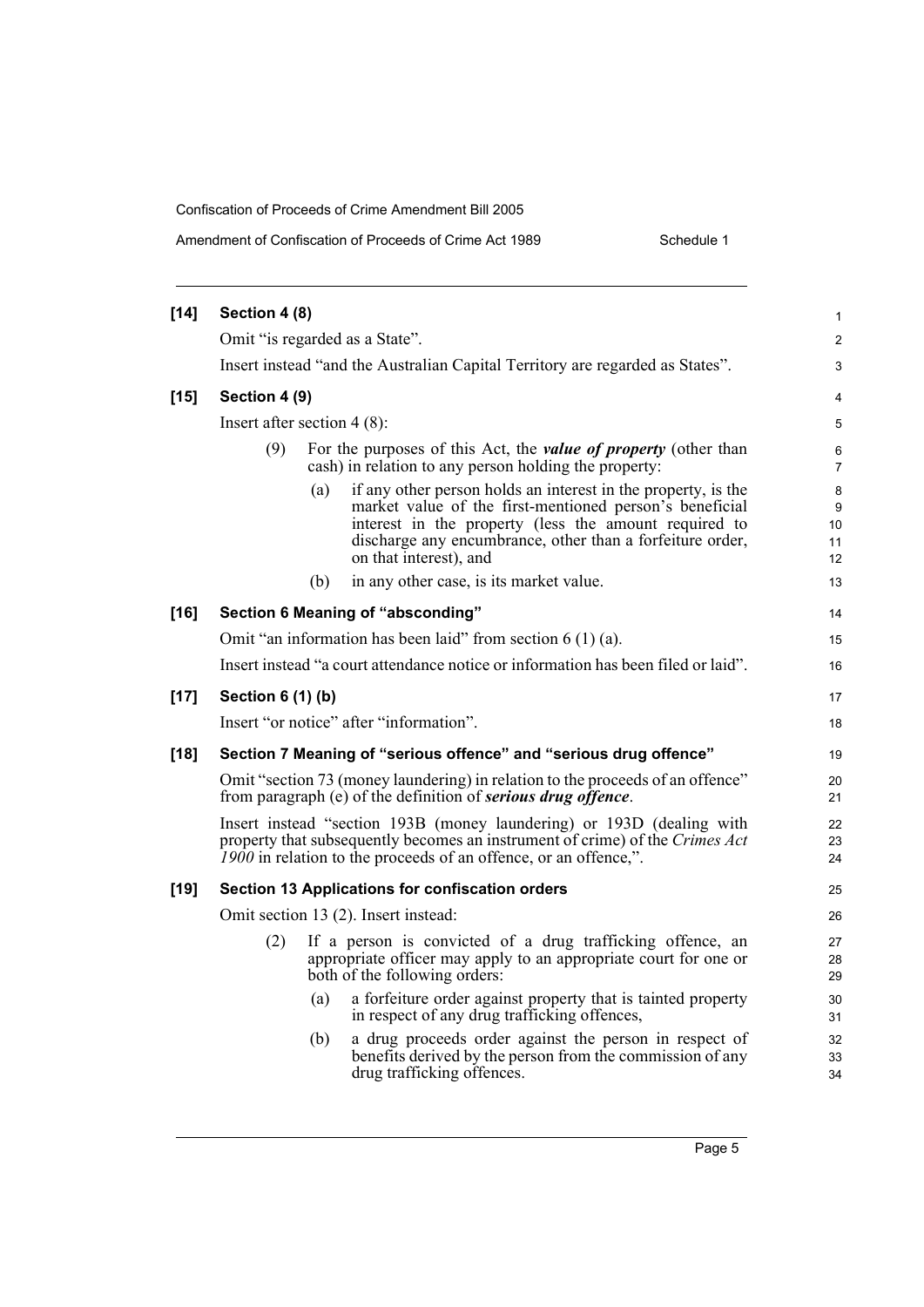Schedule 1 Amendment of Confiscation of Proceeds of Crime Act 1989

| $[20]$ |                                                     |                 | Section 13 (3A) (a) (ii) |                                                                                                                                                                                                                                                                                  | $\mathbf{1}$         |
|--------|-----------------------------------------------------|-----------------|--------------------------|----------------------------------------------------------------------------------------------------------------------------------------------------------------------------------------------------------------------------------------------------------------------------------|----------------------|
|        | Insert "or 30 (1) (b)" after "section 25 (2) (a1)". |                 |                          |                                                                                                                                                                                                                                                                                  |                      |
| $[21]$ | Sections 14 (2) and 15 (2) (b) and (5)              |                 |                          |                                                                                                                                                                                                                                                                                  |                      |
|        |                                                     | occurring.      |                          | Insert "or drug proceeds order" after "pecuniary penalty order" wherever                                                                                                                                                                                                         | 4<br>5               |
| $[22]$ |                                                     |                 |                          | <b>Section 18 Forfeiture orders</b>                                                                                                                                                                                                                                              | 6                    |
|        |                                                     |                 |                          | Omit "section 13 (1) (a) or (2)" wherever occurring in section 18 (1) and (4).                                                                                                                                                                                                   | $\overline{7}$       |
|        |                                                     |                 |                          | Insert instead "section 13 (1) (a) or $(2)$ (a)".                                                                                                                                                                                                                                | 8                    |
| $[23]$ |                                                     | Section 18 (2A) |                          |                                                                                                                                                                                                                                                                                  | 9                    |
|        |                                                     |                 |                          | Insert after section $18(2)$ :                                                                                                                                                                                                                                                   | 10                   |
|        |                                                     | (2A)            |                          | In considering any hardship reasonably likely to arise on the part<br>of an Aboriginal person or a Torres Strait Islander convicted of a<br>serious offence, the court must take into account responsibilities<br>arising from the person's ties to extended family and kinship. | 11<br>12<br>13<br>14 |
| $[24]$ |                                                     |                 |                          | Section 27 Court may lift corporate veil etc                                                                                                                                                                                                                                     | 15                   |
|        |                                                     |                 |                          | Insert "or freezing notice" after "restraining order" in section 27 (3) (b).                                                                                                                                                                                                     | 16                   |
| $[25]$ |                                                     |                 | Sections 29 and 30       |                                                                                                                                                                                                                                                                                  | 17                   |
|        | Omit the sections. Insert instead:                  |                 |                          |                                                                                                                                                                                                                                                                                  | 18                   |
|        | 29                                                  |                 |                          | <b>Drug proceeds orders</b>                                                                                                                                                                                                                                                      | 19                   |
|        |                                                     | (1)             |                          | If an application is made for a drug proceeds order against a<br>person (in this Division called the <i>defendant</i> ) convicted of a drug<br>trafficking offence, the court must:                                                                                              | 20<br>21<br>22       |
|        |                                                     |                 | (a)                      | determine whether the defendant has derived any benefit in<br>connection with drug trafficking at any time, and                                                                                                                                                                  | 23<br>24             |
|        |                                                     |                 | (b)                      | if the court believes the defendant has so benefited, assess<br>the value of any such benefit, and                                                                                                                                                                               | 25<br>26             |
|        |                                                     |                 | (c)                      | order the defendant to pay to the State a pecuniary penalty<br>equal to the amount so assessed.                                                                                                                                                                                  | 27<br>28             |
|        |                                                     | (2)             | If:                      |                                                                                                                                                                                                                                                                                  | 29                   |
|        |                                                     |                 | (a)                      | property that is the proceeds of drug trafficking has been<br>forfeited under this Act or a law of the Commonwealth, a<br>Territory or another State, or                                                                                                                         | 30<br>31<br>32       |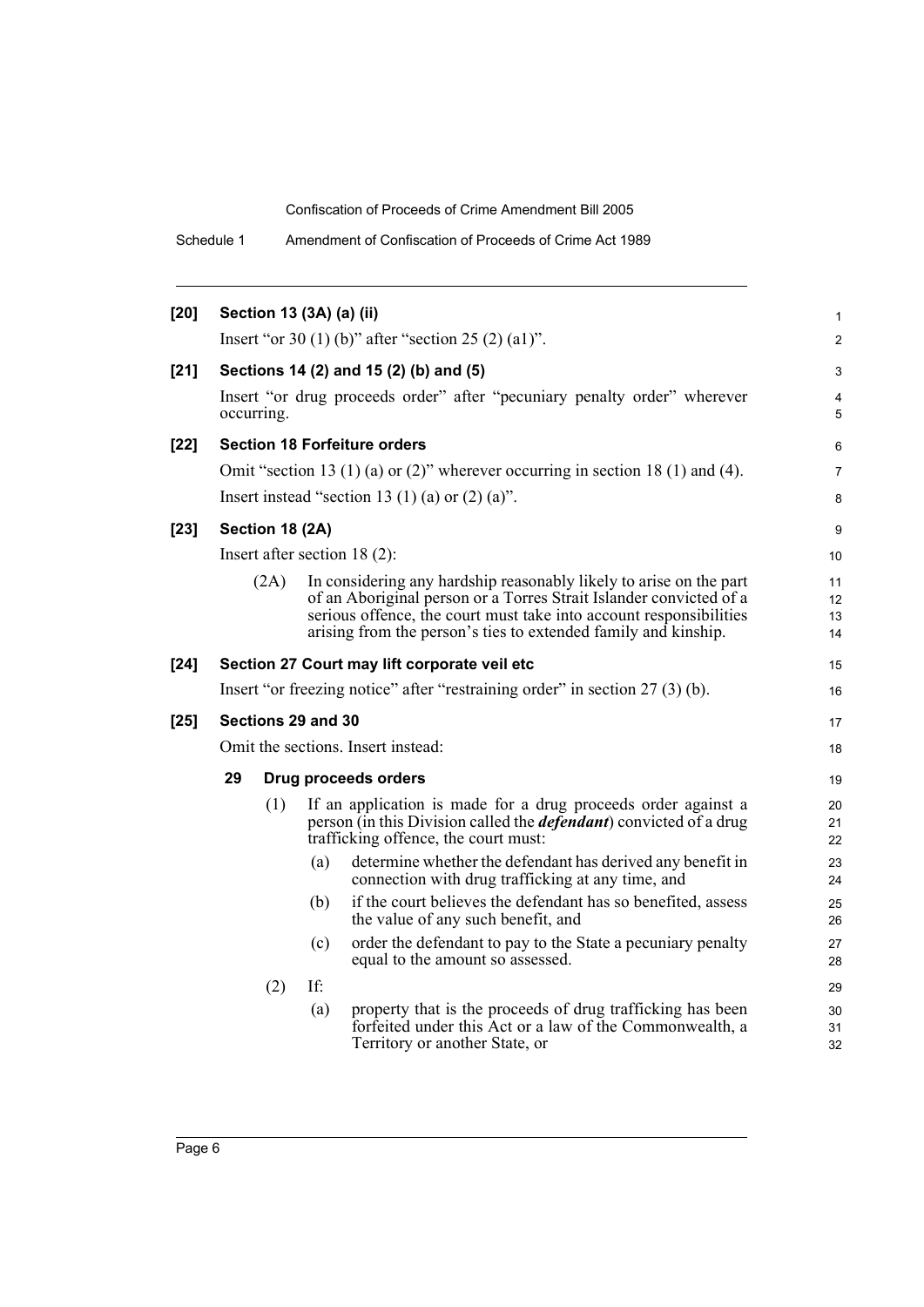#### Amendment of Confiscation of Proceeds of Crime Act 1989 Schedule 1

(b) a forfeiture order is proposed to be made against property that is proceeds of drug trafficking,

the pecuniary penalty to be made is taken to be reduced by an amount equal to the value of the property as at the time of the making of the forfeiture order.

- (3) If:
	- (a) a court makes an order under this section in relation to an offence, and
	- (b) in calculating the penalty amount, the court took into account a proposed forfeiture order in respect of property, and
	- (c) an appeal against the forfeiture order is allowed or the proceedings for the proposed forfeiture order terminate without the proposed forfeiture order being made,

an appropriate officer may apply to the court for a variation of the order to increase the penalty amount by the value of the property and the court may, if it considers it appropriate to do so, vary the order accordingly.

- (4) An amount payable by a defendant to the State in accordance with an order made under this section is, for all purposes, taken to be a civil debt due by the defendant to the State.
- (5) An order made by a court under this section may be enforced as if it were an order made by the court in civil proceedings instituted by the State against the defendant to recover a debt due by the person to the State.

### **30 Assessment of proceeds of drug trafficking**

- (1) A court is to assess the benefits (if any) derived in connection with drug trafficking by having regard to information before the court concerning all or any of the following matters:
	- (a) the money, or the value of property other than money, that came into the possession or control of the defendant, or another person at the request or by the direction of the defendant, at any time in connection with drug trafficking by the defendant,
	- (b) the value of any benefit that was provided for the defendant, or for another person at the request or direction of the defendant, in respect of the defendant's involvement or participation in a public promotion relating to drug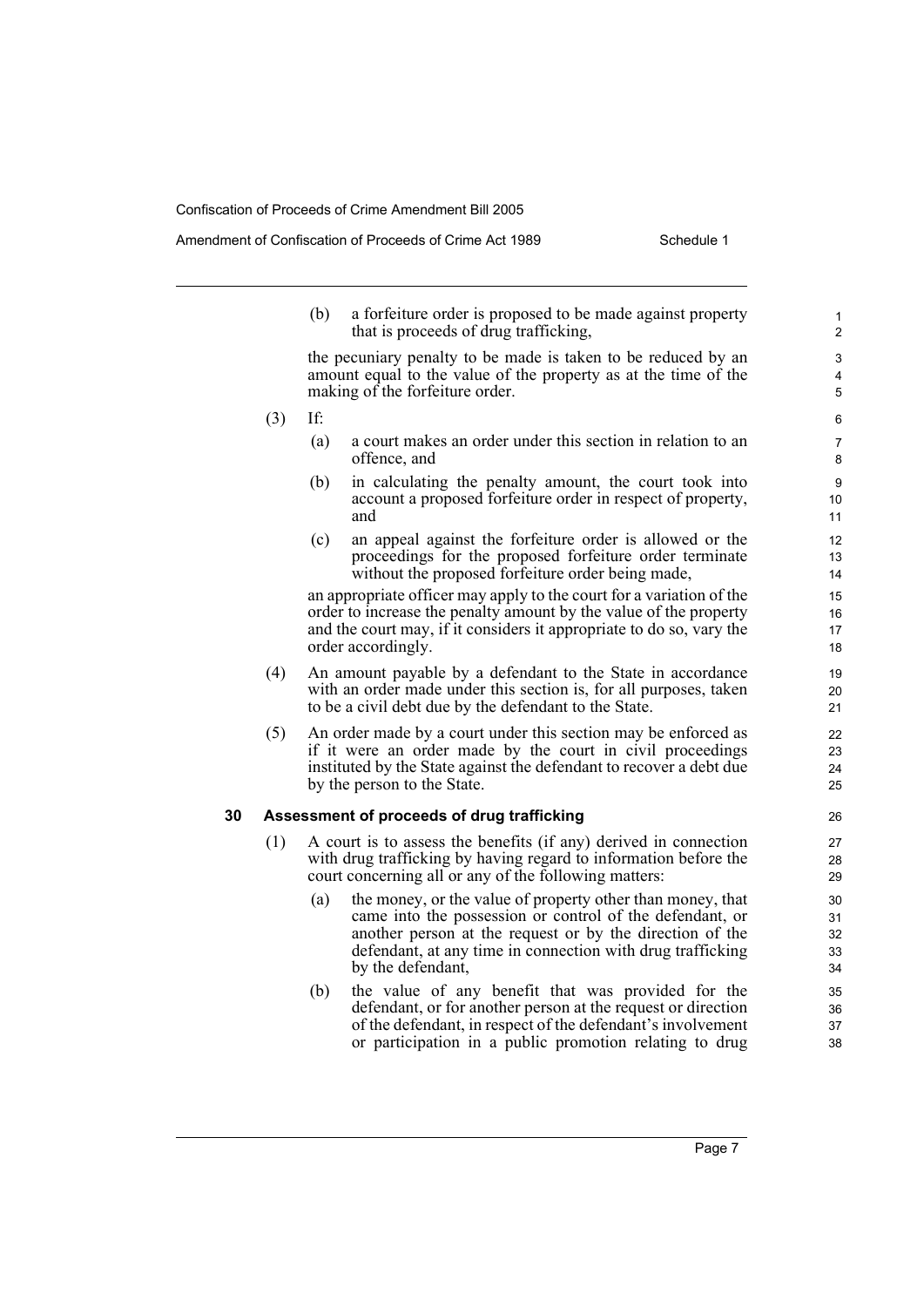trafficking (or such part of the value of the benefit as is commensurate with the proportion of the defendant's involvement or participation that is concerned with drug trafficking),

- (c) the value of any benefit, other than a benefit of a kind referred to in paragraph (a) or (b), that was provided for the defendant, or another person at the request or by the direction of the defendant, because of drug trafficking by the defendant,
- (d) the market value, at the time of the drug trafficking, of substances similar or substantially similar to the prohibited drug or prohibited plant involved in the drug trafficking offence or offences,
- (e) the amount that was, or the range of amounts that were, ordinarily paid for the doing of an act or thing similar or substantially similar to the doing of the act or thing constituting the drug trafficking,
- (f) the value of the defendant's property appearing to the court:
	- (i) to have been held by the defendant at any time since his or her conviction, or
	- (ii) to have been transferred to the defendant at any time since the beginning of the period of 6 years that ended when the proceedings were instituted against the defendant,
- (g) the value of the defendant's income and expenditure:
	- (i) at any time since his or her conviction, or
	- (ii) at any time since the beginning of the period of 6 years that ended when the proceedings were instituted against the defendant.
- (2) In considering whether to treat a benefit of the kind referred to in subsection  $(I)$  (b) as a benefit derived in connection with drug trafficking, a court may have regard to any matter that it thinks fit, including the public interest and any research, educational or rehabilitative purpose of the public promotion concerned.
- (3) If evidence is given that the value of the defendant's property or the defendant's income or expenditure:
	- (a) after the defendant committed drug trafficking offences, or
	- (b) during and after the end of the period of 6 years that ended when proceedings for the drug trafficking offences were last instituted against the defendant,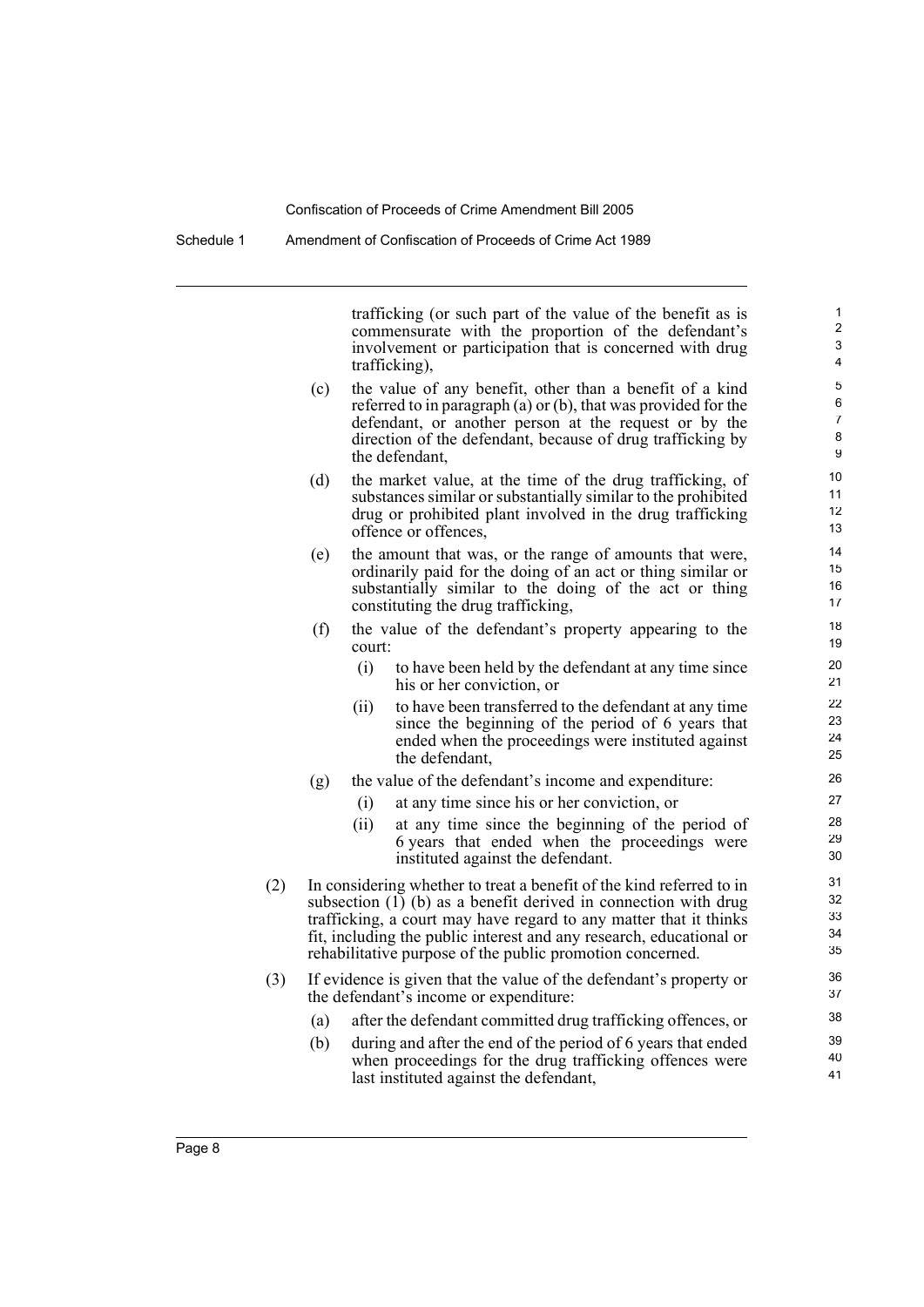#### Amendment of Confiscation of Proceeds of Crime Act 1989 Schedule 1

exceeded the value of the defendant's property or income or expenditure before the defendant committed the drug trafficking offences or before the commencement of that period then the court must treat the value of the benefits derived by the defendant because of drug trafficking by the defendant as being not less than the amount of the excess. (4) Subsection (3) does not apply to the whole or a part of the excess referred to in that subsection if the defendant satisfies the court that it was due to causes unrelated to drug trafficking or the commission of other serious offences. (5) For the purposes of assessing the value of the proceeds of drug trafficking in a case where a drug proceeds order has previously been made against the defendant, the court must leave out of account any of the defendant's proceeds of drug trafficking that are shown to the court: (a) to have been taken into account in determining the amount to be recovered in respect of drug trafficking under a previous drug proceeds order or pecuniary penalty order, or (b) to have been recovered under an order made under the *Criminal Assets Recovery Act 1990*. (6) In assessing the value of the proceeds of drug trafficking of a defendant convicted of a drug trafficking offence or offences, any expenses or outgoings of the defendant in connection with the commission of the offence or offences must not be deducted. (7) This section applies to and in relation to property that comes into the possession or under the control of a person either within or outside New South Wales, and to benefits that are provided for a person either within or outside New South Wales. **[26] Section 31 Statements relating to drug trafficking** Omit "payment or other reward was received" from section 31 (3) (b) and (6) wherever occurring. Insert instead "benefit was derived". **[27] Section 31 (4) and (7)–(9)** Omit the subsections. 1 2 3 4 5 6 7 8 9 10 11 12 13  $14$ 15 16 17 18 19 20 21 22 23 24 25 26 27 28 29 30 31 32 33 34 35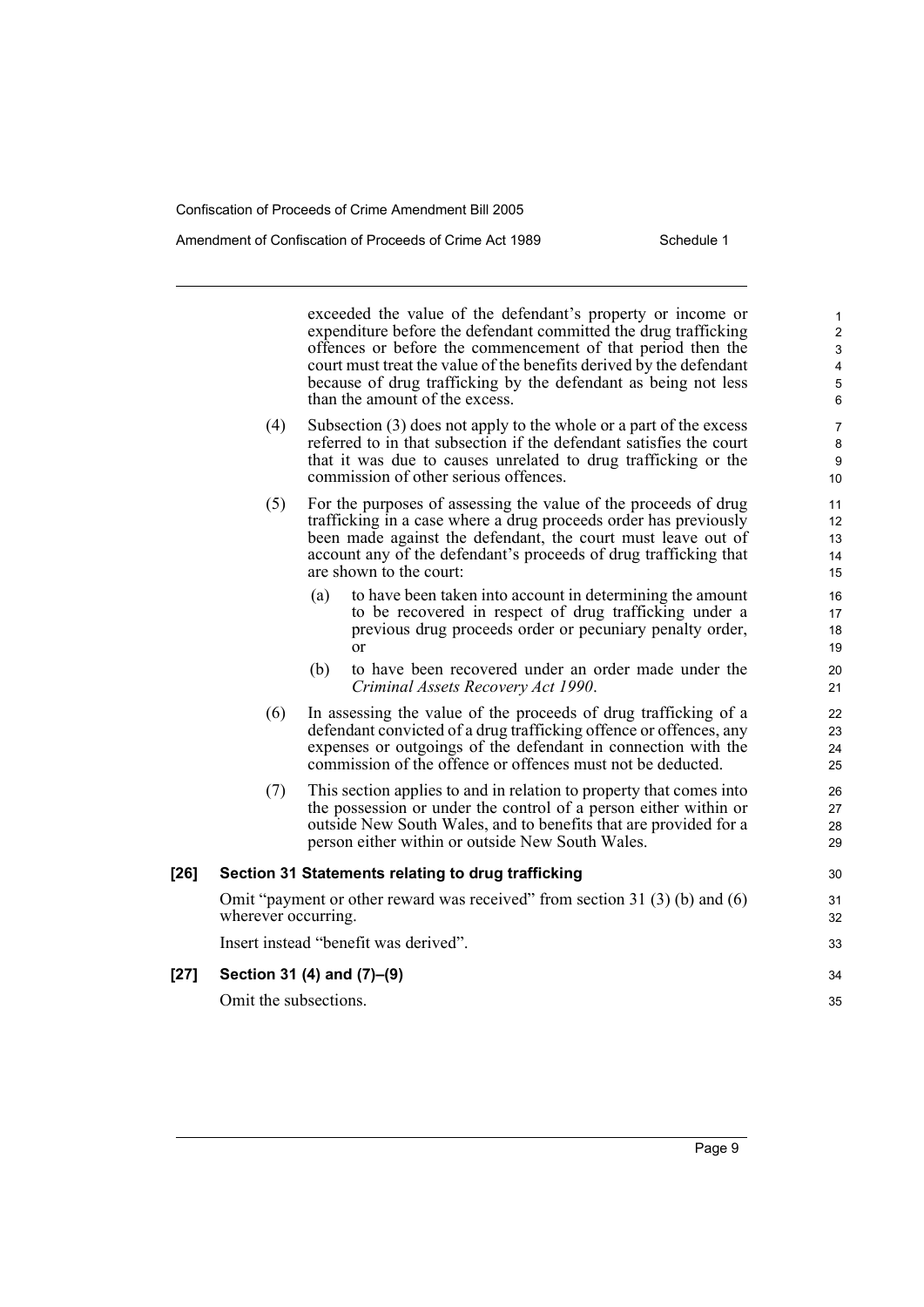Schedule 1 Amendment of Confiscation of Proceeds of Crime Act 1989

| $[28]$ | <b>Section 31A</b>                                     |     |                                      |                                                                                                                                                                                                                                                              |                       |  |  |
|--------|--------------------------------------------------------|-----|--------------------------------------|--------------------------------------------------------------------------------------------------------------------------------------------------------------------------------------------------------------------------------------------------------------|-----------------------|--|--|
|        |                                                        |     | Insert after section 31:             |                                                                                                                                                                                                                                                              | $\overline{2}$        |  |  |
|        | 31A<br>Evidence as to value of drugs and other matters |     |                                      |                                                                                                                                                                                                                                                              |                       |  |  |
|        |                                                        | (1) | under this Division):                | In proceedings for an application for a drug proceeds order, a<br>member of NSW Police, a member of the Australian Federal<br>Police or a Customs officer may give evidence (whether in<br>person or in a statement tendered to the court by the prosecution | 4<br>5<br>6<br>7<br>8 |  |  |
|        |                                                        |     | (a)<br>substances, and               | as to the market value, at the time of a drug trafficking<br>offence in relation to a substance, or substantially similar                                                                                                                                    | 9<br>10<br>11         |  |  |
|        |                                                        |     | (b)<br>thing to the offence.         | as to the amount, or the range of amounts, ordinarily paid<br>for the doing of a similar or substantially similar act or                                                                                                                                     | 12<br>13<br>14        |  |  |
|        |                                                        | (2) |                                      | The evidence may be given by a person who is experienced in the<br>investigation of indictable offences under (or similar to offences<br>under) the Drug Misuse and Trafficking Act 1985.                                                                    | 15<br>16<br>17        |  |  |
|        |                                                        | (3) | information, knowledge and belief:   | Any such person may give evidence, to the best of his or her                                                                                                                                                                                                 | 18<br>19              |  |  |
|        |                                                        |     | (a)                                  | as to the amount that was the market value of a prohibited<br>drug or prohibited plant within the meaning of the Drug<br>Misuse and Trafficking Act 1985 at a particular time or<br>during a particular period, or                                           | 20<br>21<br>22<br>23  |  |  |
|        |                                                        |     | (b)<br>drug or prohibited plant,     | as to the amount, or the range of amounts, ordinarily paid<br>at a particular time, or during a particular period, for the<br>doing of an act or thing in relation to any such prohibited                                                                    | 24<br>25<br>26<br>27  |  |  |
|        |                                                        |     | evidence of the matter testified to. | despite any rule of law or practice relating to hearsay evidence<br>and the testimony is, in the absence of evidence to the contrary,                                                                                                                        | 28<br>29<br>30        |  |  |
| $[29]$ | <b>Section 32</b>                                      |     |                                      |                                                                                                                                                                                                                                                              | 31                    |  |  |
|        | Omit sections 32–34. Insert instead:                   |     |                                      |                                                                                                                                                                                                                                                              | 32                    |  |  |
|        | 32                                                     |     | defendant                            | Court may look at property subject to effective control of                                                                                                                                                                                                   | 33<br>34              |  |  |
|        |                                                        | (1) | effective control of the defendant.  | In assessing the value of benefits derived by a person because of<br>drug trafficking, a court may treat as property of the defendant<br>any property that, in the opinion of the court, is subject to the                                                   | 35<br>36<br>37<br>38  |  |  |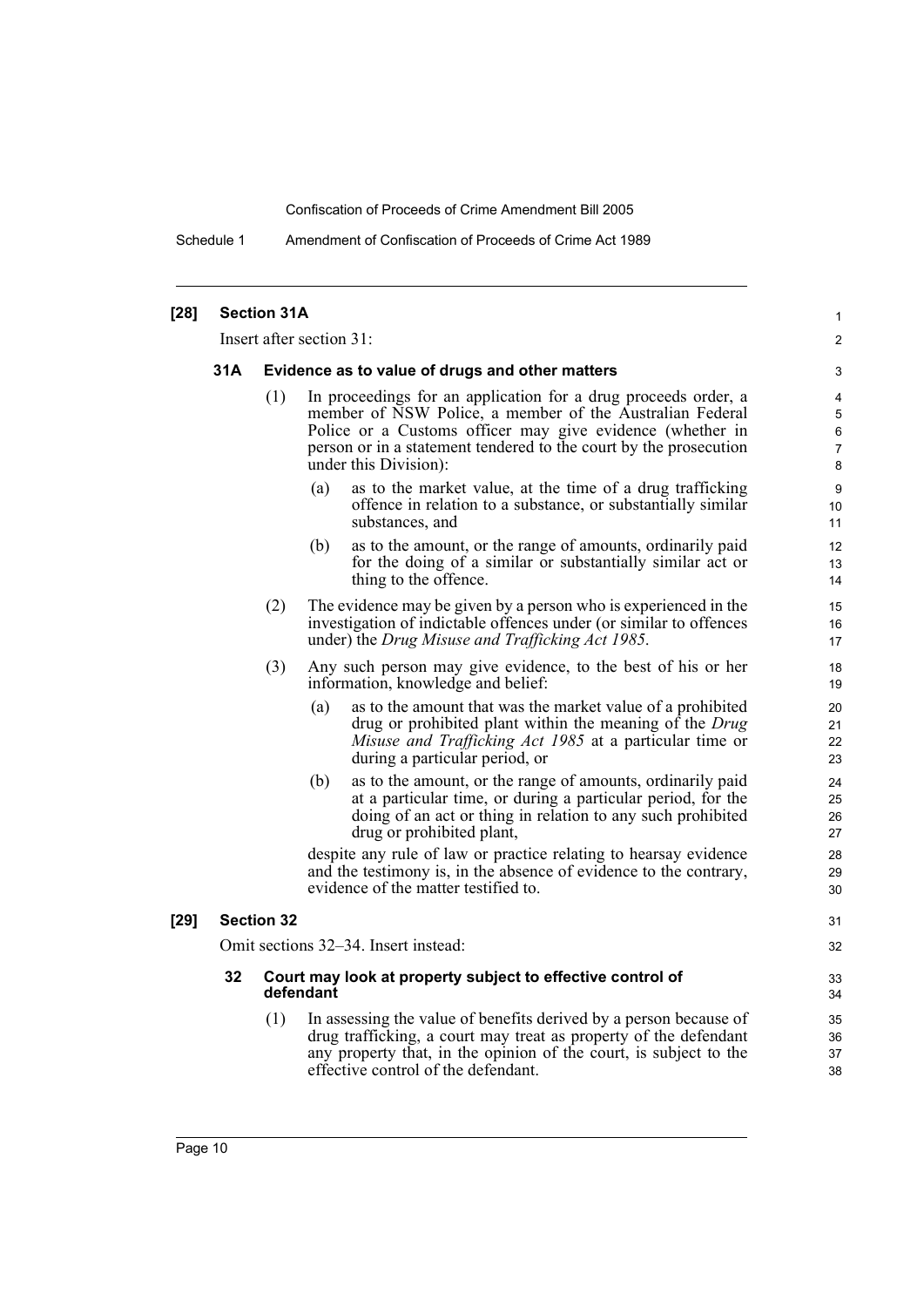[30]

 $[32]$ 

relevant serious offence".

## Amendment of Confiscation of Proceeds of Crime Act 1989 Schedule 1

|      | (2)                                                                        |     | On application by an appropriate officer, a court may make an<br>order declaring that specified property is available to satisfy a<br>drug proceeds order, if it is of the opinion that the property is<br>subject to the effective control of a defendant against whom the<br>court has made a drug proceeds order. | $\mathbf{1}$<br>$\overline{c}$<br>$\ensuremath{\mathsf{3}}$<br>4<br>$\sqrt{5}$ |
|------|----------------------------------------------------------------------------|-----|----------------------------------------------------------------------------------------------------------------------------------------------------------------------------------------------------------------------------------------------------------------------------------------------------------------------|--------------------------------------------------------------------------------|
|      | (3)                                                                        |     | If a court declares that property is available to satisfy a drug<br>proceeds order:                                                                                                                                                                                                                                  | 6<br>$\overline{7}$                                                            |
|      |                                                                            | (a) | the order may be enforced against the property as if the<br>property were property of the person against whom the<br>order is made, and                                                                                                                                                                              | 8<br>9<br>10                                                                   |
|      |                                                                            | (b) | a freezing notice or restraining order may be made in<br>respect of the property as if the property were property of<br>the person against whom the order is made.                                                                                                                                                   | 11<br>12<br>13                                                                 |
|      | (4)                                                                        |     | An appropriate officer must give written notice of an application<br>under this section to the defendant and to any other person the<br>appropriate officer has reason to believe may have an interest in<br>the property.                                                                                           | 14<br>15<br>16<br>17                                                           |
|      | (5)                                                                        |     | The defendant and any other person who claims an interest in the<br>property may appear and adduce evidence at the hearing of the<br>application.                                                                                                                                                                    | 18<br>19<br>20                                                                 |
| [30] | <b>Section 35 Definitions</b>                                              |     |                                                                                                                                                                                                                                                                                                                      | 21                                                                             |
|      |                                                                            |     | Insert "substantially" before "derived" wherever occurring in the definition of<br><i>tainted property</i> in section 35 (1).                                                                                                                                                                                        | 22<br>23                                                                       |
| [31] |                                                                            |     | Section 35 (1), definition of "tainted property"                                                                                                                                                                                                                                                                     | 24                                                                             |
|      |                                                                            |     | Insert after paragraph $(c)$ of the definition of <i>tainted property</i> :                                                                                                                                                                                                                                          | 25                                                                             |
|      |                                                                            |     | $\cdot$ or                                                                                                                                                                                                                                                                                                           | 26                                                                             |
|      |                                                                            | (d) | was substantially derived or realised, directly or indirectly,<br>by any person for the depiction of a serious offence, or the<br>expression of the offender's thoughts, opinions or<br>emotions regarding the offence, in any public promotion.                                                                     | 27<br>28<br>29<br>30                                                           |
| [32] |                                                                            |     | Section 41 Return of seized property                                                                                                                                                                                                                                                                                 | 31                                                                             |
|      |                                                                            |     | Omit "an information has been laid in respect of the relevant serious offence<br>(or criminal proceedings have otherwise been commenced in respect of the<br>relevant serious offence)" from section 41 $(2)$ $(b)$ .                                                                                                | 32<br>33<br>34                                                                 |
|      | Insert instead "criminal proceedings have been commenced in respect of the |     |                                                                                                                                                                                                                                                                                                                      |                                                                                |

36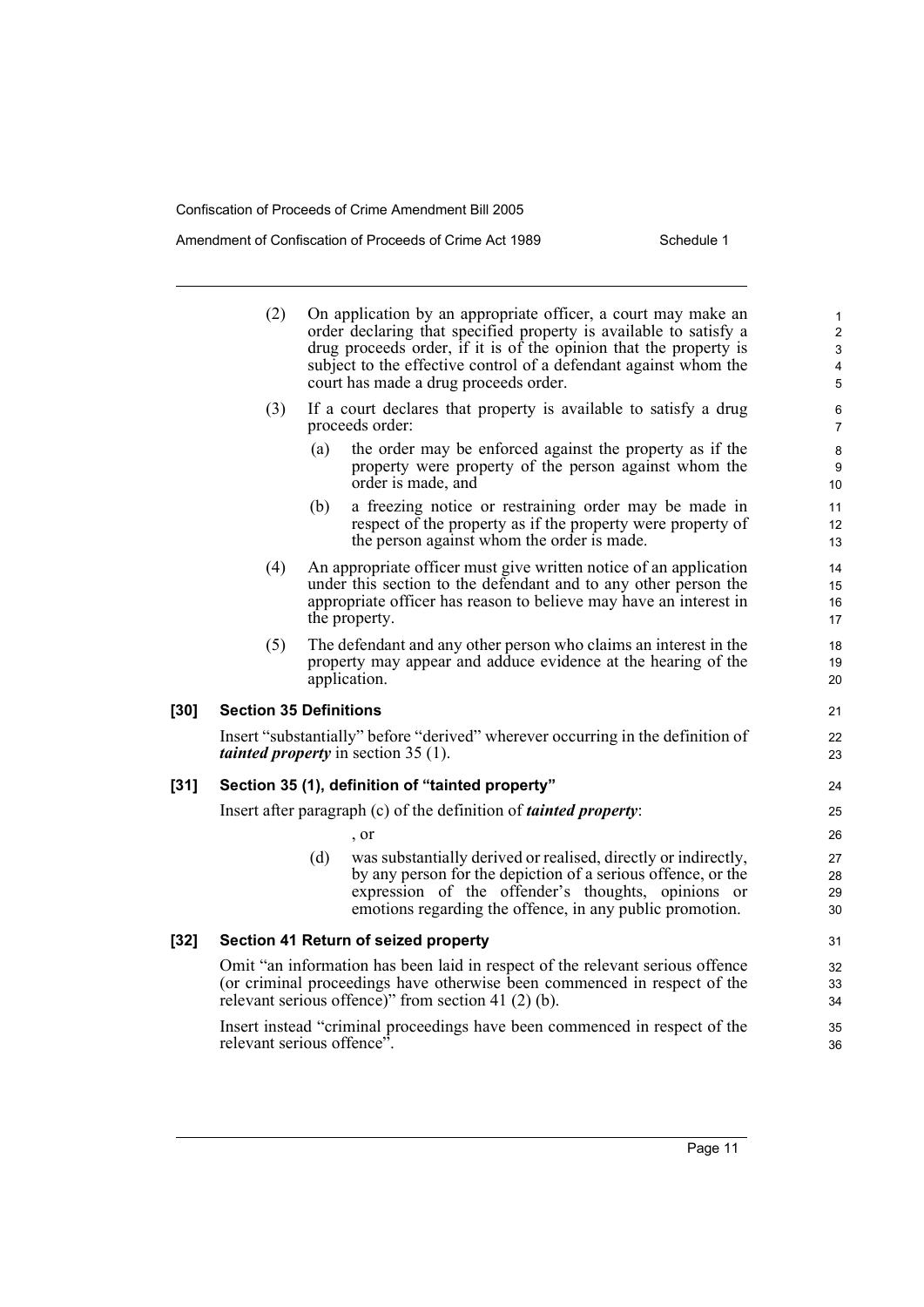Schedule 1 Amendment of Confiscation of Proceeds of Crime Act 1989

| $[33]$ |     | Part 3, Division 1A<br>Insert after Division 1: |                    |                                                                                                                                                                                                                                                                                                                                            |  |
|--------|-----|-------------------------------------------------|--------------------|--------------------------------------------------------------------------------------------------------------------------------------------------------------------------------------------------------------------------------------------------------------------------------------------------------------------------------------------|--|
|        |     | <b>Division 1A</b>                              |                    | <b>Freezing notices</b>                                                                                                                                                                                                                                                                                                                    |  |
|        | 42A |                                                 | <b>Definitions</b> |                                                                                                                                                                                                                                                                                                                                            |  |
|        |     |                                                 |                    | In this Division:                                                                                                                                                                                                                                                                                                                          |  |
|        |     |                                                 |                    | <i>authorised justice</i> means an authorised officer within the                                                                                                                                                                                                                                                                           |  |
|        |     |                                                 |                    | meaning of the Criminal Procedure Act 1986.<br><i>defendant</i> has the same meaning as in section 42B.                                                                                                                                                                                                                                    |  |
|        |     |                                                 |                    |                                                                                                                                                                                                                                                                                                                                            |  |
|        | 42B |                                                 |                    | <b>Applications for freezing notices</b>                                                                                                                                                                                                                                                                                                   |  |
|        |     | (1)                                             |                    | An authorised officer may apply to an authorised justice for a<br>freezing notice in respect of specified property of a person if the<br>person (the <i>defendant</i> ) has been, or is about to be, charged with,<br>or has been convicted of, a serious offence and the authorised<br>officer has reasonable grounds for believing that: |  |
|        |     |                                                 | (a)                | if the defendant has not been convicted of the offence, the<br>defendant committed the offence, and                                                                                                                                                                                                                                        |  |
|        |     |                                                 | (b)                | the property is tainted property in relation to that offence<br>or the defendant derived benefits because of having<br>committed the offence or, if the offence is a drug<br>trafficking offence, the property is the defendant's<br>proceeds of drug trafficking.                                                                         |  |
|        |     | (2)                                             |                    | An authorised officer may apply to an authorised justice for a<br>freezing notice in respect of the property of a person if another<br>person (the <i>defendant</i> ) has been, or is about to be, charged with,<br>or has been convicted of, a serious offence and the authorised<br>officer has reasonable grounds for believing that:   |  |
|        |     |                                                 | (a)                | the property is tainted property in relation to the offence<br>with which the defendant has been or is about to be<br>charged, or of which the defendant has been convicted, or<br>is the defendant's proceeds of drug trafficking, or                                                                                                     |  |
|        |     |                                                 | (b)                | the property is subject to the effective control of the<br>defendant and the defendant has derived a benefit, directly<br>or indirectly, from the commission of the serious offence.                                                                                                                                                       |  |
|        |     | (3)                                             |                    | An application for a freezing notice (other than a telephone<br>freezing notice) must be in writing in the form prescribed by the<br>regulations and must be made by the applicant in person.                                                                                                                                              |  |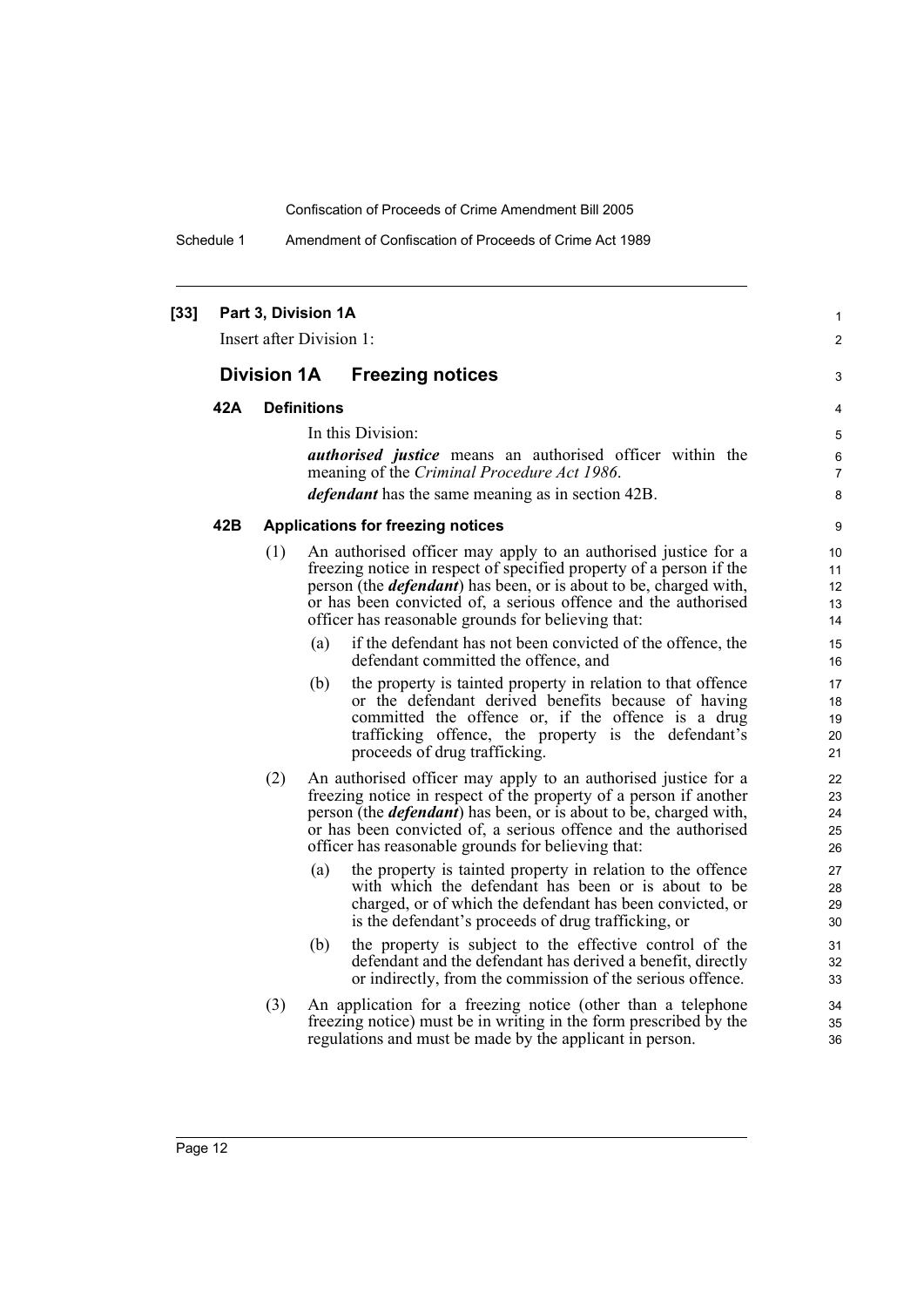**42C Issue of freezing notices**

#### Amendment of Confiscation of Proceeds of Crime Act 1989 Schedule 1

| (4)                              | The applicant must provide (either orally or in writing) any   |  |  |  |  |  |  |
|----------------------------------|----------------------------------------------------------------|--|--|--|--|--|--|
|                                  | further information that the authorised justice requires       |  |  |  |  |  |  |
|                                  | concerning the grounds on which the freezing notice is sought. |  |  |  |  |  |  |
| <b>Issue of freezing notices</b> |                                                                |  |  |  |  |  |  |

- (1) An authorised justice may issue a freezing notice if satisfied that:
	- (a) the defendant is likely to be charged with the offence or a related offence within 48 hours or has been charged with or convicted of a serious offence, and
	- (b) there are reasonable grounds for the belief of the officer as to the matters set out in subsection (2) (c) and (d) (i) or (e) (i) or (ii) (if applicable).
- (2) An authorised justice must not issue a freezing notice unless:
	- (a) the application includes details of the authority of the applicant to make the application, and
	- (b) the application includes the grounds on which the notice is being sought, and
	- (c) the application is supported by a statement by the applicant that the applicant believes that the defendant has committed a serious offence, if the defendant has not been convicted of the offence, and
	- (d) in the case of property of the defendant, the application is supported by a statement by the applicant:
		- (i) that the applicant believes that the property to which the application relates is tainted property in relation to that offence or the defendant derived benefits because of having committed the offence or, if the offence is a drug trafficking offence, the property is the defendant's proceeds of drug trafficking, and
		- (ii) setting out the grounds on which the applicant holds those beliefs, and
	- (e) in the case of property of a person other than the defendant, the application is supported by a statement by the applicant that the applicant believes that:
		- (i) the property is tainted property in relation to the offence with which the defendant has been charged or convicted or is the defendant's proceeds of drug trafficking, or
		- (ii) the property is subject to the effective control of the defendant and the defendant has derived a benefit,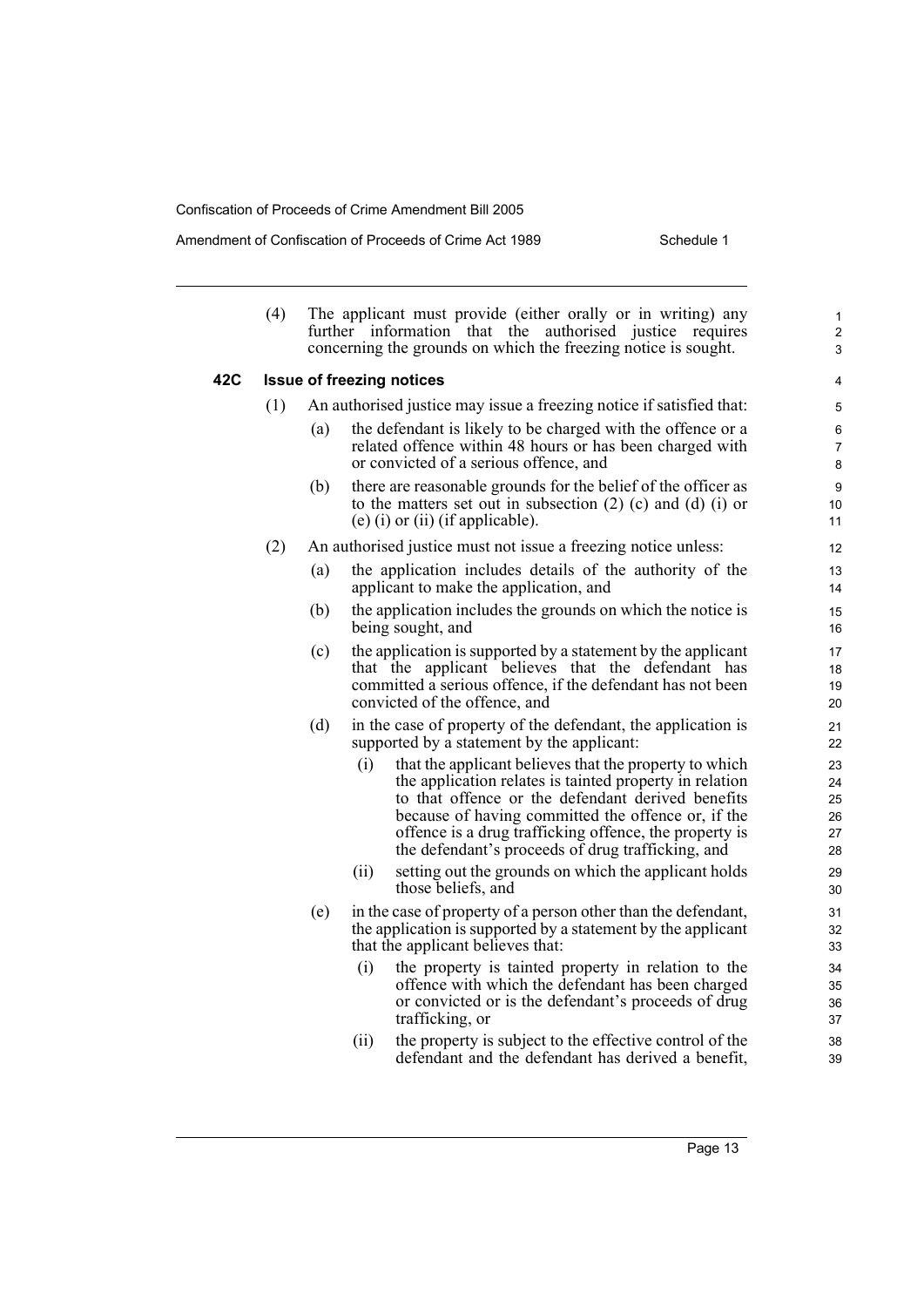directly or indirectly, from the commission of the offence,

and setting out the grounds on which the applicant holds those beliefs, and

- (f) the statements and any other information given by the applicant in or in connection with the application are verified before the authorised justice on oath or affirmation or by affidavit.
- (3) In determining whether there are reasonable grounds to believe that property is in the effective control of the defendant, the authorised justice may have regard to the matters referred to in section 10.
- (4) A freezing notice may not be issued in respect of property affected by a restraining order or forfeiture order or the subject of an application for a restraining order or forfeiture order under this Act.
- (5) A freezing notice under this Act and a restraining order under the *Criminal Assets Recovery Act 1990* may not be made so as to be in force in respect of the same interest in property at the same time.
- (6) The issue of a freezing notice is a ministerial function and is not a judicial function.

#### **42D Form of freezing notice**

- (1) A freezing notice must direct that:
	- (a) specified property not be disposed of, or otherwise dealt with by the defendant or by any other person, except in the manner and circumstances (if any) specified in the notice, and
	- (b) the property be held in the custody of the Commissioner of Police or the defendant or another person, pending the determination of an application for confirmation of the freezing notice.
- (2) A freezing notice is to be in the form prescribed by the regulations.

### **42E Telephone freezing notices**

- (1) An authorised officer may make an application by telephone for a freezing notice.
- (2) An authorised justice must not issue a freezing notice on an application made by telephone unless the authorised justice is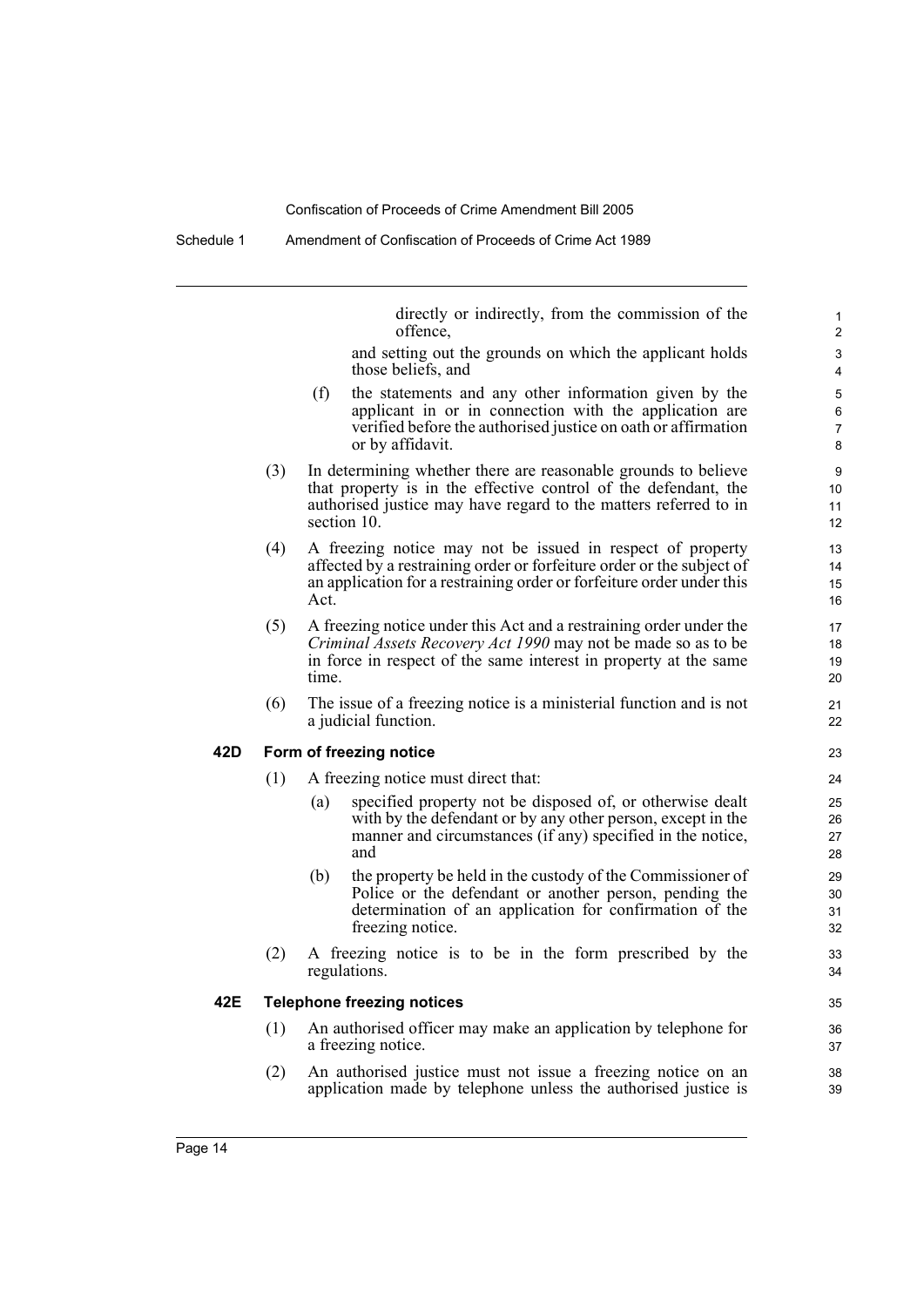satisfied that the notice is required urgently and that it is not practicable for the application to be made in person. (3) An application under this section must be made by facsimile if the facilities to do so are readily available for that purpose. (4) If it is not practicable for an application for a freezing notice to be made by telephone directly to an authorised justice, the application may be transmitted to the authorised justice by another person on behalf of the applicant. (5) An authorised justice who issues a freezing notice on an application made by telephone must: (a) complete and sign the notice, and (b) furnish the notice to the person who made the application or inform that person of the terms of the notice and of the date and time when it was signed. (6) If a freezing notice is issued on an application made by telephone, the applicant is to complete a form of freezing notice in the terms indicated by the authorised justice under subsection (5) (b) and write on it the name of that authorised justice and the date and time when the notice was signed. (7) A form of freezing notice so completed is taken to be a freezing notice issued in accordance with this Act. (8) A freezing notice is to be furnished by an authorised justice by transmitting it by facsimile, if the facilities to do so are readily available, and the copy produced by that transmission is taken to be the original document. **42F Notice of issue of freezing notice** (1) An applicant for a freezing notice must give notice of the issuing of the notice to the defendant, any owner of property affected by the notice and any other person subject to the notice. (2) Notice must be given in accordance with the regulations. **42G False or misleading information in applications** (1) A person must not, in or in connection with an application for a freezing notice, give information to an authorised justice that the person knows to be false or misleading in a material particular. Maximum penalty: 100 penalty units, or imprisonment for 2 years, or both. 1 2 3 4 5 6 7 8 9 10 11 12 13 14 15 16 17 18 19 20 21  $22$ 23 24 25 26 27 28 29 30 31 32 33 34 35 36 37

(2) This section applies to an application by telephone as well as in person.

38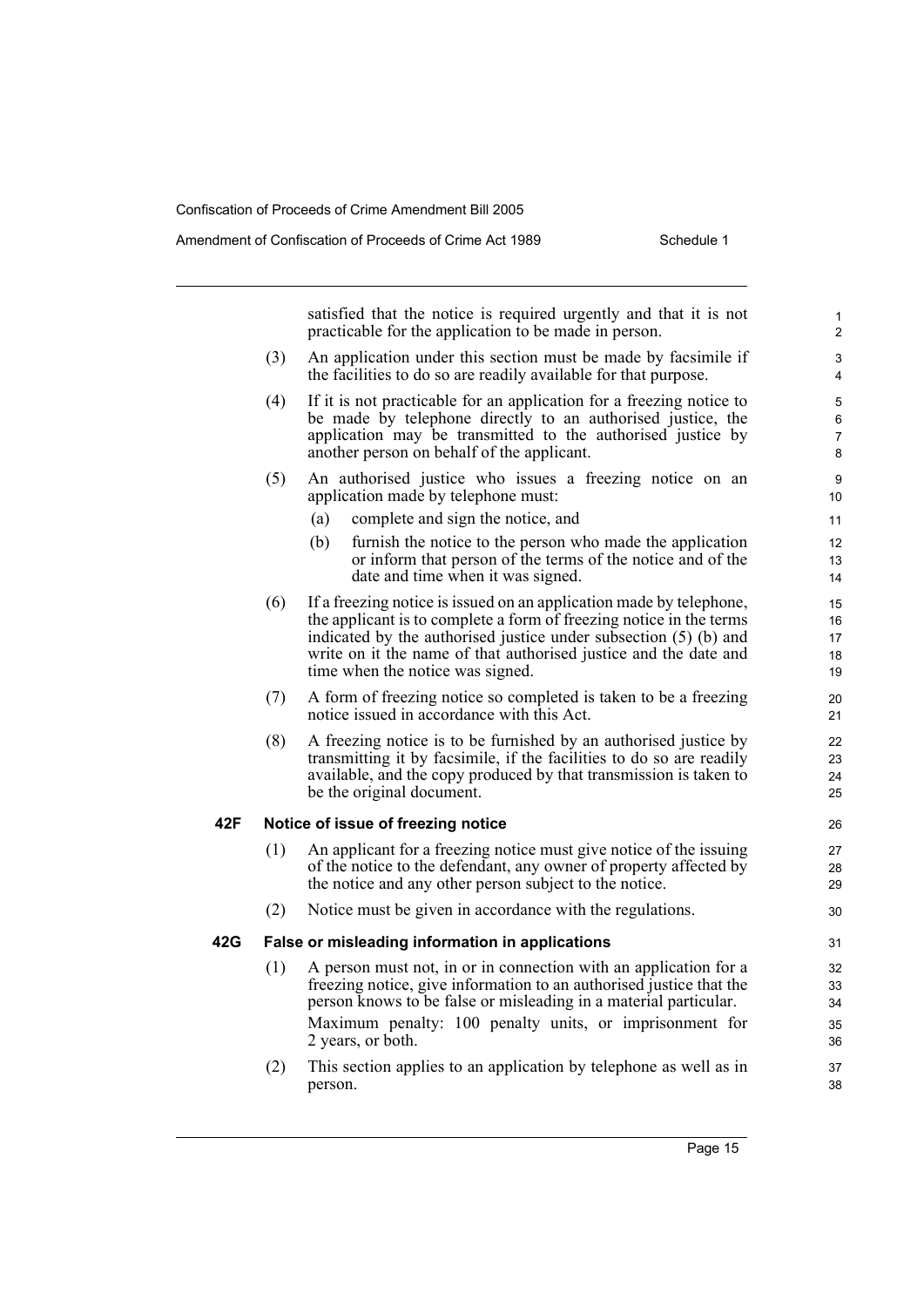|     | (3)                                             | This section applies whether or not the information given is also<br>verified on oath or affirmation or by affidavit.                                                                                                                                                          |                      |  |  |  |
|-----|-------------------------------------------------|--------------------------------------------------------------------------------------------------------------------------------------------------------------------------------------------------------------------------------------------------------------------------------|----------------------|--|--|--|
| 42H | Record of proceedings before authorised justice |                                                                                                                                                                                                                                                                                |                      |  |  |  |
|     | (1)                                             | An authorised justice who issues a freezing notice must cause a<br>record to be made of all relevant particulars of the grounds the<br>authorised justice has relied on to justify the issue of the notice.                                                                    | 4<br>5<br>6          |  |  |  |
|     | (2)                                             | The regulations may make provision for or with respect to:                                                                                                                                                                                                                     | $\overline{7}$       |  |  |  |
|     |                                                 | the keeping of records in connection with the issue and<br>(a)<br>execution of freezing notices, and                                                                                                                                                                           | 8<br>9               |  |  |  |
|     |                                                 | (b)<br>the inspection of any such records, and                                                                                                                                                                                                                                 | 10                   |  |  |  |
|     |                                                 | any other matter in connection with any such records.<br>(c)                                                                                                                                                                                                                   | 11                   |  |  |  |
|     | (3)                                             | Any matter that might disclose the identity of a person must not<br>be recorded pursuant to this section if the authorised justice is<br>satisfied that the safety of any person might be jeopardised by<br>doing so.                                                          | 12<br>13<br>14<br>15 |  |  |  |
| 421 | Application to confirm freezing notice          |                                                                                                                                                                                                                                                                                |                      |  |  |  |
|     | (1)                                             | An application for confirmation of the notice is to be made to the<br>appropriate court by an authorised officer, not later than 14 days<br>after a freezing notice is issued.                                                                                                 | 17<br>18<br>19       |  |  |  |
|     | (2)                                             | The application is to be set down for hearing on the first date for<br>committal or trial proceedings for the serious offence on which<br>the freezing notice was based that occurs after the application is<br>made, or as soon as practicable after the application is made. | 20<br>21<br>22<br>23 |  |  |  |
|     | (3)                                             | An applicant for confirmation of a freezing notice must give<br>notice of the application to the defendant, any owner of property<br>affected by the notice and any other person subject to the notice.                                                                        | 24<br>25<br>26       |  |  |  |
|     | (4)                                             | A person given notice under this section is entitled to appear and<br>to adduce evidence at the hearing of the application.                                                                                                                                                    | 27<br>28             |  |  |  |
|     | (5)                                             | Notice must be given in accordance with rules of court.                                                                                                                                                                                                                        | 29                   |  |  |  |
| 42J |                                                 | Notice to third parties                                                                                                                                                                                                                                                        | 30                   |  |  |  |
|     |                                                 | If an application has been made to an appropriate court to confirm<br>a freezing notice in respect of property:                                                                                                                                                                | 31<br>32             |  |  |  |
|     |                                                 | the court may, if it thinks fit, require the officer making the<br>(a)<br>application to give notice of the application to a person<br>who the court has reason to believe has an interest in the<br>property or part of the property, and                                     | 33<br>34<br>35<br>36 |  |  |  |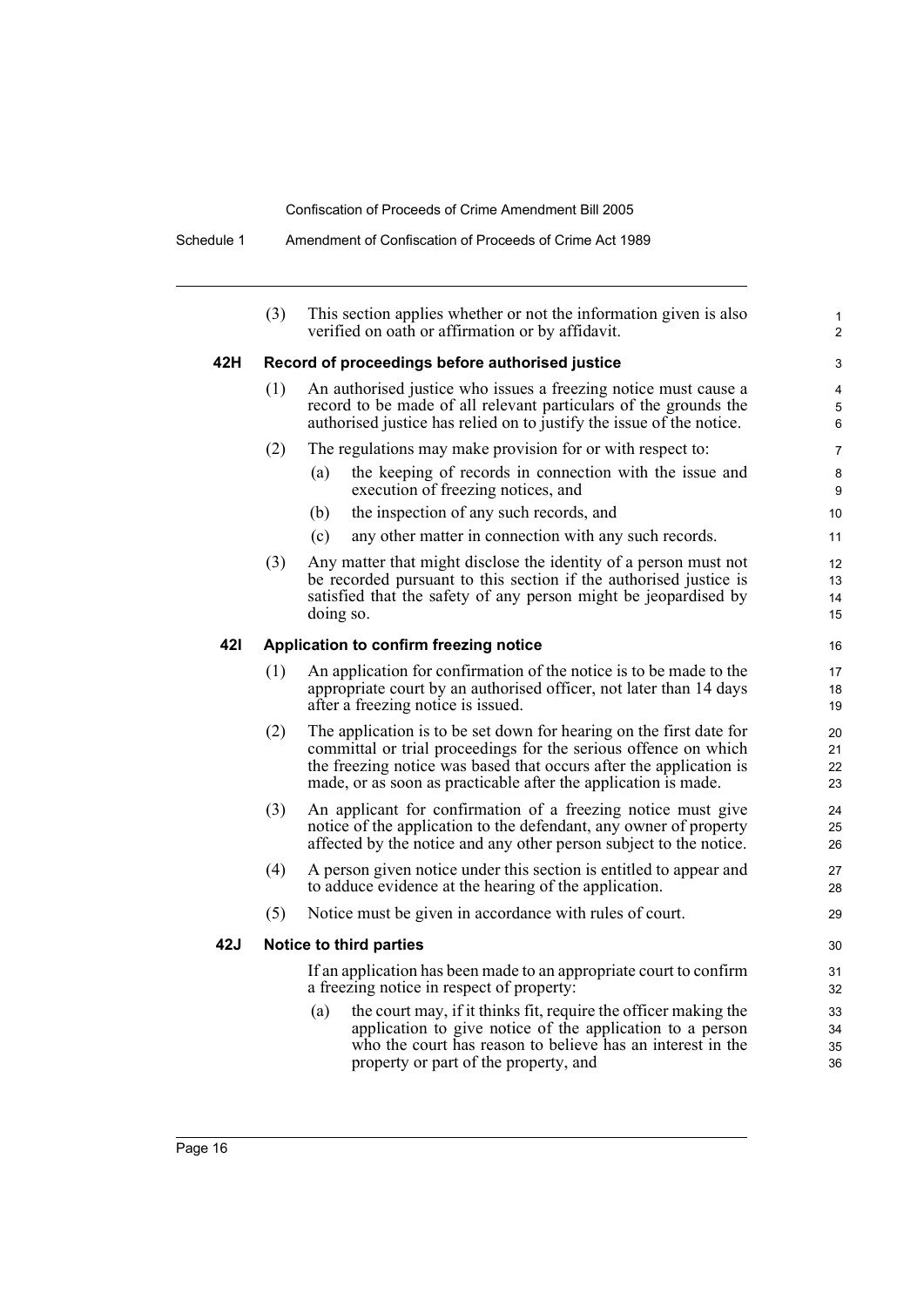|     |     | (b)  | a person to whom the court requires notice to be given<br>under this section is entitled to appear and to adduce<br>evidence at the hearing of the application.                                                                                               | $\mathbf{1}$<br>$\overline{2}$<br>3 |
|-----|-----|------|---------------------------------------------------------------------------------------------------------------------------------------------------------------------------------------------------------------------------------------------------------------|-------------------------------------|
| 42K |     |      | Appeals against freezing notices issued by authorised justices                                                                                                                                                                                                | 4                                   |
|     | (1) |      | A defendant, an authorised officer or another person claiming an<br>interest in property affected by a freezing notice may, at any time<br>before the notice is confirmed, apply to the appropriate court to<br>have the freezing notice set aside or varied. | 5<br>6<br>$\overline{7}$<br>8       |
|     | (2) |      | An application may be heard before the day set down for hearing<br>the application to confirm the notice.                                                                                                                                                     | 9<br>10                             |
|     | (3) |      | On an application, the appropriate court must proceed to deal<br>with the matter under section 42L, whether or not an application<br>has been made under section 42I.                                                                                         | 11<br>12<br>13                      |
| 42L |     |      | <b>Confirmation of freezing notices</b>                                                                                                                                                                                                                       | 14                                  |
|     | (1) | 42K: | An appropriate court may, on an application under section 42I or                                                                                                                                                                                              | 15<br>16                            |
|     |     | (a)  | confirm the freezing notice (with or without variation), or                                                                                                                                                                                                   | 17                                  |
|     |     | (b)  | set aside the freezing notice.                                                                                                                                                                                                                                | 18                                  |
|     | (2) |      | An appropriate court may confirm a freezing notice if it is<br>satisfied that:                                                                                                                                                                                | 19<br>20                            |
|     |     | (a)  | the application is supported by an affidavit by an<br>authorised officer that complies with this section, and                                                                                                                                                 | 21<br>22                            |
|     |     | (b)  | having regard to the matters contained in the affidavit or<br>other evidence given in the proceedings, there are<br>reasonable grounds to believe the matters set out in the<br>affidavit, and                                                                | 23<br>24<br>25<br>26                |
|     |     | (c)  | proceedings have been commenced against the defendant<br>for a serious offence or the defendant has been convicted<br>of a serious offence, and                                                                                                               | 27<br>28<br>29                      |
|     |     | (d)  | the property concerned is not affected by a restraining<br>order, or an application for a restraining order under this<br>Act or the Criminal Assets Recovery Act 1990, and                                                                                   | 30<br>31<br>32                      |
|     |     | (e)  | it is appropriate in the circumstances to confirm the notice.                                                                                                                                                                                                 | 33                                  |
|     | (3) |      | The affidavit of the authorised officer supporting the application<br>must set out the officer's belief, and the grounds for the belief,<br>that the defendant committed the serious offence concerned                                                        | 34<br>35<br>36                      |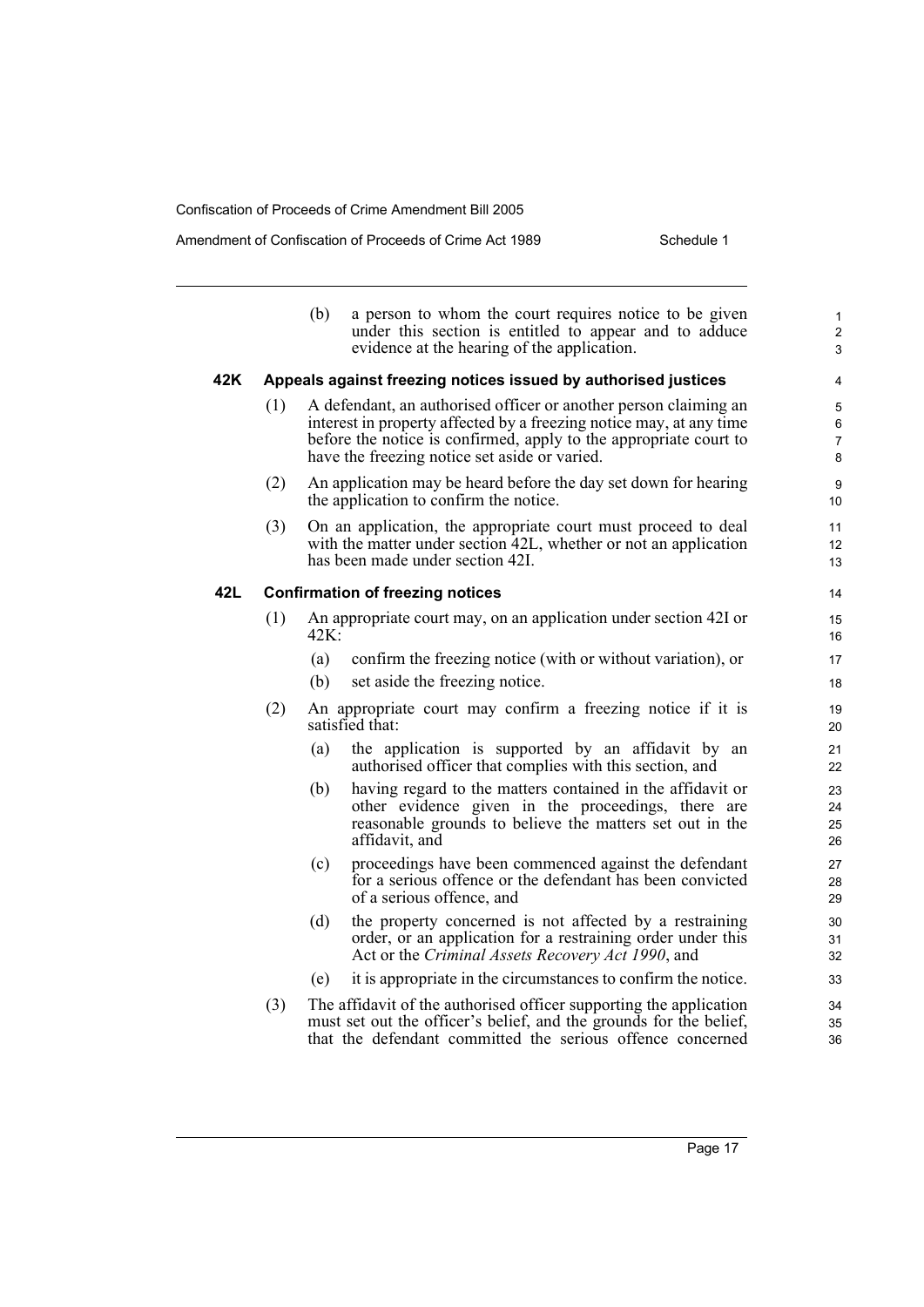(including details of any conviction) and as to one or more of the following in relation to property the subject of the freezing notice:

- (a) in the case of property of the defendant, that the property is tainted property in relation to the offence or the defendant derived benefits because of having committed the offence or the property is the defendant's proceeds of drug trafficking,
- (b) in the case of property of a person other than the defendant, that:
	- (i) the property is tainted property in relation to the offence or is the defendant's proceeds of drug trafficking, or
	- (ii) the property is subject to the effective control of the defendant and the defendant has derived a benefit, directly or indirectly, from the commission of the serious offence.
- (4) In determining whether there are reasonable grounds to believe that property is in the effective control of the defendant, the appropriate court must have regard to the matters referred to in section 10.
- (5) The appropriate court must make orders of a kind referred to in section 42M in relation to property to which a freezing notice applies if it confirms the freezing notice. Any such order is taken, for the purposes of this Act, to be included in the terms of the freezing notice.
- (6) If evidence is given at the hearing that property to which the application relates was in the possession of the defendant at or immediately after the commission of the offence:
	- (a) if there is no evidence given tending to show that the property was not used in, or in connection with, the commission of the offence—the court must presume that the property was used in, or in connection with, the commission of the offence, or
	- (b) in any other case—the court must not confirm a freezing notice in relation to the property unless it is satisfied, on the balance of probabilities, that the property was used in, or in connection with, the commission of the offence.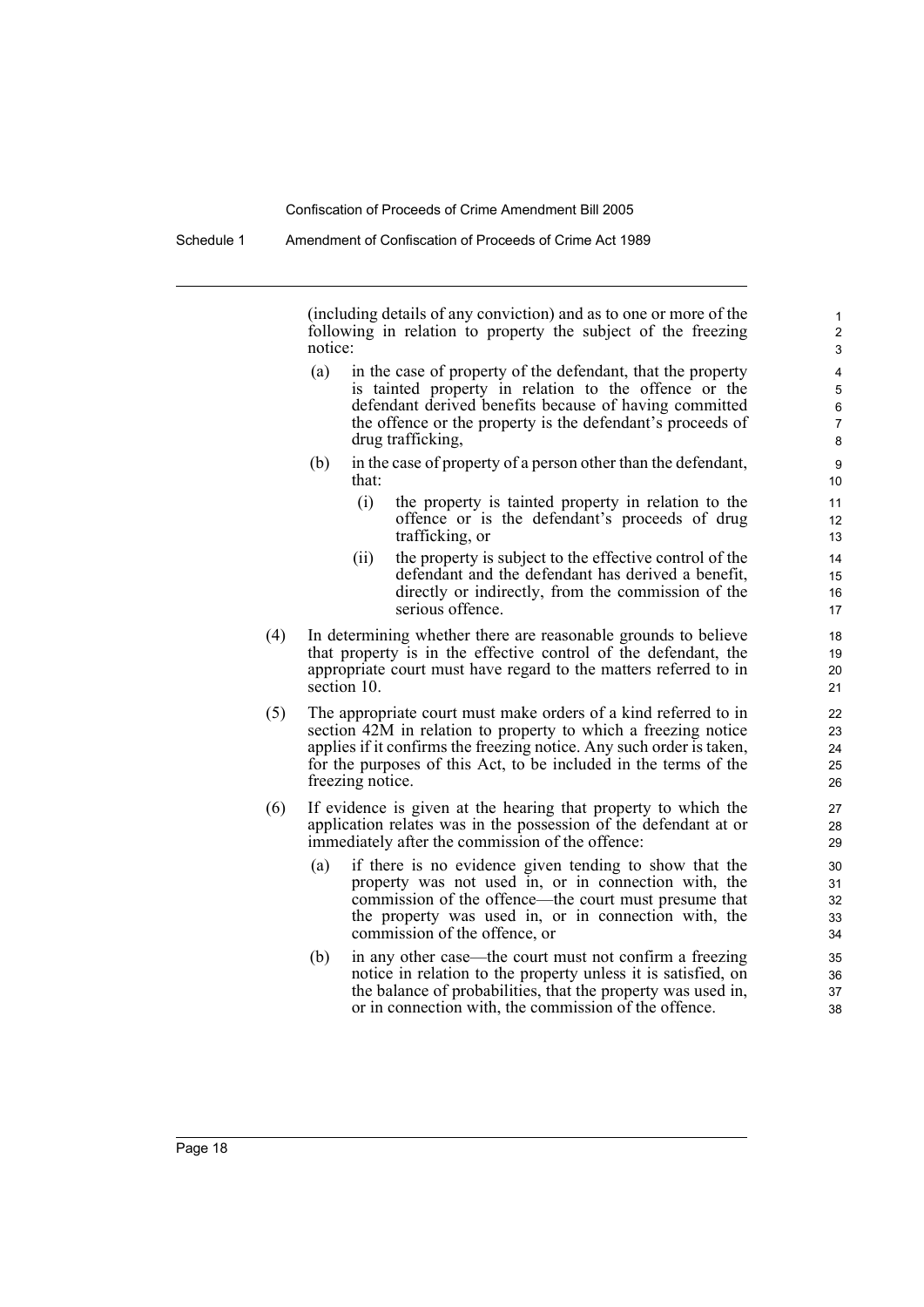| 42M |     |     | Orders for the management of property                                                                                                                                                                                                                                            | $\mathbf{1}$                  |
|-----|-----|-----|----------------------------------------------------------------------------------------------------------------------------------------------------------------------------------------------------------------------------------------------------------------------------------|-------------------------------|
|     | (1) |     | An appropriate court that confirms a freezing notice is to make an<br>order directing the Commissioner of Police:                                                                                                                                                                | 2<br>3                        |
|     |     | (a) | to take control of the property (if it is not under the control<br>of the Commissioner) and, in any case, dispose of the<br>property or the part of the property specified in the order,<br>in the manner specified in the order, and                                            | 4<br>5<br>6<br>$\overline{7}$ |
|     |     | (b) | to retain any proceeds until they are payable under this Act<br>to another person or the State.                                                                                                                                                                                  | 8<br>9                        |
|     | (2) |     | An appropriate court may, if it thinks it appropriate to do so in the<br>circumstances of the case, make one or more of the following<br>orders instead of the order referred to in subsection (1):                                                                              | 10<br>11<br>12                |
|     |     | (a) | an order directing that the property, or the part of the<br>property specified in the order, is not to be disposed of, or<br>otherwise dealt with, by the defendant or any other person,<br>except in the manner and circumstances (if any) specified<br>in the order,           | 13<br>14<br>15<br>16<br>17    |
|     |     | (b) | an order directing the Public Trustee or the Commissioner<br>of Police to retain control or to take control of the property<br>or the part of the property specified in the order,                                                                                               | 18<br>19<br>20                |
|     |     | (c) | an order directing that the property or the part of the<br>property specified in the order be returned to or retained by<br>the defendant or another person,                                                                                                                     | 21<br>22<br>23                |
|     |     | (d) | an order that the defendant or another person be allowed<br>access to the property or the part of the property specified<br>in the order.                                                                                                                                        | 24<br>25<br>26                |
|     | (3) |     | In determining whether it is appropriate in the circumstances to<br>make an order of a kind referred to in subsection $(1)$ or $(2)$ , the<br>appropriate court is to have regard to the following matters:                                                                      | 27<br>28<br>29                |
|     |     | (a) | whether a defendant who is in custody is likely to be<br>granted bail,                                                                                                                                                                                                           | 30<br>31                      |
|     |     | (b) | any hardship that is reasonably likely to be caused to the<br>defendant or a third party,                                                                                                                                                                                        | 32<br>33                      |
|     |     | (c) | if the defendant is an Aboriginal person or a Torres Strait<br>Islander, when considering any hardship that is reasonably<br>likely to be caused to the defendant or a third party, the<br>responsibilities arising from the defendant's ties to<br>extended family and kinship, | 34<br>35<br>36<br>37<br>38    |
|     |     | (d) | the nature of the property and whether it is unique in<br>nature,                                                                                                                                                                                                                | 39<br>40                      |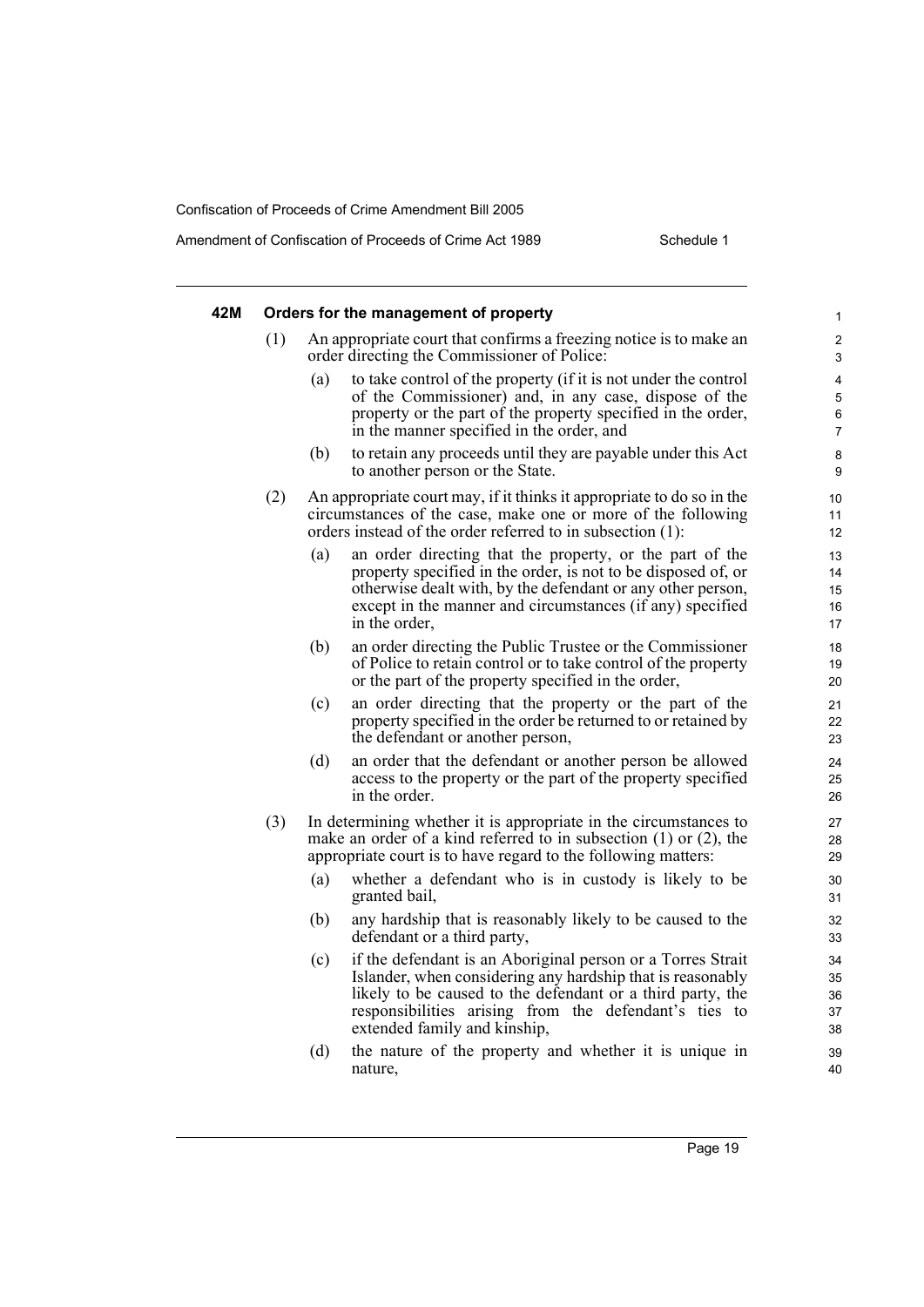- (e) the case against the defendant,
- (f) the expenses relating to storage and maintenance of the property,

- (g) the use that is ordinarily or had been intended to be made of the property.
- (4) In addition to any other order under this section, the appropriate court may make one or more of the following orders:
	- (a) an order providing for the provision, out of the property, of the defendant's reasonable living expenses, business expenses or reasonable expenses in defending a criminal charge,
	- (b) if the freezing notice directs the Public Trustee or the Commissioner of Police to take control (but not to dispose) of the property:
		- (i) an order regulating the manner in which the Public Trustee or Commissioner is to exercise his or her functions under the notice or order, or
		- (ii) an order determining any question relating to the property to which the notice relates, including any question relating to the liabilities of the owner or the exercise of the functions of the Public Trustee or Commissioner, or
		- (iii) an order directing the owner or a director of a body corporate that is the owner to give to the Public Trustee or Commissioner, within a period specified in the order, a statement, verified by the oath or affirmation of the person making the statement, setting out the particulars of the property, or dealings with the property, that the court thinks proper,
	- (c) such other ancillary or consequential orders as the court thinks appropriate in the circumstances.
- (5) An order under this section directing the sale of property must require it to be sold for not less than its value at the time of the sale.

#### **42N Undertakings as to payment of damages or costs**

(1) An appropriate court may refuse to confirm a freezing notice if the State refuses or fails to give the court such undertakings as the court considers appropriate with respect to the payment of damages or costs, or both, in relation to the making and operation of the notice.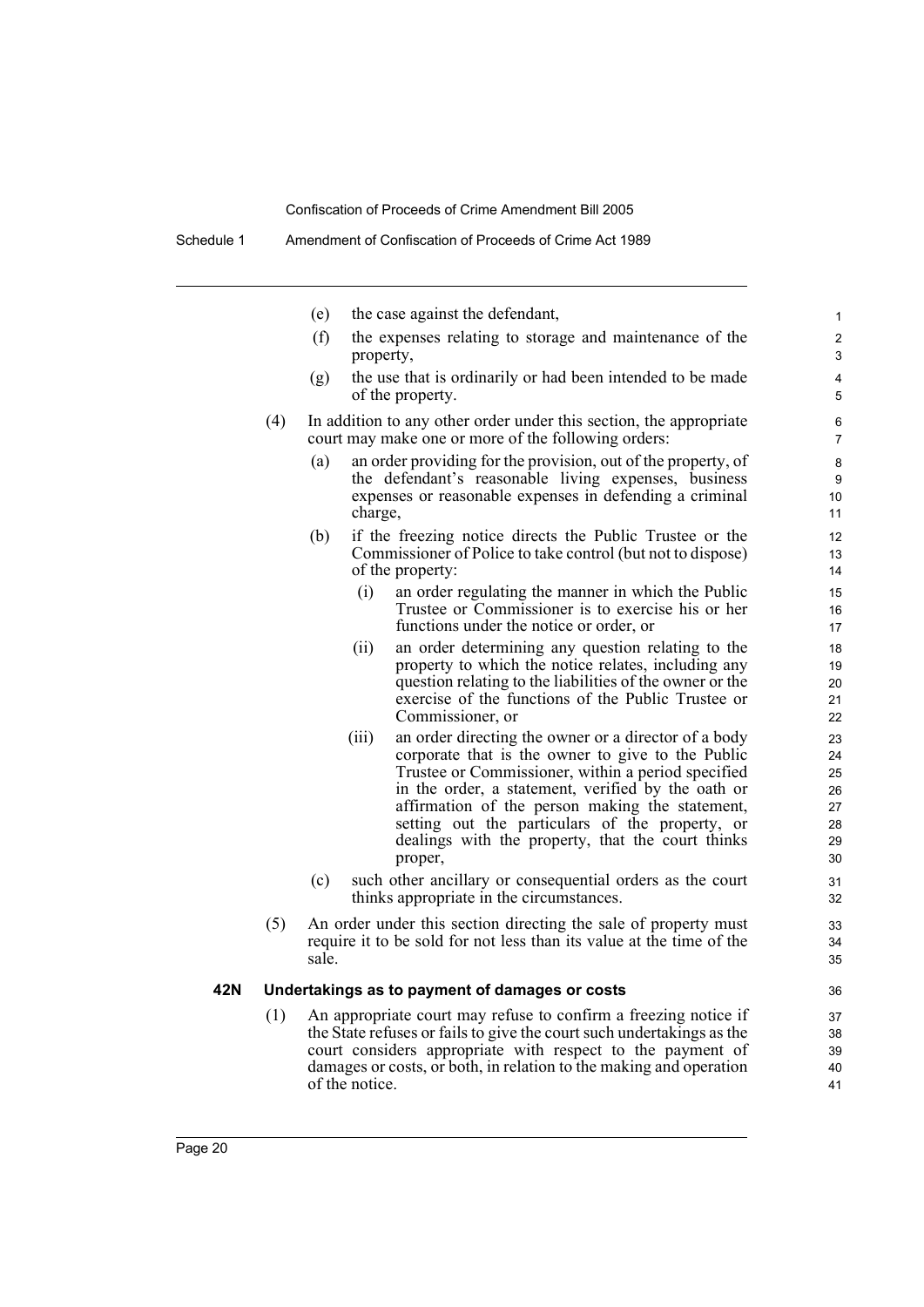#### Amendment of Confiscation of Proceeds of Crime Act 1989 Schedule 1

(2) For the purposes of an application to confirm a freezing notice, an appropriate officer may, on behalf of the State, give to the appropriate court such undertakings with respect to the payment of damages or costs, or both, as are required by the court. **42O Contravention of freezing notices** (1) A person who knowingly contravenes a freezing notice is guilty of an offence and punishable, on conviction, by a fine equivalent to the value of the property subject to the notice (as determined by the appropriate court) or by imprisonment for a period not exceeding 2 years, or both. (2) If: (a) a freezing notice is made against property, and (b) the property is disposed of, or otherwise dealt with, in contravention of the notice, and (c) the disposition or dealing was either not for sufficient consideration or not in favour of a person who acted in good faith, an appropriate officer may apply to the Supreme Court for an order that the disposition or dealing be set aside. (3) The Supreme Court may, on an application under subsection (2), make an order: (a) setting aside the disposition or dealing as from the day on which the disposition or dealing took place, or (b) setting aside the disposition or dealing as from the day of the order and declaring the respective rights of any persons who acquired interests in the property on or after the day on which the disposition or dealing took place and before the day of the order. **42P Duration of freezing notices** A freezing notice ceases to be in force if any of the following occurs: (a) if the defendant has not been charged with a serious offence at the end of the period of 48 hours after the issuing of the notice, (b) on an appropriate court refusing to confirm the freezing notice or if an application for confirmation of the notice has not been made within 14 days after it is issued, (c) if the charge is withdrawn and the defendant is not charged with a related offence by the time of the withdrawal, 10 11 12 13 14 15 16 17 18 19  $20$ 21 22 23 24 25 26 27 28 29 30 31 32 33 34 35 36 37 38 39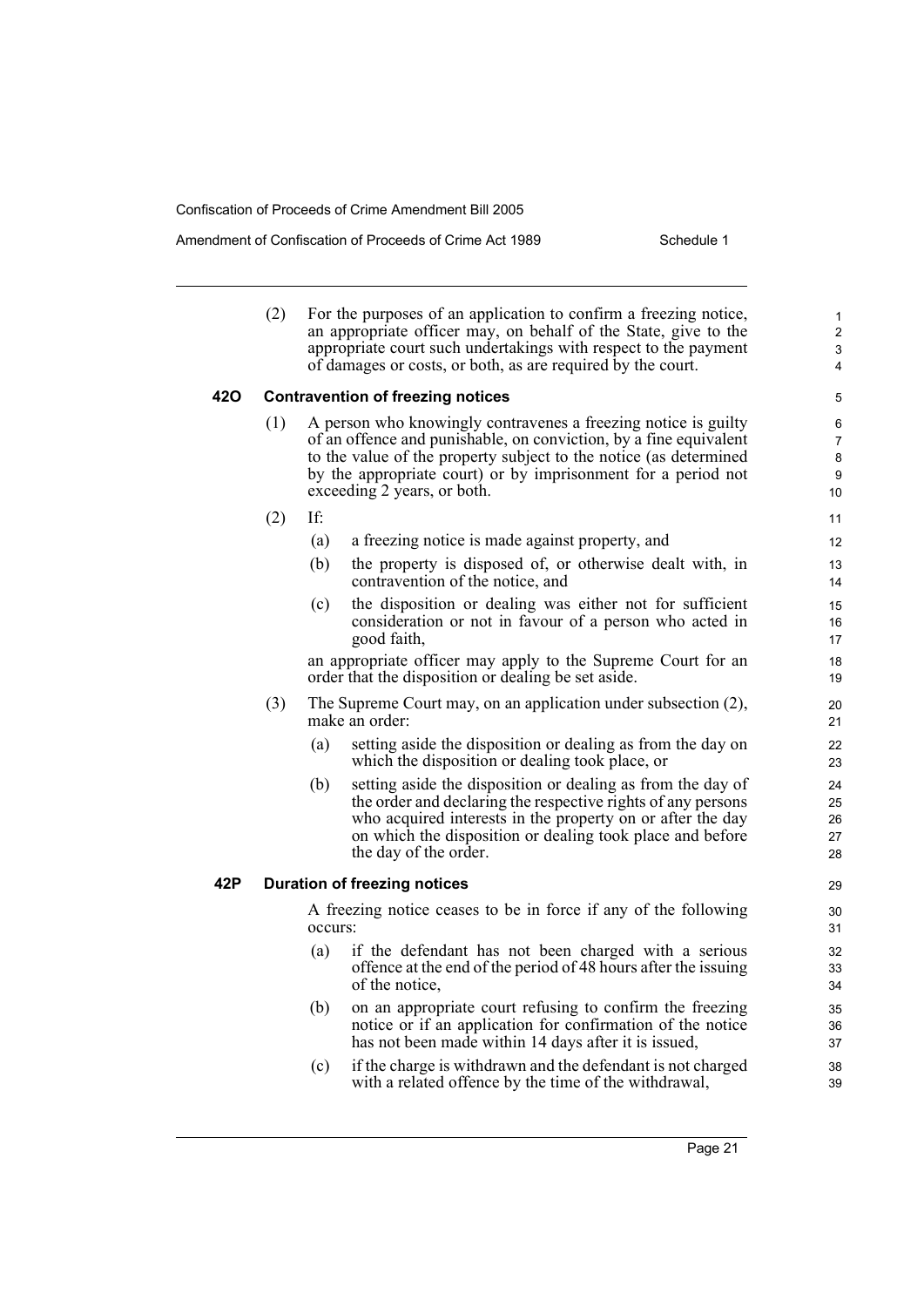|     |     | (d)  | if the defendant is acquitted of the charge or the charge is<br>dismissed and the defendant is not charged with a related<br>offence by the time of the acquittal or dismissal,                                                                                                 | $\mathbf{1}$<br>$\overline{2}$<br>3 |
|-----|-----|------|---------------------------------------------------------------------------------------------------------------------------------------------------------------------------------------------------------------------------------------------------------------------------------|-------------------------------------|
|     |     | (e)  | if the appropriate court refuses to make a forfeiture order<br>in relation to the property to which it relates and:                                                                                                                                                             | 4<br>5                              |
|     |     |      | an appeal against the refusal is finally determined,<br>(i)<br>or                                                                                                                                                                                                               | 6<br>$\overline{7}$                 |
|     |     |      | (ii)<br>the time for making an appeal against the refusal<br>expires and an appeal is not made before the time<br>expires,                                                                                                                                                      | 8<br>9<br>10                        |
|     |     | (f)  | if a court makes an order setting aside the freezing notice<br>in respect of the whole of the property to which it relates.                                                                                                                                                     | 11<br>12                            |
| 42Q |     |      | <b>Effect of other orders on freezing notices</b>                                                                                                                                                                                                                               | 13                                  |
|     | (1) | may: | If, while a freezing notice in respect of property is in force, a<br>court makes a forfeiture order in respect of the property or makes<br>a pecuniary penalty order or a drug proceeds order against the<br>defendant subject to the notice, the court or an appropriate court | 14<br>15<br>16<br>17<br>18          |
|     |     | (a)  | if it considers it appropriate, make an order setting aside<br>the freezing notice in respect of the whole or a specified<br>part of the property, and                                                                                                                          | 19<br>20<br>21                      |
|     |     | (b)  | make any other order or orders it considers appropriate in<br>relation to the operation of the freezing notice.                                                                                                                                                                 | 22<br>23                            |
|     | (2) | may: | If, while a freezing notice in respect of property is in force, a<br>court refuses to make a forfeiture order in respect of the property<br>or refuses to make a pecuniary penalty order or drug proceeds<br>order against the defendant, the court or an appropriate court     | 24<br>25<br>26<br>27<br>28          |
|     |     | (a)  | if it considers it appropriate, make an order in relation to<br>the period for which the freezing notice is to remain in<br>force, and                                                                                                                                          | 29<br>30<br>31                      |
|     |     | (b)  | make any other order or orders it considers appropriate in<br>relation to the operation of the freezing notice.                                                                                                                                                                 | 32<br>33                            |
|     | (3) |      | An order under this section may:                                                                                                                                                                                                                                                | 34                                  |
|     |     | (a)  | set aside the freezing notice wholly or in part, or                                                                                                                                                                                                                             | 35                                  |
|     |     | (b)  | take effect:                                                                                                                                                                                                                                                                    | 36                                  |
|     |     |      | on the making of the forfeiture order, pecuniary<br>(i)<br>penalty order or drug proceeds order, or                                                                                                                                                                             | 37<br>38                            |
|     |     |      | at a specified time, or<br>(i)                                                                                                                                                                                                                                                  | 39                                  |
|     |     |      |                                                                                                                                                                                                                                                                                 |                                     |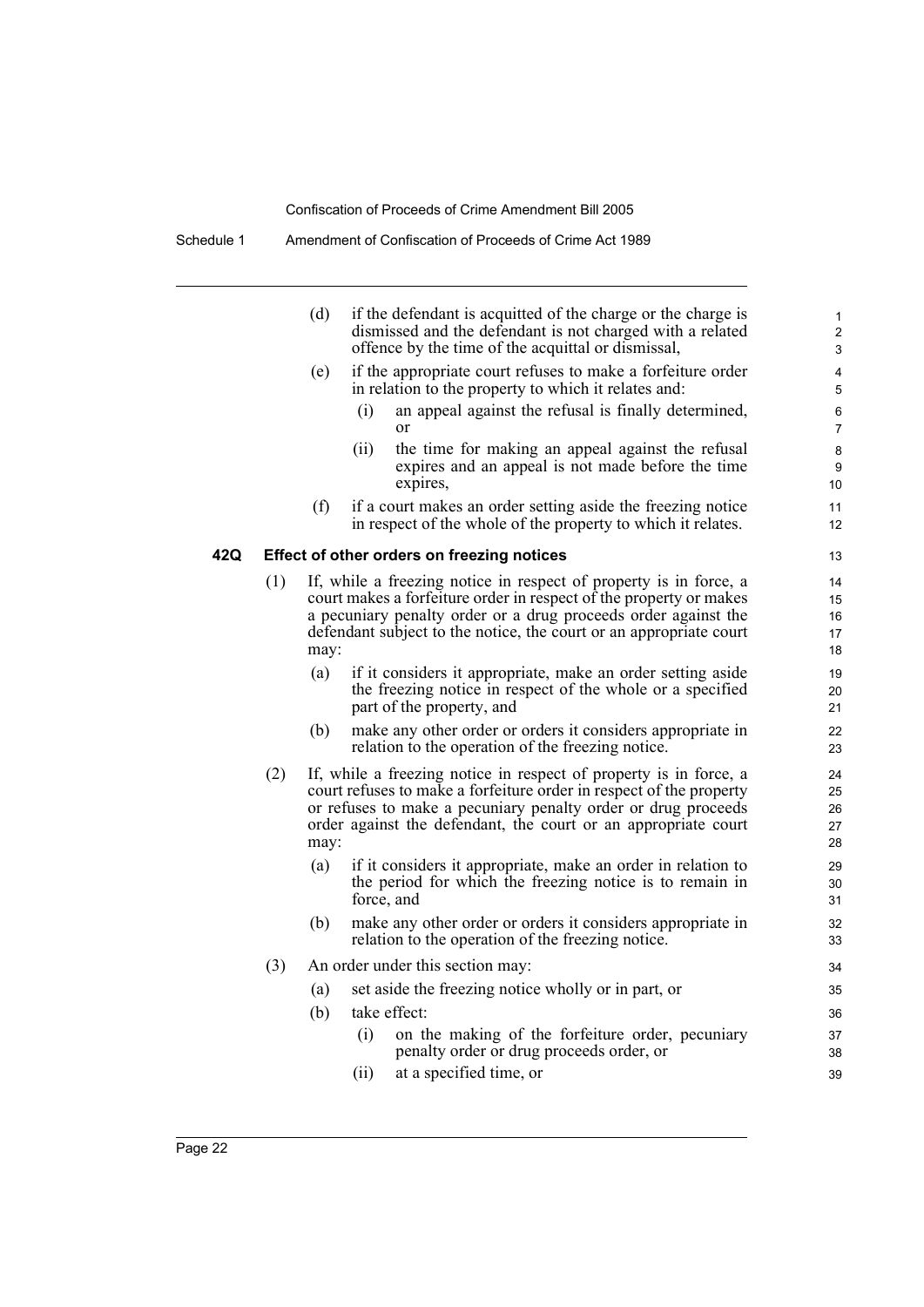|     |     | (iii)                       | if relevant, on the payment of a penalty amount to<br>the State, or                                                                                                                                                                                                                                                                                                                                  | $\mathbf{1}$<br>2                      |
|-----|-----|-----------------------------|------------------------------------------------------------------------------------------------------------------------------------------------------------------------------------------------------------------------------------------------------------------------------------------------------------------------------------------------------------------------------------------------------|----------------------------------------|
|     |     | (iv)                        | on the happening of some other specified event.                                                                                                                                                                                                                                                                                                                                                      | 3                                      |
| 42R |     | <b>Purchase of property</b> |                                                                                                                                                                                                                                                                                                                                                                                                      | 4                                      |
|     | (1) |                             | The payment to the State of an amount equal to the value of<br>property subject to a freezing notice operates to discharge the<br>freezing notice (except in so far as the court otherwise directs).                                                                                                                                                                                                 | 5<br>6<br>$\overline{7}$               |
|     | (2) |                             | For the purposes of this section, the value of property is the value<br>agreed between the Attorney General and the person seeking to<br>discharge the freezing notice.                                                                                                                                                                                                                              | 8<br>9<br>10                           |
|     | (3) |                             | A payment may not be made under this section before a freezing<br>notice is confirmed by a court.                                                                                                                                                                                                                                                                                                    | 11<br>12                               |
| 42S |     | <b>Return of property</b>   |                                                                                                                                                                                                                                                                                                                                                                                                      | 13                                     |
|     | (1) | regulations.                | If a freezing notice ceases to be in force and the property<br>concerned is not subject to any other order under this Act, the<br>person who is lawfully entitled to it may apply to the Attorney<br>General for the return of the property or for payment of an<br>amount equal to the value of the property together with interest<br>calculated from the date, and at the rate, prescribed by the | 14<br>15<br>16<br>17<br>18<br>19<br>20 |
|     | (2) | application.                | The Attorney General must, if satisfied that the person is lawfully<br>entitled to the property, return the property or pay the amount, as<br>the case requires, not later than 6 months after receipt of the                                                                                                                                                                                        | 21<br>22<br>23<br>24                   |
|     | (3) | under this Act.             | If the person who is lawfully entitled to property or to be paid an<br>amount under this section cannot be ascertained or an application<br>is not made within 6 months of the freezing notice ceasing to be<br>in force, the property is to be dealt with as if it had been forfeited                                                                                                               | 25<br>26<br>27<br>28<br>29             |
| 42T |     |                             | Arrangements for management of property                                                                                                                                                                                                                                                                                                                                                              | 30                                     |
|     |     |                             | The Commissioner of Police may enter into arrangements with<br>the Public Trustee or any other person with respect to the<br>management of property that is under the control of the<br>Commissioner under a freezing notice.                                                                                                                                                                        | 31<br>32<br>33<br>34                   |
| 42U |     |                             | Appeals against refusal to confirm freezing notice                                                                                                                                                                                                                                                                                                                                                   | 35                                     |
|     | (1) |                             | The Attorney General, the Director of Public Prosecutions or the<br>Commissioner of Police may appeal to the appeal court against a<br>refusal by an appropriate court to confirm a freezing notice.                                                                                                                                                                                                 | 36<br>37<br>38                         |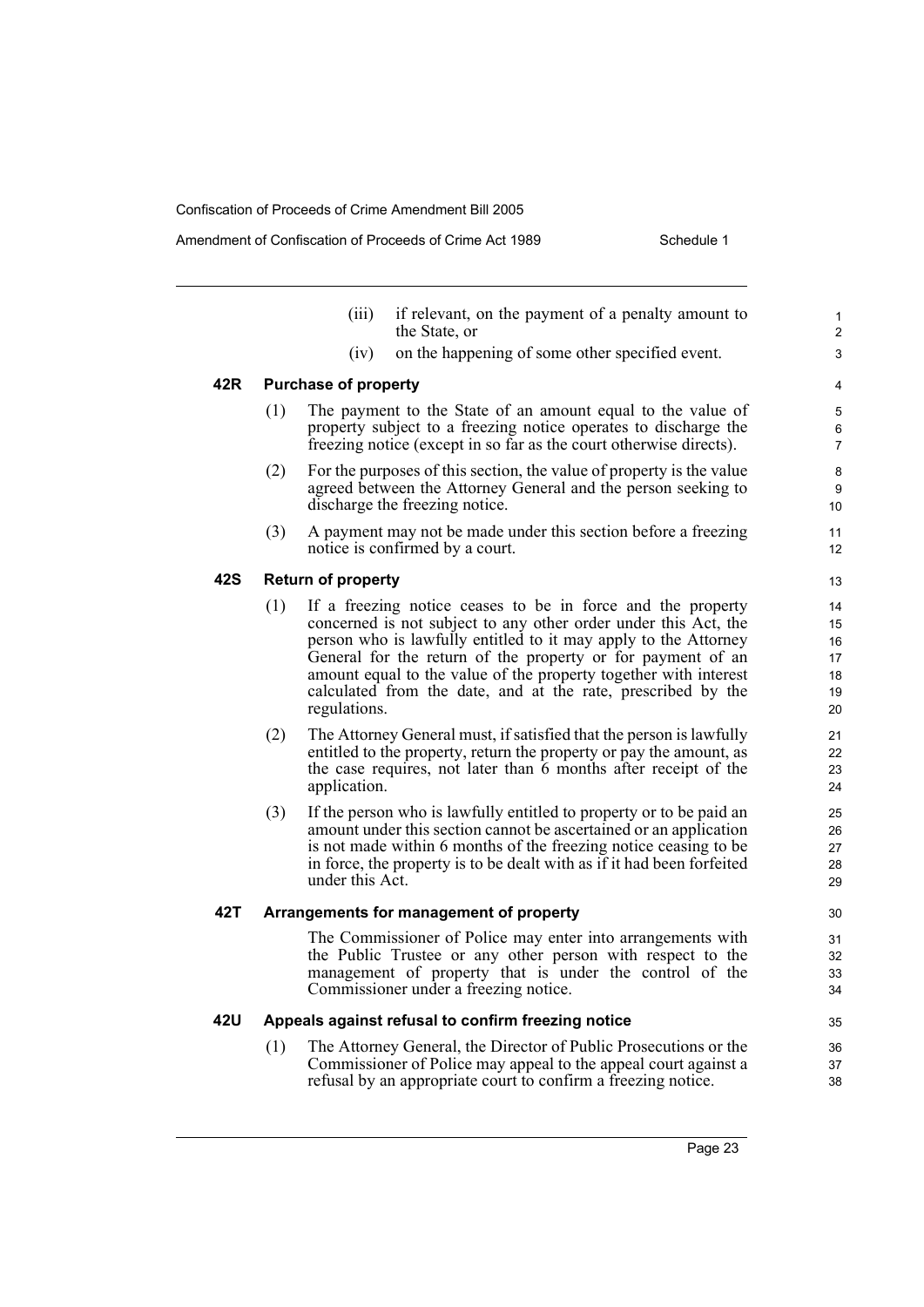|     | (2) |                                                                                                                      | On an appeal, the appeal court may make any order that an<br>appropriate court may make on an application for confirmation of<br>a freezing notice.                                                                                                                                                | 1<br>$\overline{2}$<br>3   |  |  |
|-----|-----|----------------------------------------------------------------------------------------------------------------------|----------------------------------------------------------------------------------------------------------------------------------------------------------------------------------------------------------------------------------------------------------------------------------------------------|----------------------------|--|--|
|     | (3) |                                                                                                                      | An order made by the appeal court under this section is taken to<br>have been made by the appropriate court, but is not on that<br>account subject to further appeal.                                                                                                                              | 4<br>5<br>6                |  |  |
|     | (4) |                                                                                                                      | In this section, the <i>appeal court</i> is:                                                                                                                                                                                                                                                       | $\overline{7}$             |  |  |
|     |     | (a)                                                                                                                  | in relation to a Magistrate, Local Court, the Children's<br>Court or District Court—the Supreme Court, and                                                                                                                                                                                         | 8<br>9                     |  |  |
|     |     | (b)                                                                                                                  | in relation to the Supreme Court—the Court of Criminal<br>Appeal.                                                                                                                                                                                                                                  | 10<br>11                   |  |  |
| 42V |     |                                                                                                                      | Court may make further orders relating to freezing notices                                                                                                                                                                                                                                         | 12                         |  |  |
|     | (1) |                                                                                                                      | An appropriate court that confirms a freezing notice or a court<br>that is dealing with proceedings for a serious offence in relation<br>to which a freezing notice has been issued may, at any time, make<br>any orders ancillary to the freezing notice that the court considers<br>appropriate. | 13<br>14<br>15<br>16<br>17 |  |  |
|     | (2) | Without limiting the generality of subsection $(1)$ , the court may<br>make any one or more of the following orders: |                                                                                                                                                                                                                                                                                                    |                            |  |  |
|     |     | (a)                                                                                                                  | an order varying the terms of the freezing notice, including<br>the property to which it relates and any conditions of the<br>notice,                                                                                                                                                              | 20<br>21<br>22             |  |  |
|     |     | (b)                                                                                                                  | an order with respect to the carrying out of any undertaking<br>with respect to the payment of costs or damages given by<br>the State in connection with the confirmation of the<br>freezing notice,                                                                                               | 23<br>24<br>25<br>26       |  |  |
|     |     | (c)                                                                                                                  | an order setting aside the freezing notice in respect of the<br>whole or part of the property.                                                                                                                                                                                                     | 27<br>28                   |  |  |
|     | (3) |                                                                                                                      | An order under this section may be made on the application of<br>any of the following persons:                                                                                                                                                                                                     | 29<br>30                   |  |  |
|     |     | (a)                                                                                                                  | an appropriate officer,                                                                                                                                                                                                                                                                            | 31                         |  |  |
|     |     | (b)                                                                                                                  | the owner,                                                                                                                                                                                                                                                                                         | 32                         |  |  |
|     |     | (c)                                                                                                                  | a person directed by the freezing notice to take control of<br>property subject to the notice,                                                                                                                                                                                                     | 33<br>34                   |  |  |
|     |     | (d)                                                                                                                  | any other person with the leave of the court.                                                                                                                                                                                                                                                      | 35                         |  |  |
|     | (4) |                                                                                                                      | A person who makes an application under this section must give<br>notice of the application, as prescribed by the regulations or rules<br>of court, to each other person who is entitled, by virtue of<br>subsection $(3)$ (a)–(c), to make an application under this section.                     | 36<br>37<br>38<br>39       |  |  |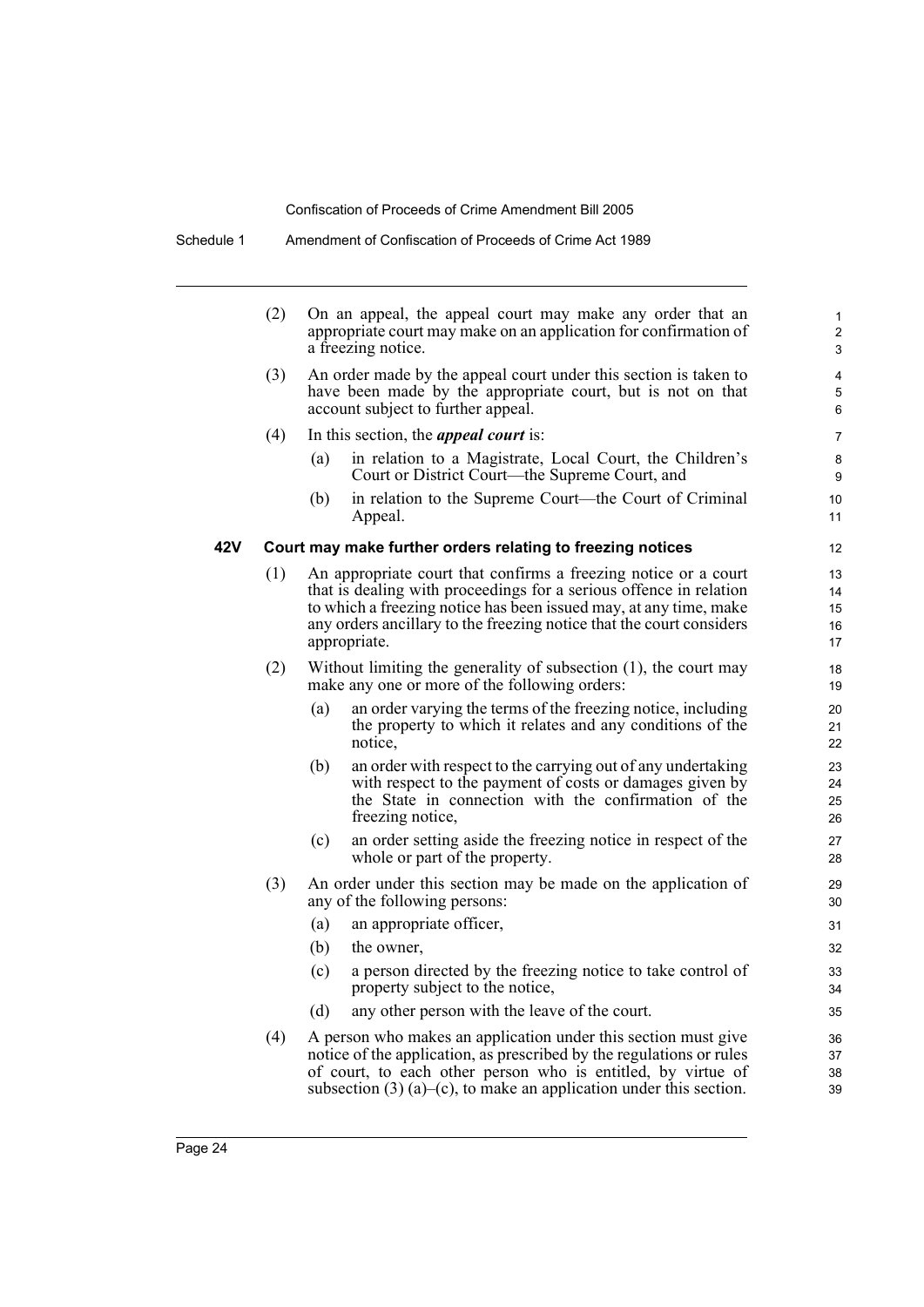| Amendment of Confiscation of Proceeds of Crime Act 1989 | Schedule 1 |
|---------------------------------------------------------|------------|
|                                                         |            |

| <b>Section 43 Restraining orders</b> |     |     |                                                                                                                           |                                                                                                                                                                                                                                                                                                                                                                                                                                                                                                                                                                                                                                                                                                                                                                                                                                                                                                                                                                                                                                                                                                                                                                                                                                        |  |
|--------------------------------------|-----|-----|---------------------------------------------------------------------------------------------------------------------------|----------------------------------------------------------------------------------------------------------------------------------------------------------------------------------------------------------------------------------------------------------------------------------------------------------------------------------------------------------------------------------------------------------------------------------------------------------------------------------------------------------------------------------------------------------------------------------------------------------------------------------------------------------------------------------------------------------------------------------------------------------------------------------------------------------------------------------------------------------------------------------------------------------------------------------------------------------------------------------------------------------------------------------------------------------------------------------------------------------------------------------------------------------------------------------------------------------------------------------------|--|
|                                      |     |     |                                                                                                                           | 2                                                                                                                                                                                                                                                                                                                                                                                                                                                                                                                                                                                                                                                                                                                                                                                                                                                                                                                                                                                                                                                                                                                                                                                                                                      |  |
| $[35]$<br>Section 43 (4) (a) (i)     |     |     |                                                                                                                           |                                                                                                                                                                                                                                                                                                                                                                                                                                                                                                                                                                                                                                                                                                                                                                                                                                                                                                                                                                                                                                                                                                                                                                                                                                        |  |
|                                      |     |     |                                                                                                                           | 4                                                                                                                                                                                                                                                                                                                                                                                                                                                                                                                                                                                                                                                                                                                                                                                                                                                                                                                                                                                                                                                                                                                                                                                                                                      |  |
|                                      |     |     |                                                                                                                           | 5                                                                                                                                                                                                                                                                                                                                                                                                                                                                                                                                                                                                                                                                                                                                                                                                                                                                                                                                                                                                                                                                                                                                                                                                                                      |  |
|                                      |     |     |                                                                                                                           | 6                                                                                                                                                                                                                                                                                                                                                                                                                                                                                                                                                                                                                                                                                                                                                                                                                                                                                                                                                                                                                                                                                                                                                                                                                                      |  |
|                                      | (9) |     |                                                                                                                           | $\overline{7}$<br>8<br>9                                                                                                                                                                                                                                                                                                                                                                                                                                                                                                                                                                                                                                                                                                                                                                                                                                                                                                                                                                                                                                                                                                                                                                                                               |  |
|                                      |     |     |                                                                                                                           | 10<br>11                                                                                                                                                                                                                                                                                                                                                                                                                                                                                                                                                                                                                                                                                                                                                                                                                                                                                                                                                                                                                                                                                                                                                                                                                               |  |
|                                      |     |     |                                                                                                                           | 12                                                                                                                                                                                                                                                                                                                                                                                                                                                                                                                                                                                                                                                                                                                                                                                                                                                                                                                                                                                                                                                                                                                                                                                                                                     |  |
|                                      | (6) |     |                                                                                                                           | 13<br>14<br>15<br>16<br>17                                                                                                                                                                                                                                                                                                                                                                                                                                                                                                                                                                                                                                                                                                                                                                                                                                                                                                                                                                                                                                                                                                                                                                                                             |  |
|                                      |     |     |                                                                                                                           | 18                                                                                                                                                                                                                                                                                                                                                                                                                                                                                                                                                                                                                                                                                                                                                                                                                                                                                                                                                                                                                                                                                                                                                                                                                                     |  |
|                                      |     |     |                                                                                                                           | 19                                                                                                                                                                                                                                                                                                                                                                                                                                                                                                                                                                                                                                                                                                                                                                                                                                                                                                                                                                                                                                                                                                                                                                                                                                     |  |
|                                      |     |     |                                                                                                                           | 20                                                                                                                                                                                                                                                                                                                                                                                                                                                                                                                                                                                                                                                                                                                                                                                                                                                                                                                                                                                                                                                                                                                                                                                                                                     |  |
|                                      |     |     |                                                                                                                           | 21                                                                                                                                                                                                                                                                                                                                                                                                                                                                                                                                                                                                                                                                                                                                                                                                                                                                                                                                                                                                                                                                                                                                                                                                                                     |  |
|                                      |     |     |                                                                                                                           | 22                                                                                                                                                                                                                                                                                                                                                                                                                                                                                                                                                                                                                                                                                                                                                                                                                                                                                                                                                                                                                                                                                                                                                                                                                                     |  |
|                                      |     |     |                                                                                                                           | 23                                                                                                                                                                                                                                                                                                                                                                                                                                                                                                                                                                                                                                                                                                                                                                                                                                                                                                                                                                                                                                                                                                                                                                                                                                     |  |
|                                      |     |     | General provisions applying to restraining<br>orders and freezing notices                                                 | 24<br>25                                                                                                                                                                                                                                                                                                                                                                                                                                                                                                                                                                                                                                                                                                                                                                                                                                                                                                                                                                                                                                                                                                                                                                                                                               |  |
|                                      |     |     |                                                                                                                           | 26                                                                                                                                                                                                                                                                                                                                                                                                                                                                                                                                                                                                                                                                                                                                                                                                                                                                                                                                                                                                                                                                                                                                                                                                                                     |  |
|                                      |     |     |                                                                                                                           | 27                                                                                                                                                                                                                                                                                                                                                                                                                                                                                                                                                                                                                                                                                                                                                                                                                                                                                                                                                                                                                                                                                                                                                                                                                                     |  |
| 46                                   |     |     |                                                                                                                           | 28<br>29                                                                                                                                                                                                                                                                                                                                                                                                                                                                                                                                                                                                                                                                                                                                                                                                                                                                                                                                                                                                                                                                                                                                                                                                                               |  |
|                                      | (1) | If: |                                                                                                                           | 30                                                                                                                                                                                                                                                                                                                                                                                                                                                                                                                                                                                                                                                                                                                                                                                                                                                                                                                                                                                                                                                                                                                                                                                                                                     |  |
|                                      |     | (a) | the Supreme Court makes a restraining order directing the<br>Public Trustee to take control of property or an appropriate | 31<br>32                                                                                                                                                                                                                                                                                                                                                                                                                                                                                                                                                                                                                                                                                                                                                                                                                                                                                                                                                                                                                                                                                                                                                                                                                               |  |
|                                      |     |     | <b>Section 43 (9)</b><br><b>Division 3</b><br><b>Section 46</b>                                                           | Insert ", or has been convicted of," after "charged with" in section 43 (1).<br>Insert "or has been convicted of" after "charged".<br>Insert after section 43 $(8)$ :<br>A restraining order may not be made in respect of property<br>affected by a freezing notice or the subject of a current<br>application for a freezing notice under this Act.<br>Section 45 Supreme Court may make further orders relating to<br>restraining orders<br>Omit section 45 (6) and (7). Insert instead:<br>A person who makes an application under this section in relation<br>to a restraining order must give notice of the application, as<br>prescribed by the regulations or rules of court, to each other<br>person who is entitled, by virtue of subsection $(3)$ $(a)$ – $(c)$ , to<br>make an application under this section in relation to the order.<br><b>New section 45A</b><br>Renumber section 50 as section 45A and insert after section 45.<br>New section 45B<br>Renumber section 55 as section 45B and insert after new section 45A.<br>Part 3, Division 3, heading<br>Insert before section 46:<br>Omit the section. Insert instead:<br>Order for taxation of legal expenses to be met out of restrained or<br>frozen property |  |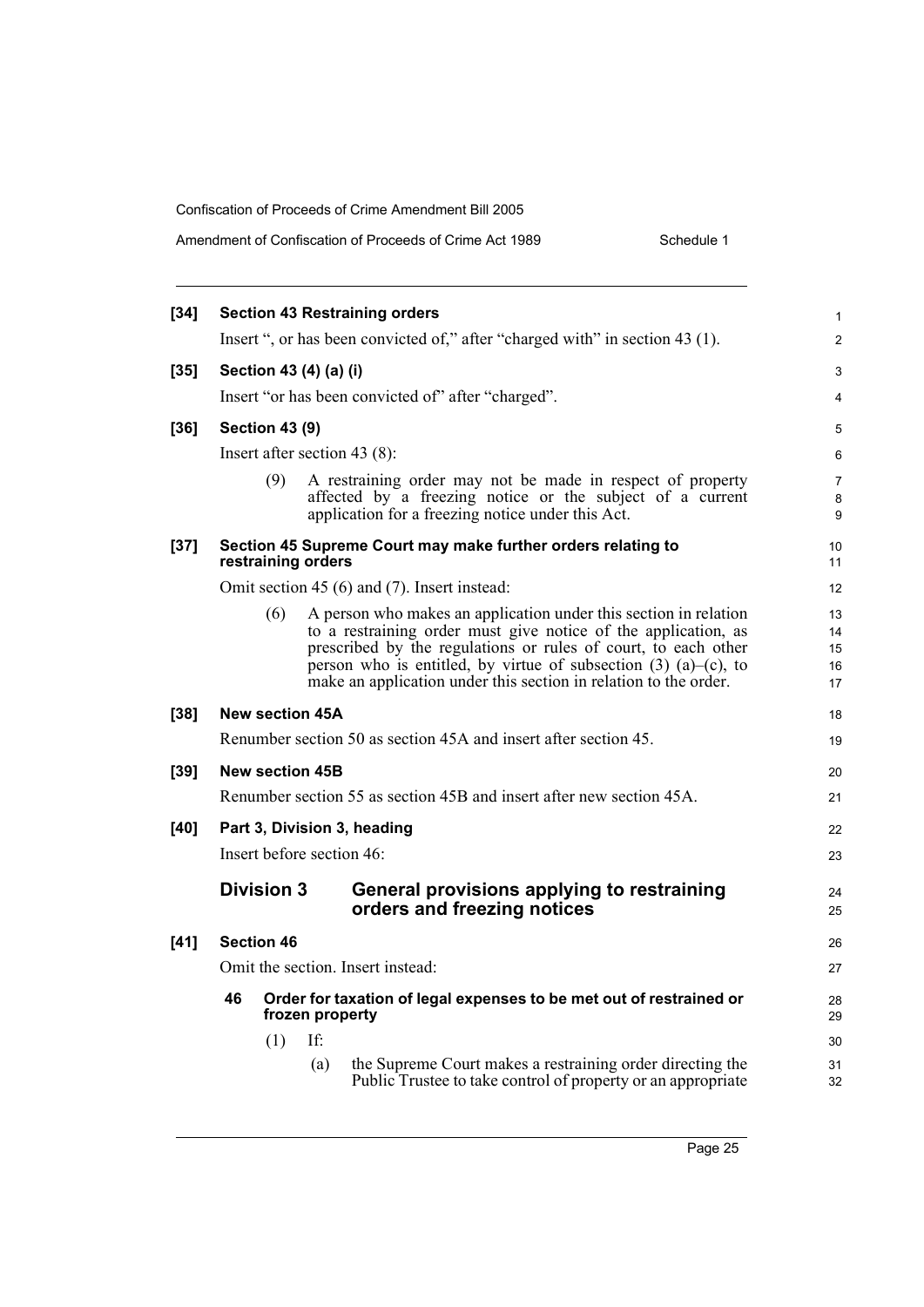Schedule 1 Amendment of Confiscation of Proceeds of Crime Act 1989

|        |                       |     | court makes a freezing notice directing the Public Trustee<br>or Commissioner of Police to take control of property, and                                                                                                                    | 1<br>2               |
|--------|-----------------------|-----|---------------------------------------------------------------------------------------------------------------------------------------------------------------------------------------------------------------------------------------------|----------------------|
|        |                       | (b) | the order or notice makes provision for meeting, out of the<br>property or part of it, a person's reasonable expenses in<br>defending a criminal charge,<br>the Public Trustee or Commissioner may apply to the court for an                | 3<br>4<br>5<br>6     |
|        |                       |     | order under subsection (3).                                                                                                                                                                                                                 | 7                    |
|        | (2)                   |     | The Public Trustee or Commissioner must give to the person<br>written notice of an application under this section.                                                                                                                          | 8<br>9               |
|        | (3)                   |     | On an application, the court may order that the expenses be taxed<br>as provided in the order or notice or may dismiss the application.                                                                                                     | 10<br>11             |
|        | (4)                   |     | An applicant for an order need not, except as ordered by the court<br>after the application is made, take any steps for the purpose of<br>meeting the expenses as provided by the restraining order or<br>freezing notice unless and until: | 12<br>13<br>14<br>15 |
|        |                       | (a) | an order under subsection $(3)$ in relation to the expenses is<br>complied with, or                                                                                                                                                         | 16<br>17             |
|        |                       | (b) | the application, and any appeal arising out of it, are finally<br>determined, or otherwise disposed of, otherwise than by<br>the making of such an order.                                                                                   | 18<br>19<br>20       |
| $[42]$ | confiscation order    |     | Section 47 Public Trustee or Commissioner of Police to discharge                                                                                                                                                                            | 21<br>22             |
|        |                       |     | Insert "or Commissioner of Police" after "Public Trustee" where firstly<br>occurring in section 47 $(1)$ (a).                                                                                                                               | 23<br>24             |
| $[43]$ |                       |     | Section 47 (1) (a) and (4) (a)                                                                                                                                                                                                              | 25                   |
|        |                       |     | Insert "or freezing notice" after "restraining order" wherever occurring.                                                                                                                                                                   | 26                   |
| $[44]$ | Section 47 (1) (b)    |     |                                                                                                                                                                                                                                             | 27                   |
|        |                       |     | Omit "or drug proceeds order".                                                                                                                                                                                                              | 28                   |
| $[45]$ | <b>Section 47 (1)</b> |     |                                                                                                                                                                                                                                             | 29                   |
|        | occurring.            |     | Insert "or Commissioner" after "Public Trustee" where secondly and thirdly                                                                                                                                                                  | 30<br>31             |
| $[46]$ |                       |     | Section 47 (2), (4), (5) and (6)                                                                                                                                                                                                            | 32                   |
|        |                       |     | Insert "or Commissioner" after "Public Trustee" wherever occurring.                                                                                                                                                                         | 33                   |
| $[47]$ | Section 47 (4) (a)    |     |                                                                                                                                                                                                                                             | 34                   |
|        |                       |     | Insert "or Commissioner's" after "Public Trustee's" wherever occurring.                                                                                                                                                                     | 35                   |
|        |                       |     |                                                                                                                                                                                                                                             |                      |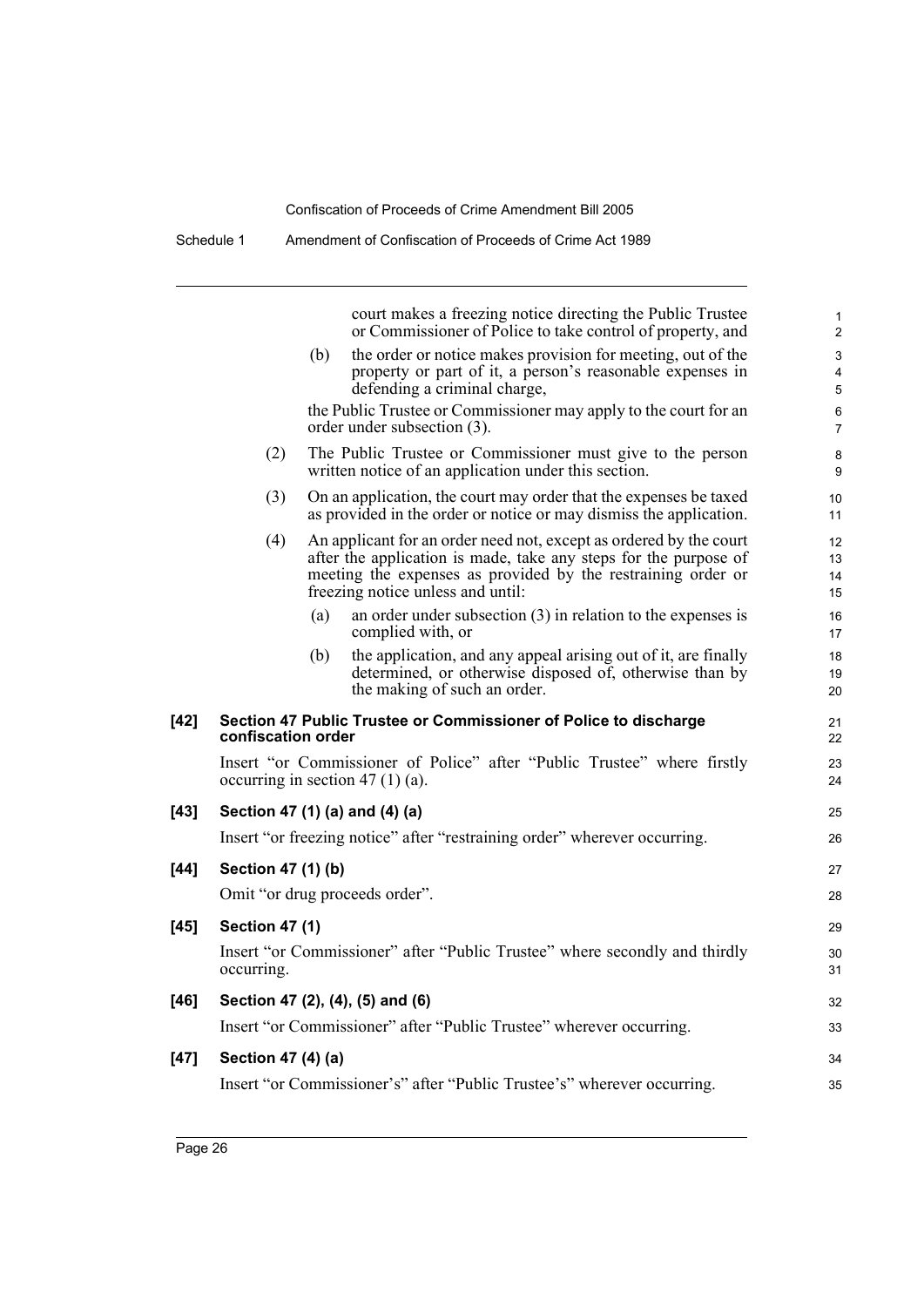| Amendment of Confiscation of Proceeds of Crime Act 1989<br>Schedule 1 |
|-----------------------------------------------------------------------|
|-----------------------------------------------------------------------|

| $[48]$ | <b>Section 47 (6)</b>                    |       |                                                                                                                                                                                                                                                    | 1                          |
|--------|------------------------------------------|-------|----------------------------------------------------------------------------------------------------------------------------------------------------------------------------------------------------------------------------------------------------|----------------------------|
|        |                                          |       | Omit "or drug proceeds order" wherever occurring.                                                                                                                                                                                                  | $\overline{c}$             |
| $[49]$ | notice                                   |       | Section 48 Charge on property subject to restraining order or freezing                                                                                                                                                                             | 3<br>$\overline{4}$        |
|        | Omit section 48 (1) (a). Insert instead: |       |                                                                                                                                                                                                                                                    | 5                          |
|        | (a)                                      |       | in reliance on the charging, or the proposed charging, of a<br>person with, or the conviction of a person of, a serious<br>offence, a court has made a restraining order or confirmed<br>a freezing notice in respect of property of a person, and | 6<br>7<br>8<br>9           |
| [50]   | <b>Section 48 (1)</b>                    |       |                                                                                                                                                                                                                                                    | 10                         |
|        |                                          |       | Insert "or freezing notice" after "restraining order" where secondly occurring.                                                                                                                                                                    | 11                         |
| [51]   | Section 48 (2) (c) (iii)                 |       |                                                                                                                                                                                                                                                    | 12                         |
|        | Omit the subparagraph. Insert instead:   |       |                                                                                                                                                                                                                                                    | 13                         |
|        |                                          | (iii) | if the restraining order or freezing notice directed<br>the Public Trustee or the Commissioner of Police to<br>take control of the property—by the owner of the<br>property with the consent of the Public Trustee or<br>the Commissioner, or      | 14<br>15<br>16<br>17<br>18 |
| $[52]$ | Section 48 (4) (a)                       |       |                                                                                                                                                                                                                                                    | 19                         |
|        |                                          |       | Insert "or Commissioner" after "Public Trustee".                                                                                                                                                                                                   | 20                         |
| [53]   |                                          |       | Section 49 Registration of restraining orders and freezing notices                                                                                                                                                                                 | 21                         |
|        | section 49 $(1)$ .                       |       | Insert "or freezing notice" after "restraining order" wherever occurring in                                                                                                                                                                        | 22<br>23                   |
| $[54]$ | <b>Section 49 (2)</b>                    |       |                                                                                                                                                                                                                                                    | 24                         |
|        |                                          |       | Omit "a restraining order". Insert instead "an order or notice".                                                                                                                                                                                   | 25                         |
| $[55]$ | <b>Section 49 (2)</b>                    |       |                                                                                                                                                                                                                                                    | 26                         |
|        |                                          |       | Omit "section 50". Insert instead "section 420 or 45A".                                                                                                                                                                                            | 27                         |
| $[56]$ | <b>Section 49 (2)</b>                    |       |                                                                                                                                                                                                                                                    | 28                         |
|        |                                          |       | Omit "the restraining order". Insert instead "the order or notice".                                                                                                                                                                                | 29                         |
| $[57]$ | <b>Section 49 (3)</b>                    |       |                                                                                                                                                                                                                                                    | 30                         |
|        |                                          |       | Insert "or freezing notice" after "restraining order".                                                                                                                                                                                             | 31                         |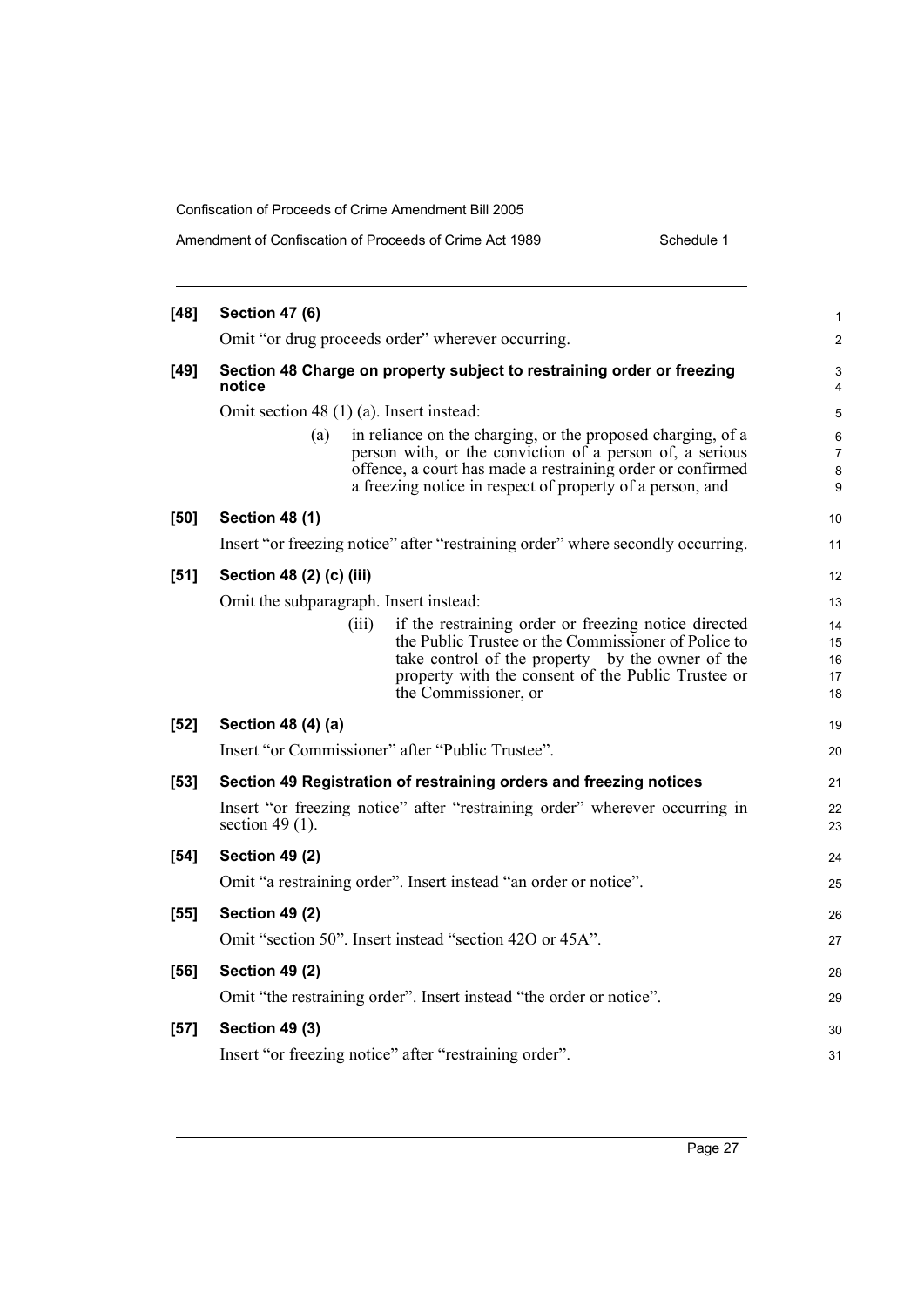Schedule 1 Amendment of Confiscation of Proceeds of Crime Act 1989

| [58]   | <b>Section 49 (3)</b> |                    |                                                                                                                                                                                                                                                                                                                                      |                                     |  |  |  |
|--------|-----------------------|--------------------|--------------------------------------------------------------------------------------------------------------------------------------------------------------------------------------------------------------------------------------------------------------------------------------------------------------------------------------|-------------------------------------|--|--|--|
|        |                       |                    | Insert "or notice" after "the order".                                                                                                                                                                                                                                                                                                | 2                                   |  |  |  |
| $[59]$ | <b>Police</b>         |                    | Section 51 Hindering or obstructing Public Trustee or Commissioner of                                                                                                                                                                                                                                                                | 3<br>4                              |  |  |  |
|        |                       |                    | Omit section 51 (1). Insert instead:                                                                                                                                                                                                                                                                                                 | 5                                   |  |  |  |
|        |                       | (1)                | A person must not hinder or obstruct the Public Trustee or the<br>Commissioner of Police in the performance of their obligations<br>under a restraining order or freezing notice.<br>Maximum penalty: 20 penalty units or imprisonment for 6<br>months, or both.                                                                     | 6<br>$\overline{7}$<br>8<br>9<br>10 |  |  |  |
| [60]   |                       | <b>Section 51A</b> |                                                                                                                                                                                                                                                                                                                                      | 11                                  |  |  |  |
|        |                       |                    | Insert after section 51:                                                                                                                                                                                                                                                                                                             | 12                                  |  |  |  |
|        | 51A                   | of Police          | Orders to furnish statements to Public Trustee or Commissioner                                                                                                                                                                                                                                                                       | 13<br>14                            |  |  |  |
|        |                       | (1)                | A person directed by an order under section 42M or 45 to furnish<br>a statement to the Public Trustee or Commissioner of Police is<br>not excused from:                                                                                                                                                                              | 15<br>16<br>17                      |  |  |  |
|        |                       |                    | furnishing the statement, or<br>(a)                                                                                                                                                                                                                                                                                                  | 18                                  |  |  |  |
|        |                       |                    | setting out particulars in the statement,<br>(b)                                                                                                                                                                                                                                                                                     | 19                                  |  |  |  |
|        |                       |                    | on the ground that the statement or particulars might tend to<br>incriminate the person or make the person liable to a forfeiture or<br>penalty.                                                                                                                                                                                     | 20<br>21<br>22                      |  |  |  |
|        |                       | (2)                | A statement furnished to the Public Trustee or Commissioner<br>under any such order, and any information, document or thing<br>obtained as a direct or indirect consequence of the statement, is<br>not admissible against the person in any criminal proceedings<br>except a proceeding in respect of the falsity of the statement. | 23<br>24<br>25<br>26<br>27          |  |  |  |
| [61]   |                       |                    | Section 52 Protection of Public Trustee and Commissioner of Police<br>from liability in certain cases                                                                                                                                                                                                                                | 28<br>29                            |  |  |  |
|        |                       |                    | Insert "or Commissioner of Police" after "Public Trustee" wherever occurring<br>in section 52 $(2)$ and $(3)$ .                                                                                                                                                                                                                      | 30<br>31                            |  |  |  |
| $[62]$ |                       |                    | Section 52 (2) and (3)                                                                                                                                                                                                                                                                                                               | 32                                  |  |  |  |
|        |                       |                    | Insert "or freezing notice" after "restraining order" wherever occurring.                                                                                                                                                                                                                                                            | 33                                  |  |  |  |
| [63]   |                       |                    | Section 53 Fees payable to Public Trustee or Commissioner of Police                                                                                                                                                                                                                                                                  | 34                                  |  |  |  |
|        |                       |                    | Insert "or Commissioner of Police" after "Public Trustee" wherever occurring.                                                                                                                                                                                                                                                        | 35                                  |  |  |  |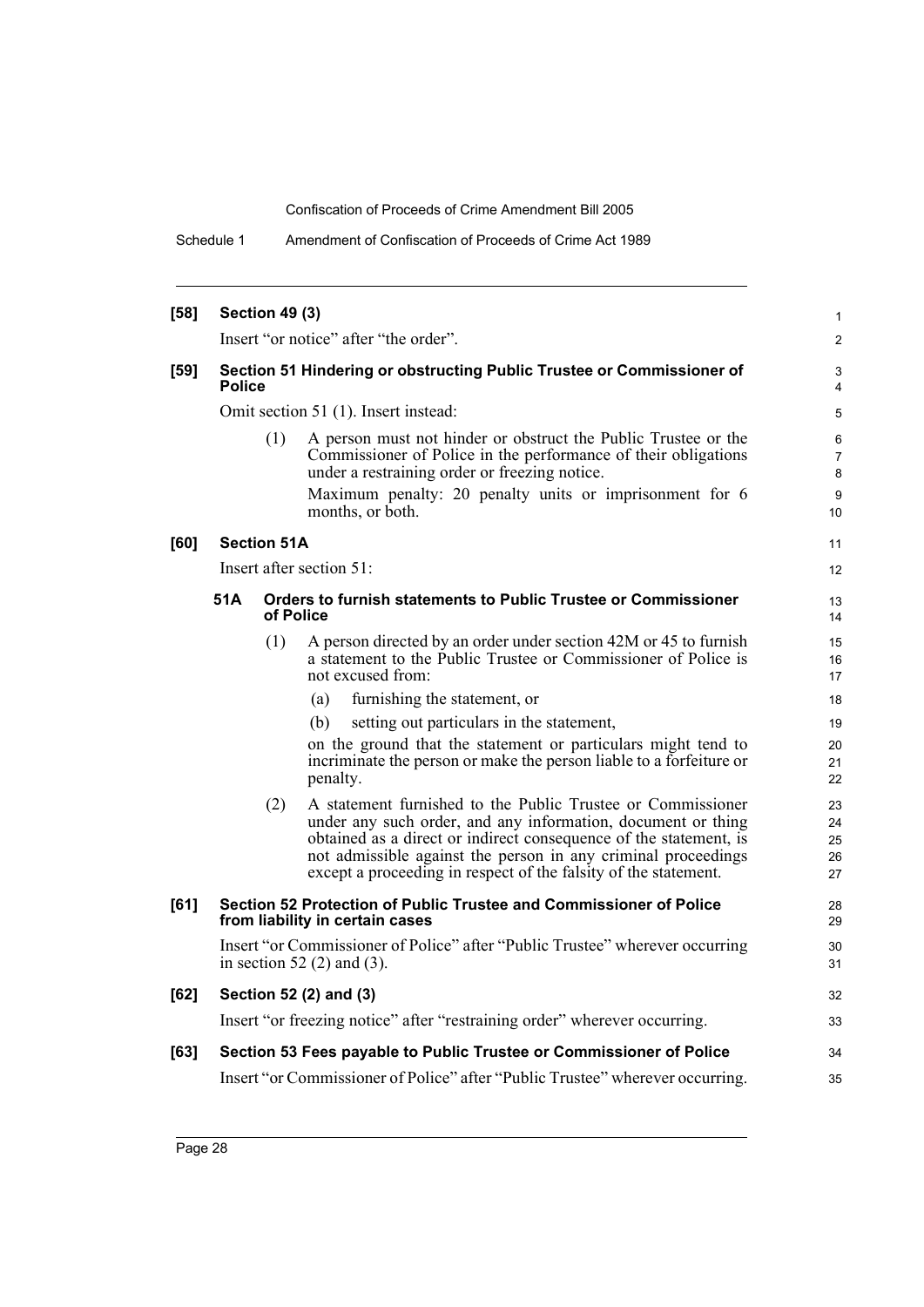| Amendment of Confiscation of Proceeds of Crime Act 1989 | Schedule 1 |
|---------------------------------------------------------|------------|
|                                                         |            |

| $[64]$ | <b>Section 53</b>     |                                                                                                                                                                  | 1              |
|--------|-----------------------|------------------------------------------------------------------------------------------------------------------------------------------------------------------|----------------|
|        |                       | Insert "or freezing notice" after "restraining order".                                                                                                           | $\overline{c}$ |
| $[65]$ |                       | Section 54 Court may revoke orders or notices                                                                                                                    | 3              |
|        |                       | Omit "the Supreme Court has made a restraining order, the Court may, on<br>application made to it by the person, revoke the order".                              | 4<br>5         |
|        | or notice".           | Insert instead "a court has made a restraining order or confirmed a freezing<br>notice, the court may, on application made to it by the person, revoke the order | 6<br>7<br>8    |
| [66]   |                       | Section 54 (a) and (b)                                                                                                                                           | 9              |
|        |                       | Omit "Court" wherever occurring. Insert instead "court".                                                                                                         | 10             |
| [67]   | <b>Section 54 (2)</b> |                                                                                                                                                                  | 11             |
|        |                       | Insert at the end of section 54:                                                                                                                                 | 12             |
|        | (2)                   | A person who makes an application under this section must give<br>notice of the application, as prescribed by the regulations or rules<br>of court.              | 13<br>14<br>15 |
| [68]   |                       | Section 56 Notice of applications under this Part                                                                                                                | 16             |
|        | Omit the section.     |                                                                                                                                                                  | 17             |
| [69]   |                       | Section 57 Certificate by Public Trustee or Commissioner of Police                                                                                               | 18             |
|        |                       | Insert "or freezing notice" after "restraining order" wherever occurring.                                                                                        | 19             |
| $[70]$ | <b>Section 57 (2)</b> |                                                                                                                                                                  | 20             |
|        |                       | Insert at the end of section 57:                                                                                                                                 | 21             |
|        | (2)                   | If a freezing notice is in force directing the Commissioner of<br>Police to take control of property, a certificate by the<br>Commissioner:                      | 22<br>23<br>24 |
|        |                       | certifying that the freezing notice has been made and is in<br>(a)<br>force, and                                                                                 | 25<br>26       |
|        |                       | stating the terms of the freezing notice,<br>(b)                                                                                                                 | 27             |
|        |                       | is to be accepted by all courts, officers and other persons, whether                                                                                             | 28             |
|        |                       | acting under any Act or not, as evidence of the matters so<br>certified and stated and of the Commissioner's right to act under                                  | 29<br>30       |
|        |                       | the notice, without production of any further proof.                                                                                                             | 31             |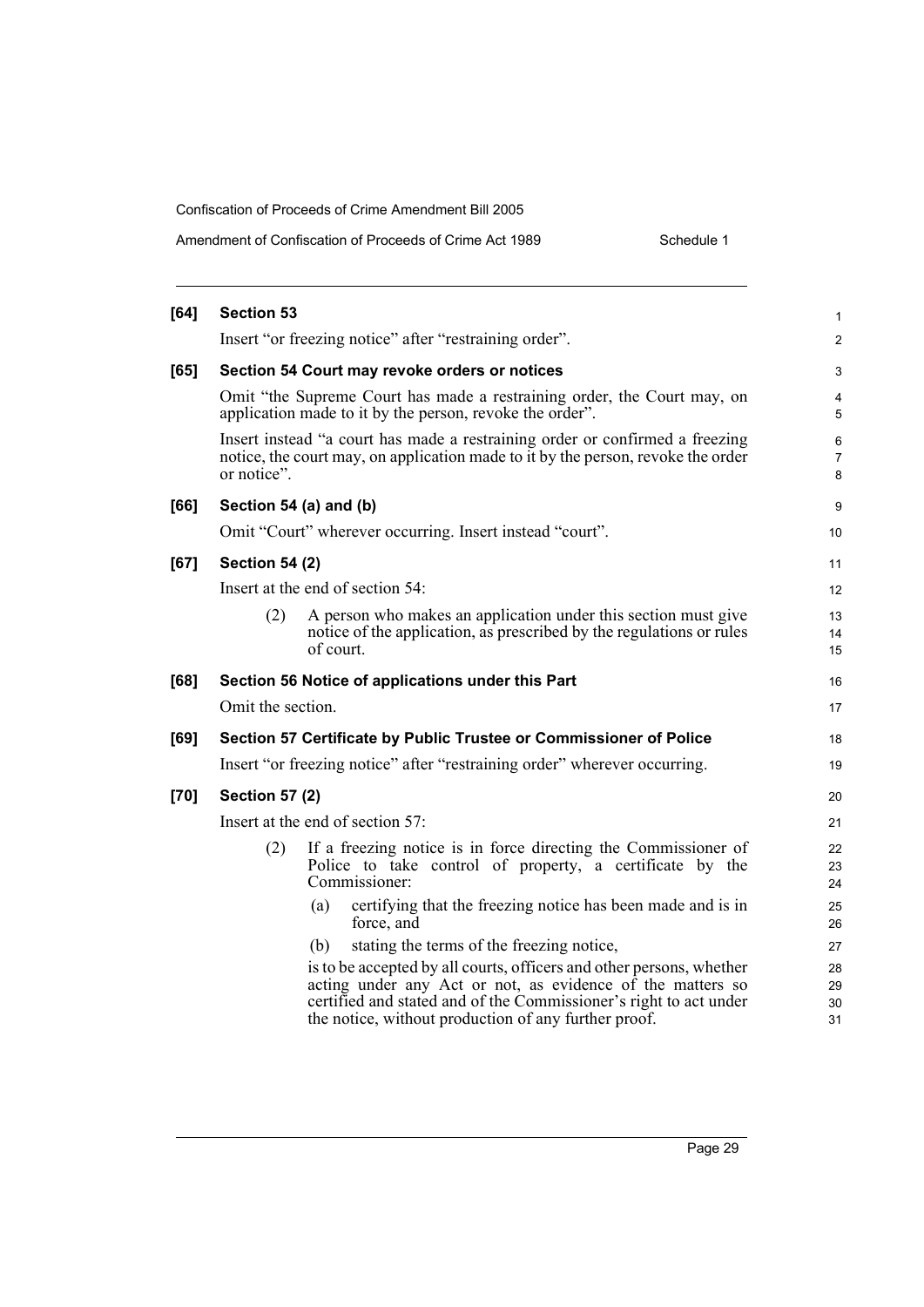| Amendment of Confiscation of Proceeds of Crime Act 1989<br>Schedule 1 |  |
|-----------------------------------------------------------------------|--|
|-----------------------------------------------------------------------|--|

| $[71]$ | Section 62 Effect of production orders on proceedings etc                                                                                         | 1                   |
|--------|---------------------------------------------------------------------------------------------------------------------------------------------------|---------------------|
|        | Insert "or to confirm a freezing notice" after "drug proceeds order" in<br>section $62$ (3).                                                      | $\overline{c}$<br>3 |
| $[72]$ | Section 69 Making of monitoring orders                                                                                                            | 4                   |
|        | Omit "section 73 (money laundering)" from section 69 (3).                                                                                         | 5                   |
|        | Insert instead "Division 1A of Part 4 of the Crimes Act 1900".                                                                                    | 6                   |
| $[73]$ | Section 72 Protection where financial information given                                                                                           | 7                   |
|        | Omit "section 73 (money laundering)".                                                                                                             | 8                   |
|        | Insert instead "Division 1A of Part 4 of the Crimes Act 1900".                                                                                    | 9                   |
| $[74]$ | Part 5, Division 1 Money laundering                                                                                                               | 10                  |
|        | Omit the Division.                                                                                                                                | 11                  |
| $[75]$ | Part 5, Division 2, heading                                                                                                                       | 12                  |
|        | Omit the heading.                                                                                                                                 | 13                  |
| $[76]$ | <b>Section 74 Proceedings for offences</b>                                                                                                        | 14                  |
|        | Omit "under section 50 (contravention of restraining orders)" from section<br>74 (2).                                                             | 15<br>16            |
|        | Insert instead "under section 420 or 45A".                                                                                                        | 17                  |
| $[77]$ | <b>Section 74 (3)</b>                                                                                                                             | 18                  |
|        | Omit "under section 50 shall".                                                                                                                    | 19                  |
|        | Insert instead "under section 420 or 45A must".                                                                                                   | 20                  |
| $[78]$ | <b>Section 74 (4)</b>                                                                                                                             | 21                  |
|        | Omit "or 73 (money laundering)".                                                                                                                  | 22                  |
| $[79]$ | Section 77 Registration of interstate instruments                                                                                                 | 23                  |
|        | Insert ", interstate crime related property declaration" after "interstate<br>forfeiture order" wherever occurring in section $77(1)$ and $(3)$ . | 24<br>25            |
| [80]   | Section 77 (1) and (4)                                                                                                                            | 26                  |
|        | Insert "or declaration" after "the order" wherever occurring.                                                                                     | 27                  |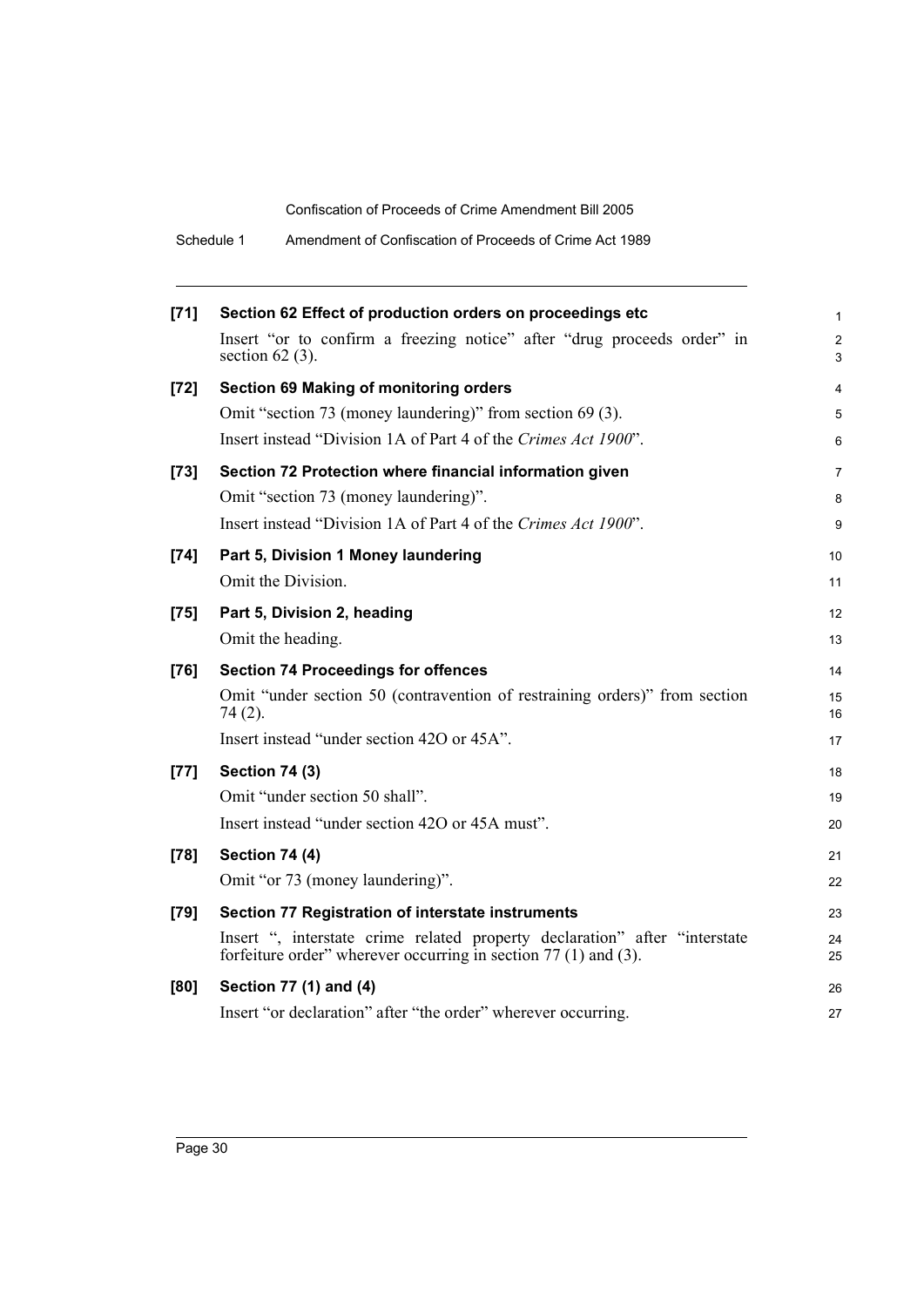| [81]   |     |                    | Section 77 (2) and (2A)                                                                                                                                                                                                                                                                                                                                              | $\mathbf{1}$               |
|--------|-----|--------------------|----------------------------------------------------------------------------------------------------------------------------------------------------------------------------------------------------------------------------------------------------------------------------------------------------------------------------------------------------------------------|----------------------------|
|        |     |                    | Omit section 77 (2). Insert instead:                                                                                                                                                                                                                                                                                                                                 | $\overline{2}$             |
|        |     | (2)                | An interstate forfeiture order, interstate crime related property<br>declaration or interstate restraining order is to be regarded as<br>registered under this Act when a copy of the order or declaration<br>(being a copy sealed by the court or person that made the order or<br>declaration) is registered in accordance with the rules of the<br>Supreme Court. | 3<br>4<br>5<br>6<br>7<br>8 |
|        |     | (2A)               | A sealed copy of an interstate forfeiture order, interstate crime<br>related property declaration or interstate restraining order is not<br>required for the purposes of registration if it is not the practice of<br>the court or body that issued the order or declaration to seal<br>copies of the order or declaration.                                          | 9<br>10<br>11<br>12<br>13  |
| $[82]$ |     | <b>Section 78A</b> |                                                                                                                                                                                                                                                                                                                                                                      | 14                         |
|        |     |                    | Insert after section 78:                                                                                                                                                                                                                                                                                                                                             | 15                         |
|        | 78A |                    | Effect of registration of interstate crime related property<br>declarations                                                                                                                                                                                                                                                                                          | 16<br>17                   |
|        |     | (1)                | A registered interstate crime related property declaration is,<br>subject to the regulations, to be enforced as if it were a registered<br>interstate forfeiture order and this Part applies accordingly.                                                                                                                                                            | 18<br>19<br>20             |
|        |     | (2)                | Regulations may be made for or with respect to the circumstances<br>in which a registered interstate crime related property declaration<br>is to be treated as a registered interstate forfeiture order.                                                                                                                                                             | 21<br>22<br>23             |
| [83]   |     |                    | Section 79 Effect of registration of interstate restraining orders                                                                                                                                                                                                                                                                                                   | 24                         |
|        |     |                    | Omit "48, 54, 55" from section 79 (2). Insert instead "45B, 48, 54".                                                                                                                                                                                                                                                                                                 | 25                         |
| [84]   |     |                    | Section 80 Revocation or variation of registered orders or declarations                                                                                                                                                                                                                                                                                              | 26                         |
|        |     |                    | Insert ", registered interstate crime related property declaration" after<br>"interstate forfeiture order".                                                                                                                                                                                                                                                          | 27<br>28                   |
| [85]   |     | <b>Section 80</b>  |                                                                                                                                                                                                                                                                                                                                                                      | 29                         |
|        |     |                    | Insert "or declaration" after "an order".                                                                                                                                                                                                                                                                                                                            | 30                         |
| [86]   |     |                    | <b>Section 81 Duration of registration</b>                                                                                                                                                                                                                                                                                                                           | 31                         |
|        |     |                    | Insert ", interstate crime related property declaration" after "interstate<br>forfeiture order" in section 81 (a).                                                                                                                                                                                                                                                   | 32<br>33                   |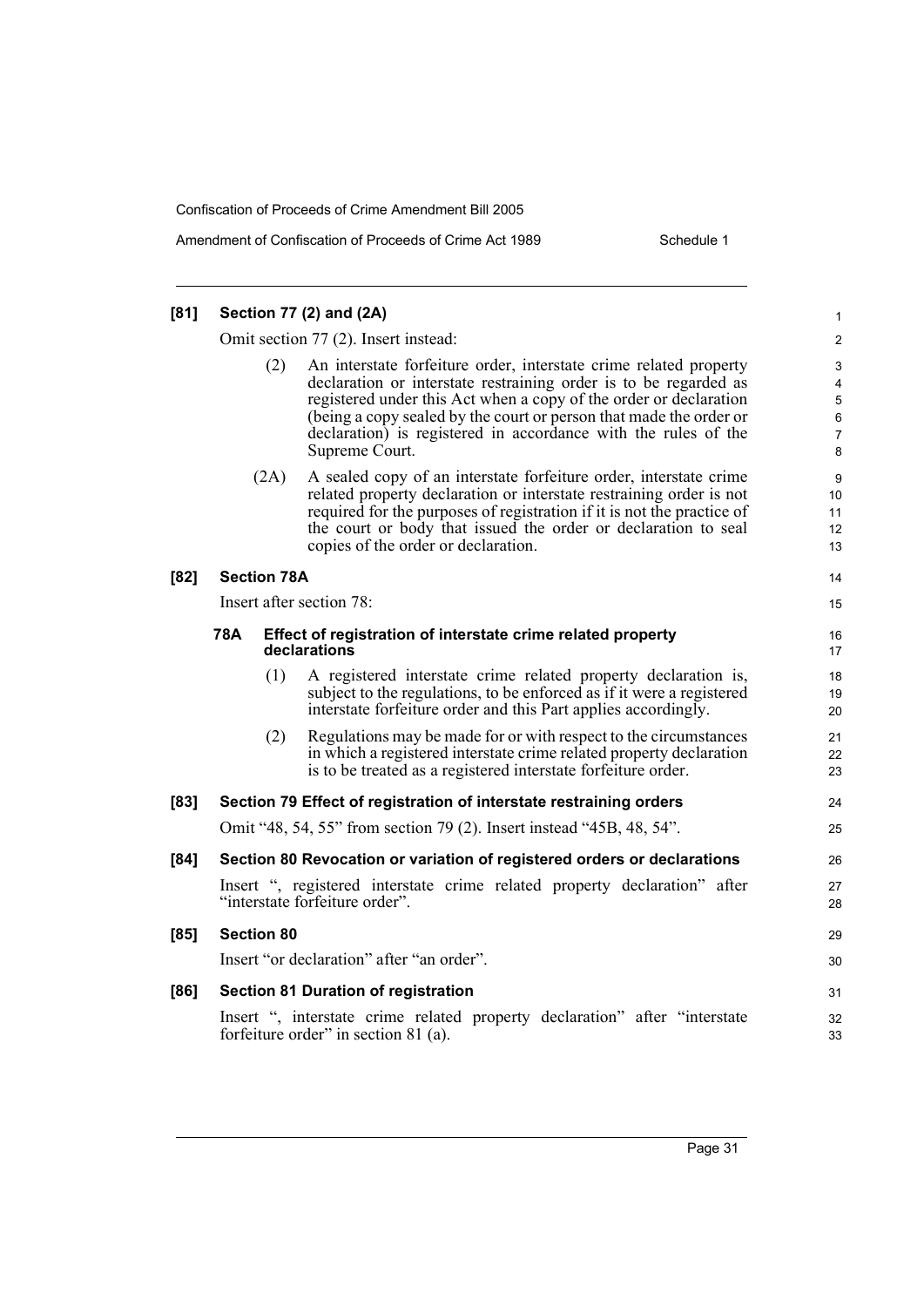Schedule 1 Amendment of Confiscation of Proceeds of Crime Act 1989

| $[87]$ | <b>Section 81</b>                                                                                                           | 1                   |
|--------|-----------------------------------------------------------------------------------------------------------------------------|---------------------|
|        | Insert "or declaration" after "order" where thirdly, fourthly and fifthly<br>occurring.                                     | $\overline{c}$<br>3 |
| [88]   | <b>Section 82 Cancellation of registration</b>                                                                              | 4                   |
|        | Insert ", interstate crime related property declaration" after "interstate<br>forfeiture order" in section 82 (1).          | 5<br>6              |
| [89]   | Section 82 (1) (b) and (2)                                                                                                  | 7                   |
|        | Insert "or declaration" after "order" wherever occurring.                                                                   | 8                   |
| [90]   | Section 85 Interim registration of facsimile copies                                                                         | 9                   |
|        | Insert ", interstate crime related property declaration" after "interstate<br>forfeiture order" in section 85 $(1)$ (a).    | 10<br>11            |
| [91]   | Section 85 (1) (b)                                                                                                          | 12                  |
|        | Insert "or declaration" after "order".                                                                                      | 13                  |
| $[92]$ | <b>Section 85 (1)</b>                                                                                                       | 14                  |
|        | Omit "the rules of the Supreme Court".                                                                                      | 15                  |
|        | Insert instead "the requirements of the court or body that issued it".                                                      | 16                  |
| [93]   | <b>Section 85 (4)</b>                                                                                                       | 17                  |
|        | Insert "or interstate crime related property declaration" after "interstate<br>forfeiture order".                           | 18<br>19            |
| [94]   | <b>Section 85 (4)</b>                                                                                                       | 20                  |
|        | Insert "or declaration" after "the order".                                                                                  | 21                  |
| $[95]$ | <b>Section 87 Provisions relating to courts</b>                                                                             | 22                  |
|        | Omit " $$10,000$ " from section 87 (2) and (3) wherever occurring.                                                          | 23                  |
|        | Insert instead "the maximum amount that may be awarded by a Local Court<br>when exercising its general civil jurisdiction". | 24<br>25            |
| [96]   | Section 89 Interstate operation of New South Wales orders and notices                                                       | 26                  |
|        | Omit "or restraining order" wherever occurring.                                                                             | 27                  |
|        | Insert instead ", restraining order or freezing notice".                                                                    | 28                  |
| [97]   | Section 89 (1), (2), (3) (a), (b) and (c)                                                                                   | 29                  |
|        | Insert "or notice" after "the order" wherever occurring.                                                                    | 30                  |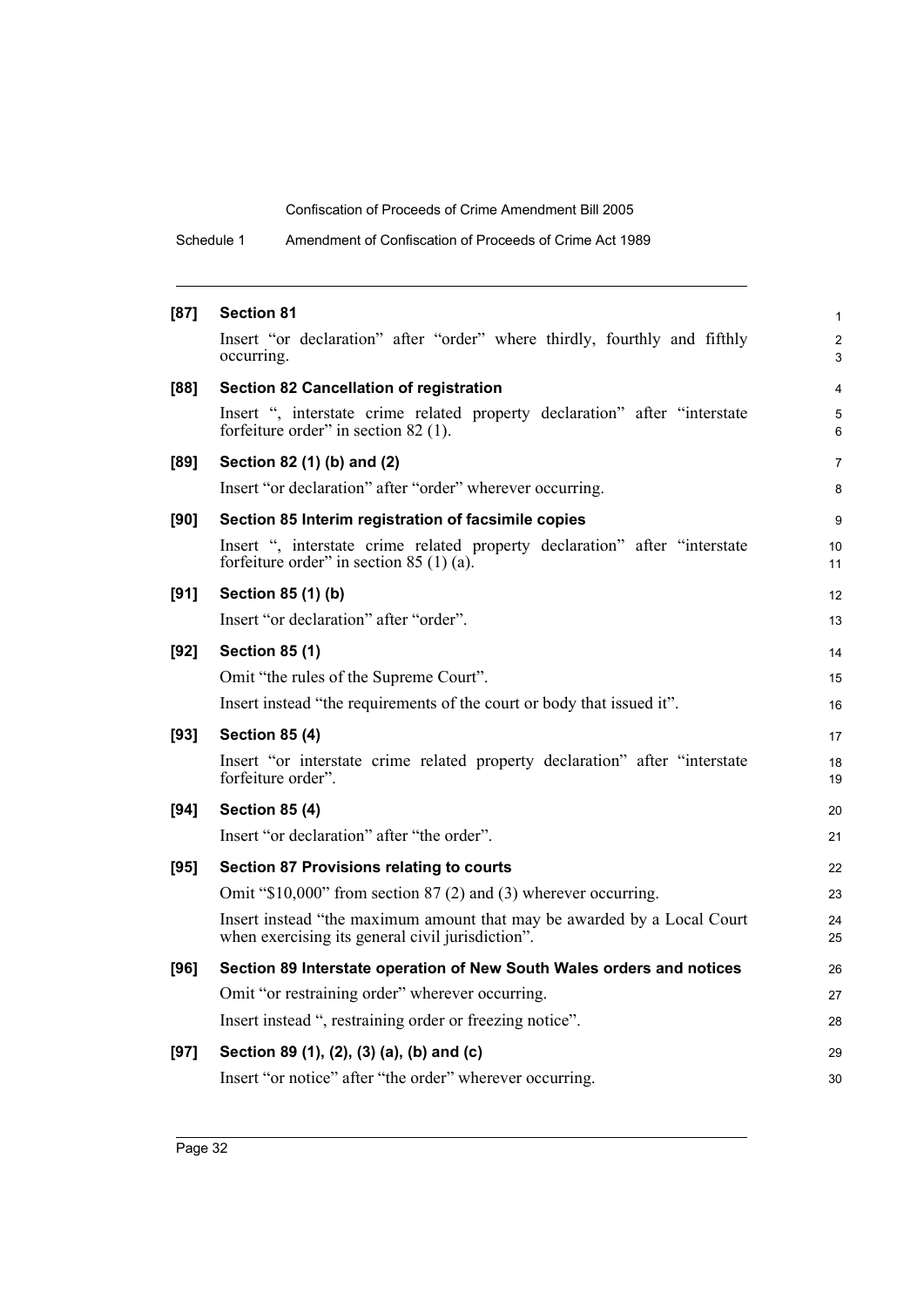| [98]    | Section 90 Costs incurred on variation of orders or notices on<br>application by third parties           | 1<br>$\overline{c}$ |
|---------|----------------------------------------------------------------------------------------------------------|---------------------|
|         | Omit "the Supreme Court" from section 90 (1) (a). Insert instead "a court".                              | 3                   |
| [99]    | Section 90 (1) (a)                                                                                       | 4                   |
|         | Omit "or restraining order".                                                                             | 5                   |
|         | Insert instead ", restraining order or freezing notice".                                                 | 6                   |
| [100]   | <b>Section 90 (1)</b>                                                                                    | 7                   |
|         | Omit "Supreme Court may". Insert instead "court may".                                                    | 8                   |
| [101]   | Section 90 (2), (3), (4) and (5)                                                                         | 9                   |
|         | Omit "Supreme Court" wherever occurring. Insert instead "court".                                         | 10                  |
| $[102]$ | <b>Section 90 (6)</b>                                                                                    | 11                  |
|         | Omit the subsection. Insert instead:                                                                     | 12                  |
|         | (6)<br>In this section:                                                                                  | 13                  |
|         | <i>third party</i> , in relation to a forfeiture order, restraining order or                             | 14                  |
|         | freezing notice, means a person who is not the subject of the order<br>or notice.                        | 15                  |
|         | <i>vary</i> includes limit the manner in which an order or notice                                        | 16<br>17            |
|         | applies.                                                                                                 | 18                  |
| $[103]$ | Section 91 Duty not payable                                                                              | 19                  |
|         | Omit "stamp duty is payable under the <i>Stamp Duties Act 1920"</i> .                                    | 20                  |
|         | Insert instead "duty is payable under the Duties Act 1997".                                              | 21                  |
| $[104]$ | Section 91 (b)                                                                                           | 22                  |
|         | Insert "or section 42S (return of property)" after "orders)".                                            | 23                  |
| [105]   | Schedule 1 Savings, transitional and other provisions                                                    | 24                  |
|         | Insert before clause 1:                                                                                  | 25                  |
|         | Part 1<br><b>Preliminary</b>                                                                             | 26                  |
| [106]   | Schedule 1, clause 2 (1)                                                                                 | 27                  |
|         | Insert at the end of clause $2(1)$ :                                                                     | 28                  |
|         | Confiscation of Proceeds of Crime Amendment Act 2005 (but<br>only to the extent that it amends this Act) | 29<br>30            |
|         |                                                                                                          |                     |

Page 33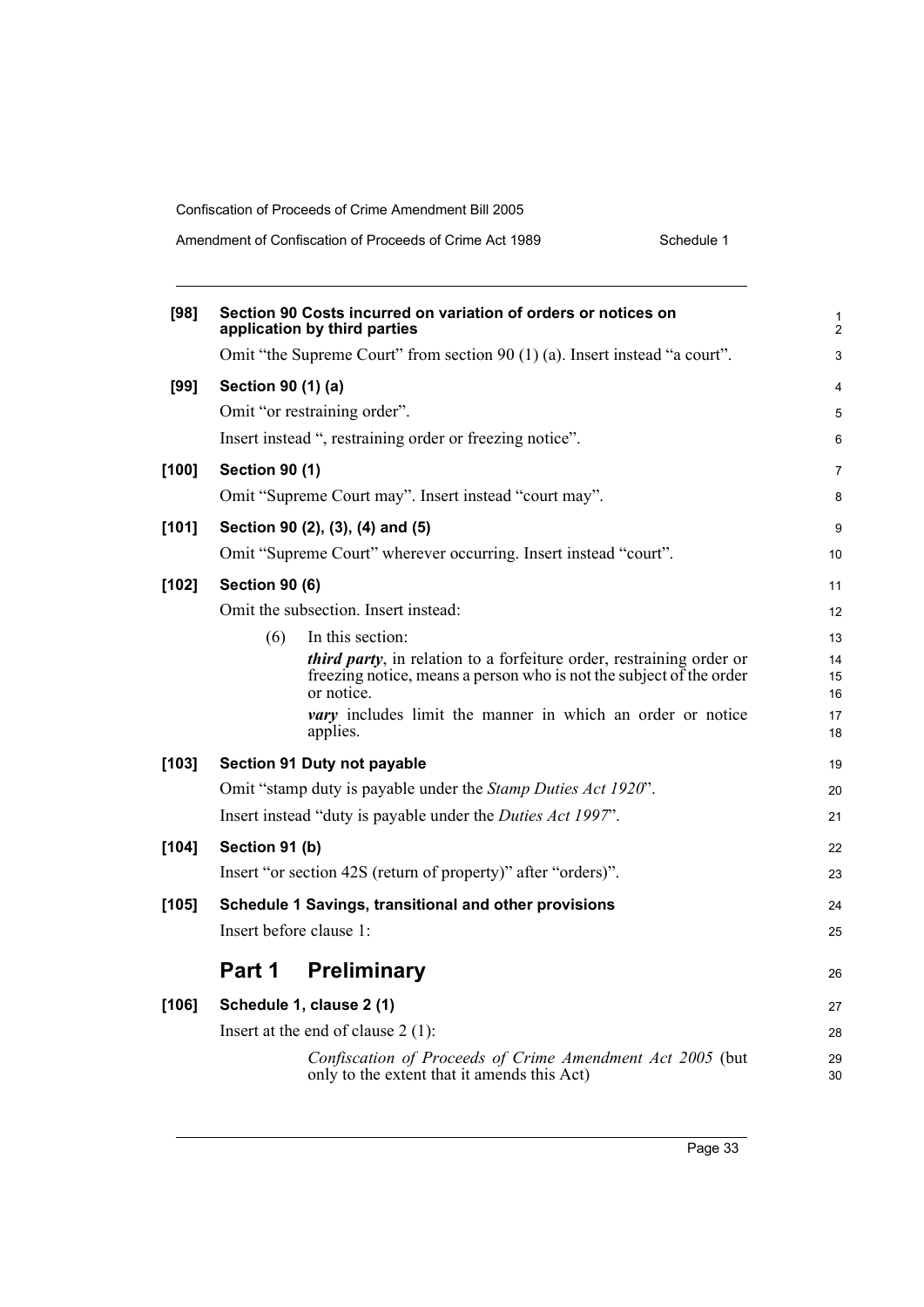Schedule 1 Amendment of Confiscation of Proceeds of Crime Act 1989

### **[107] Schedule 1, Part 2**

Insert after clause 3:

# **Part 2 Provisions consequential on Confiscation of Proceeds of Crime Amendment Act 2005**

## **4 Definition**

In this Part:

*amending Act* means the *Confiscation of Proceeds of Crime Amendment Act 2005*.

1 2

3 4

### **5 Freezing notices**

Division 1A of Part 3, as inserted by the amending Act, applies to or in respect of:

- (a) property acquired or seized before or after the commencement of that Division, and
- (b) persons who committed serious offences (whether or not they were charged with those offences) before or after the commencement of that Division.

#### **6 Interstate orders and other instruments**

This Act, as amended by the amending Act, applies to or in respect of interstate forfeiture orders, interstate crime related property declarations and interstate restraining orders in force immediately before the commencement of this clause.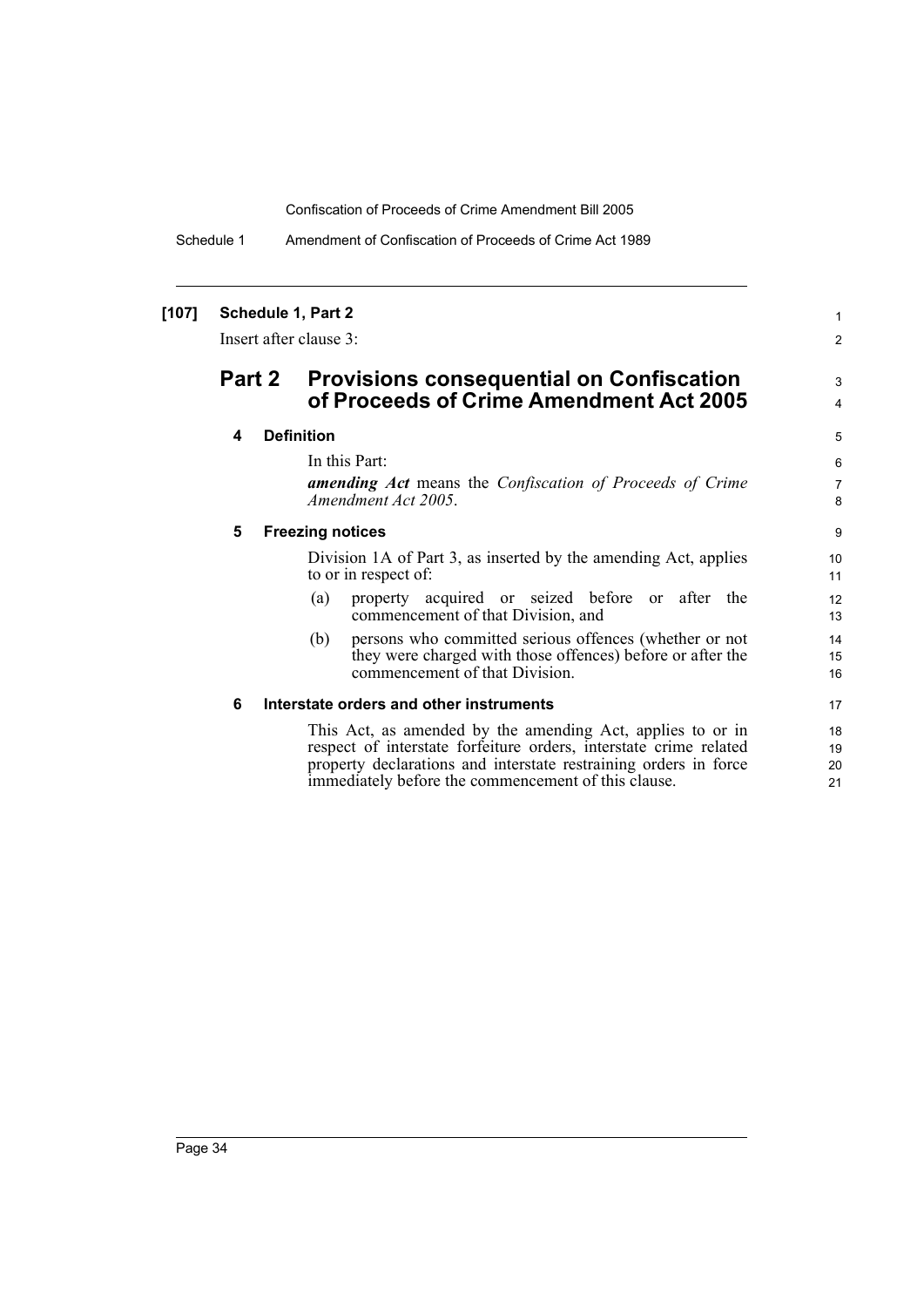Amendment of Civil Liability Act 2002 Schedule 2

<span id="page-50-0"></span>

|     | <b>Schedule 2</b> |                    |                    | <b>Amendment of Civil Liability Act 2002</b>                                                                                                                                                                                                                             | $\mathbf{1}$               |
|-----|-------------------|--------------------|--------------------|--------------------------------------------------------------------------------------------------------------------------------------------------------------------------------------------------------------------------------------------------------------------------|----------------------------|
|     |                   |                    |                    | (Section 4)                                                                                                                                                                                                                                                              | 2                          |
| [1] |                   |                    |                    | Part 7, Division 1, heading                                                                                                                                                                                                                                              | 3                          |
|     |                   |                    |                    | Insert before section 51:                                                                                                                                                                                                                                                | $\overline{4}$             |
|     |                   | <b>Division 1</b>  |                    | <b>Limitations on damages</b>                                                                                                                                                                                                                                            | 5                          |
| [2] |                   | Part 7, Division 2 |                    |                                                                                                                                                                                                                                                                          | 6                          |
|     |                   |                    |                    | Insert after section 54A:                                                                                                                                                                                                                                                | $\overline{7}$             |
|     |                   | <b>Division 2</b>  |                    | Supervision of damages arising out of<br>criminal conduct by persons suffering from<br>mental illness                                                                                                                                                                    | 8<br>9<br>10               |
|     | 54B               |                    | <b>Definitions</b> |                                                                                                                                                                                                                                                                          | 11                         |
|     |                   |                    |                    | In this Division:                                                                                                                                                                                                                                                        | 12                         |
|     |                   |                    |                    | <b><i>award</i></b> of damages means an award of damages by a court                                                                                                                                                                                                      | 13                         |
|     |                   |                    |                    | (including such an award pursuant to judgment entered in<br>accordance with an agreement between the parties to a claim for                                                                                                                                              | 14<br>15                   |
|     |                   |                    |                    | damages).                                                                                                                                                                                                                                                                | 16                         |
|     |                   |                    |                    | <i>damages supervision order</i> means an order granted under<br>section 54D.                                                                                                                                                                                            | 17<br>18                   |
|     |                   |                    |                    | serious offence means an offence punishable by imprisonment<br>for 6 months or more.                                                                                                                                                                                     | 19<br>20                   |
|     | 54C               |                    |                    | <b>Application of Division</b>                                                                                                                                                                                                                                           | 21                         |
|     |                   | (1)                |                    | This Division applies to an award of damages to which this Part<br>applies if:                                                                                                                                                                                           | 22<br>23                   |
|     |                   |                    | (a)                | the award is made in respect of a civil liability that arises<br>out of injury or damage to the person, and                                                                                                                                                              | 24<br>25                   |
|     |                   |                    | (b)                | the injury or damage occurred at the time of, or following,<br>conduct of the person that, on the balance of probabilities,<br>would have constituted a serious offence if the person had<br>not been suffering from a mental illness at the time of the<br>conduct, and | 26<br>27<br>28<br>29<br>30 |
|     |                   |                    | (c)                | the conduct contributed materially to the injury or damage<br>or to the risk of injury or damage.                                                                                                                                                                        | 31<br>32                   |
|     |                   | (2)                |                    | This Division does not apply to offender damages within the<br>meaning of Division 6 of Part 2A.                                                                                                                                                                         | 33<br>34                   |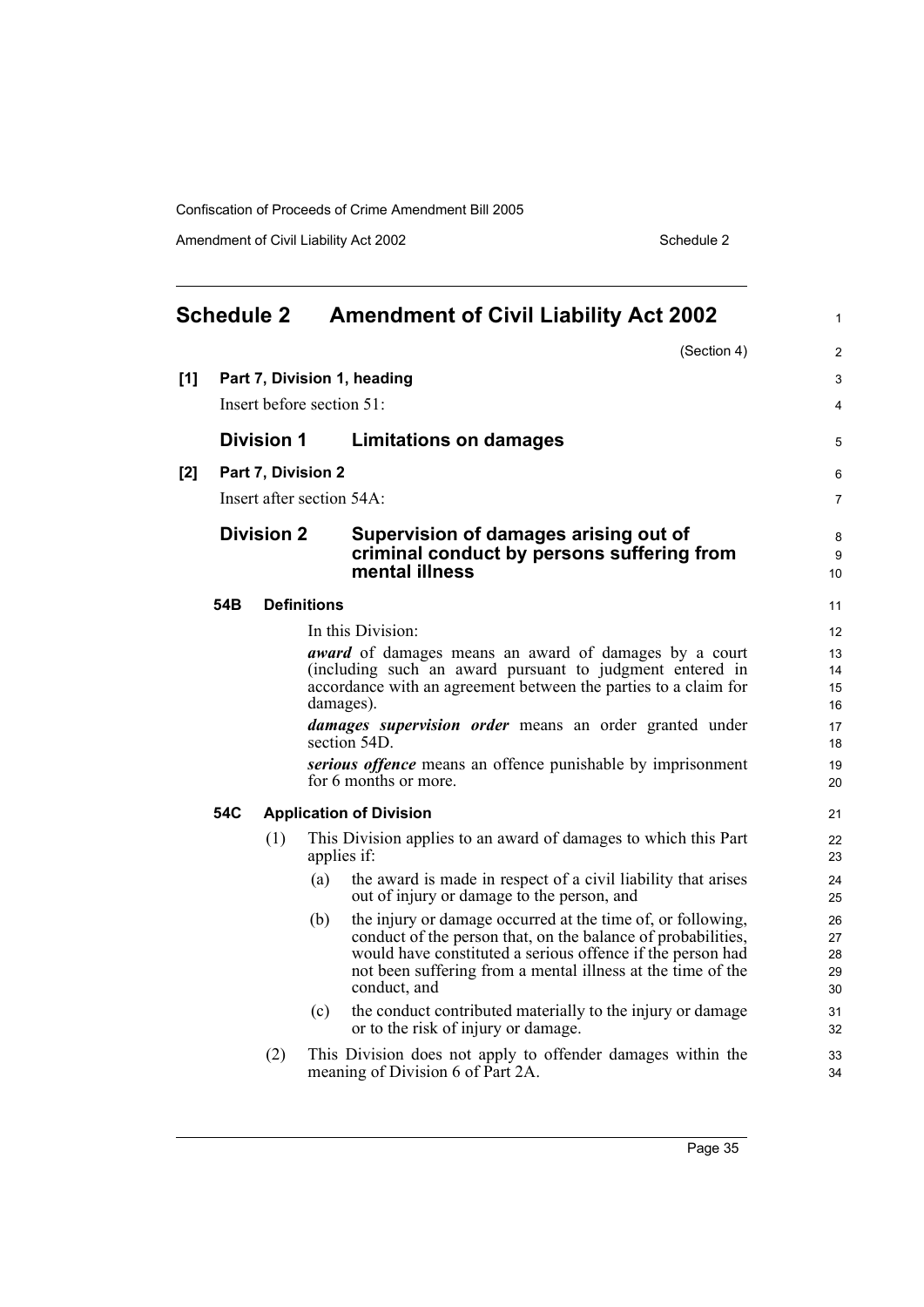- (3) This Division does not apply to an award of damages against a defendant if the conduct of the defendant that caused the death, injury or damage concerned:
	- (a) constitutes an offence (whether or not a serious offence), or

- (b) would have constituted an offence (whether or not a serious offence) if the defendant had not been suffering from a mental illness at the time of the conduct.
- (4) This Division does not apply to an award of damages made before the commencement of this Division.

## **54D Damages supervision orders**

- (1) A court that makes an award of damages must make an order directing the Public Trustee to take control of the amount of damages if it is satisfied, on the balance of probabilities, that the amount of damages is an amount to which this Division applies and that it is in the best interests of the person to whom the damages were awarded to make the order.
- (2) The Public Trustee must ensure that an amount of damages subject to a damages supervision order is used to cover the costs of past, present and future medical or other therapeutic treatment, rehabilitation costs and care costs of the person awarded the damages, subject to the terms of the order.
- (3) A damages supervision order may not take effect before the later of the final determination of any appeal relating to the award of damages or the end of the period during which any such appeal may be made.
- (4) A damages supervision order may be made whether or not the person awarded the damages is a mentally ill person (within the meaning of the *Mental Health Act 1990*) or a mentally incapacitated person when the order is made.
- (5) Any part of an award payable or paid for properly payable legal expenses incurred in connection with proceedings for damages may not be made subject to a damages supervision order.
- (6) The Public Trustee holds the amount of damages in trust for the person awarded the damages.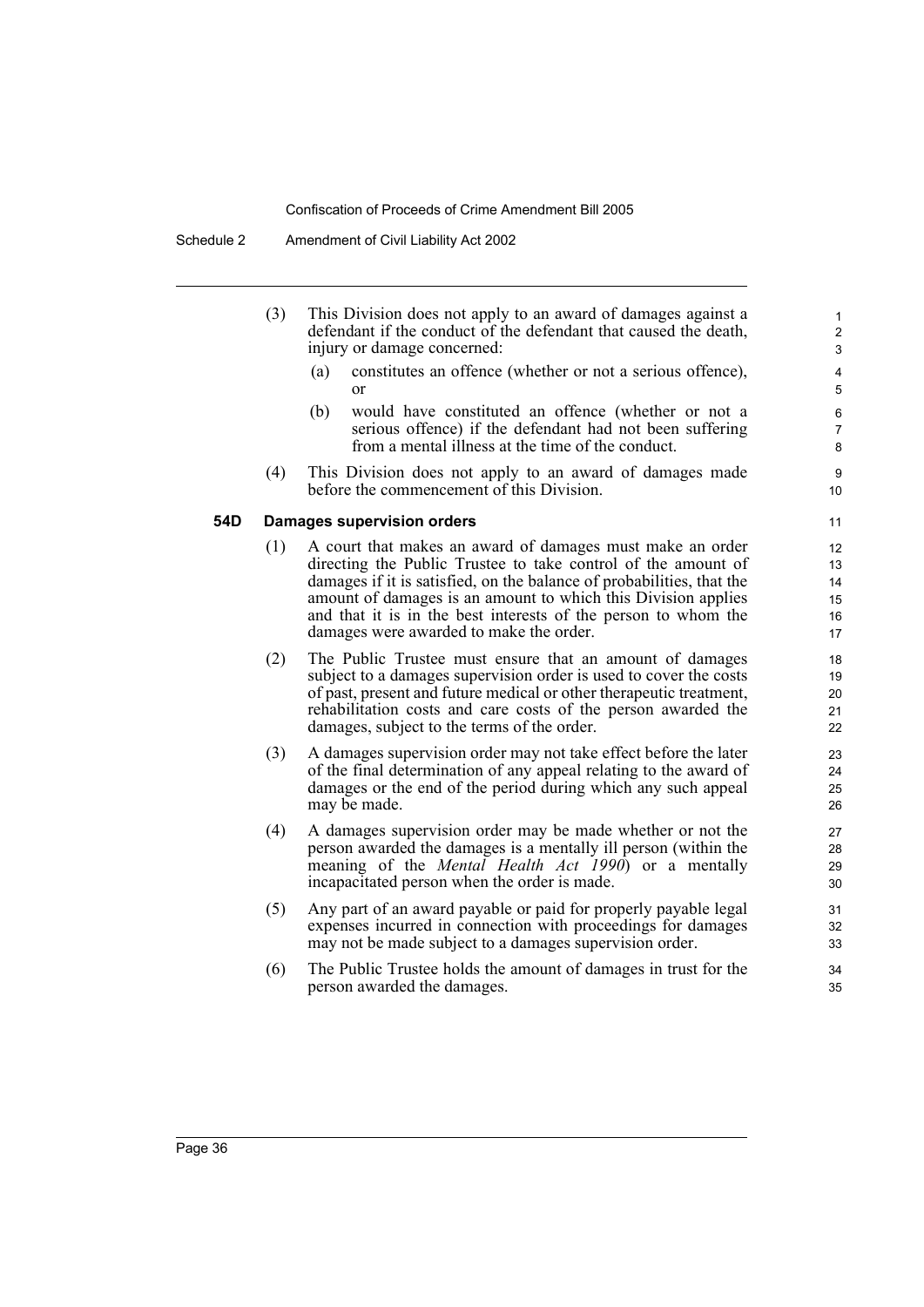Amendment of Civil Liability Act 2002 Schedule 2

| 54E |     | Additional matters relating to damages supervision orders                                                                                                                                                                                                                                                                                               | 1                                |
|-----|-----|---------------------------------------------------------------------------------------------------------------------------------------------------------------------------------------------------------------------------------------------------------------------------------------------------------------------------------------------------------|----------------------------------|
|     | (1) | A damages supervision order may:                                                                                                                                                                                                                                                                                                                        | $\overline{c}$                   |
|     |     | require an amount of damages to be paid to the Public<br>(a)                                                                                                                                                                                                                                                                                            | 3                                |
|     |     | Trustee instead of, or by or on behalf of, the person<br>awarded the damages, and                                                                                                                                                                                                                                                                       | 4<br>5                           |
|     |     | regulate the manner in which the Public Trustee may<br>(b)<br>exercise his or her functions under the order, and                                                                                                                                                                                                                                        | 6<br>$\overline{7}$              |
|     |     | determine any matter relating to the payment of amounts<br>(c)<br>of the damages, including:                                                                                                                                                                                                                                                            | 8<br>9                           |
|     |     | (i)<br>the purposes for which amounts may be disbursed,<br>and                                                                                                                                                                                                                                                                                          | 10<br>11                         |
|     |     | the obligations of the Public Trustee and the person<br>(ii)<br>awarded the damages, and                                                                                                                                                                                                                                                                | 12<br>13                         |
|     |     | (d)<br>make such other provision as the court thinks fit in the<br>circumstances of the case.                                                                                                                                                                                                                                                           | 14<br>15                         |
|     | (2) | A damages supervision order ceases to have effect:                                                                                                                                                                                                                                                                                                      | 16                               |
|     |     | if it is revoked by a court, or<br>(a)                                                                                                                                                                                                                                                                                                                  | 17                               |
|     |     | (b)<br>on the death of the person awarded the damages.                                                                                                                                                                                                                                                                                                  | 18                               |
|     | (3) | If a damages supervision order ceases to have effect, any<br>remaining amount of damages, or the proceeds of an amount of<br>damages, is (subject to any order of a court and to payment of any<br>fees or other expenses of the Public Trustee) to be paid to the<br>person awarded the damages or the legal personal representative<br>of the person. | 19<br>20<br>21<br>22<br>23<br>24 |
| 54F |     | <b>Estates under supervision of Protective Commissioner</b>                                                                                                                                                                                                                                                                                             | 25                               |
|     | (1) | A damages supervision order may be made in relation to a person<br>even though the estate of the person is subject to management<br>under the Protected Estates Act 1983.                                                                                                                                                                               | 26<br>27<br>28                   |
|     | (2) | The Protected Estates Act 1983 does not apply to or in respect of<br>property of a person whose estate is subject to management under<br>that Act to the extent that the property is the subject of a damages<br>supervision order.                                                                                                                     | 29<br>30<br>31<br>32             |
| 54G |     | <b>Hindering or obstructing Public Trustee</b>                                                                                                                                                                                                                                                                                                          | 33                               |
|     | (1) | A person must not hinder or obstruct the Public Trustee in the<br>performance of the Public Trustee's obligations under a damages<br>supervision order.                                                                                                                                                                                                 | 34<br>35<br>36                   |
|     |     | Maximum penalty: 20 penalty units or imprisonment for<br>6 months, or both.                                                                                                                                                                                                                                                                             | 37<br>38                         |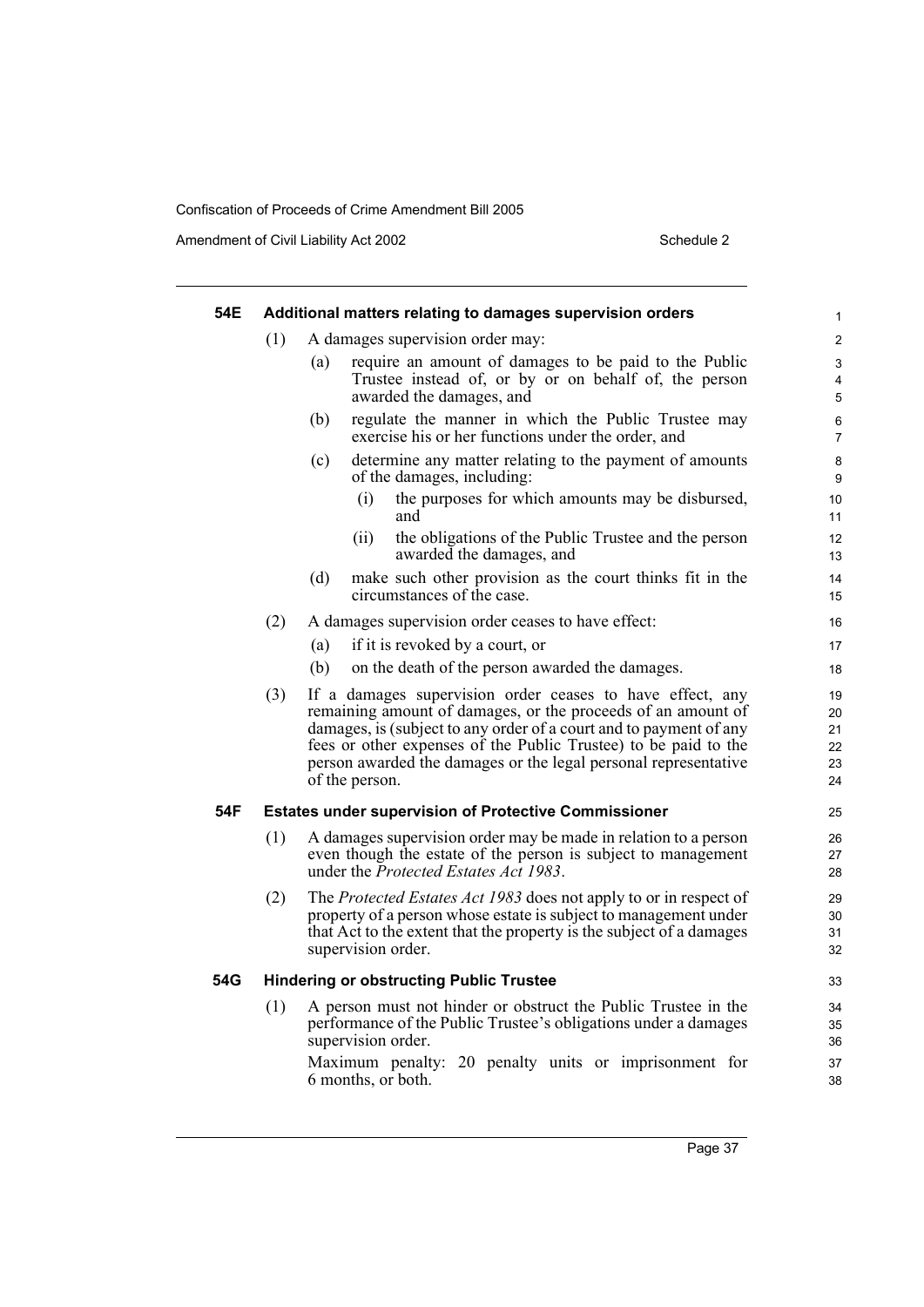Schedule 2 Amendment of Civil Liability Act 2002

|     |     | In this section:<br>(2)                                                                                                                                                                                                                                                               | $\mathbf{1}$                       |
|-----|-----|---------------------------------------------------------------------------------------------------------------------------------------------------------------------------------------------------------------------------------------------------------------------------------------|------------------------------------|
|     |     | <b>Public Trustee</b> includes members of staff within the meaning of<br>the <i>Public Trustee Act 1913</i> and agents of the Public Trustee.                                                                                                                                         | $\overline{2}$<br>3                |
|     | 54H | <b>Evidence of Public Trustee's right to act</b>                                                                                                                                                                                                                                      | 4                                  |
|     |     | If a damages supervision order is made directing the Public<br>Trustee to take control of property, a certificate under the hand of<br>the Public Trustee or an officer referred to in section 50 of the<br>Public Trustee Act 1913 and sealed with the Public Trustee's<br>seal:     | 5<br>6<br>$\overline{7}$<br>8<br>9 |
|     |     | certifying that the damages supervision order has been<br>(a)<br>made and is in force, and                                                                                                                                                                                            | 10<br>11                           |
|     |     | stating the terms of the order,<br>(b)                                                                                                                                                                                                                                                | 12                                 |
|     |     | is to be accepted by all courts, officers and other persons, whether<br>acting under any Act or not, as evidence of the matters so<br>certified and stated and of the Public Trustee's right to act under<br>the damages supervision order, without production of any other<br>proof. | 13<br>14<br>15<br>16<br>17         |
| [3] |     | <b>Schedule 1 Savings and transitional provisions</b>                                                                                                                                                                                                                                 | 18                                 |
|     |     | Insert at the end of clause $1(1)$ :                                                                                                                                                                                                                                                  | 19                                 |
|     |     | Confiscation of Proceeds of Crime Amendment Act 2005 (but<br>only to the extent that it amends this Act)                                                                                                                                                                              | 20<br>21                           |
|     |     |                                                                                                                                                                                                                                                                                       |                                    |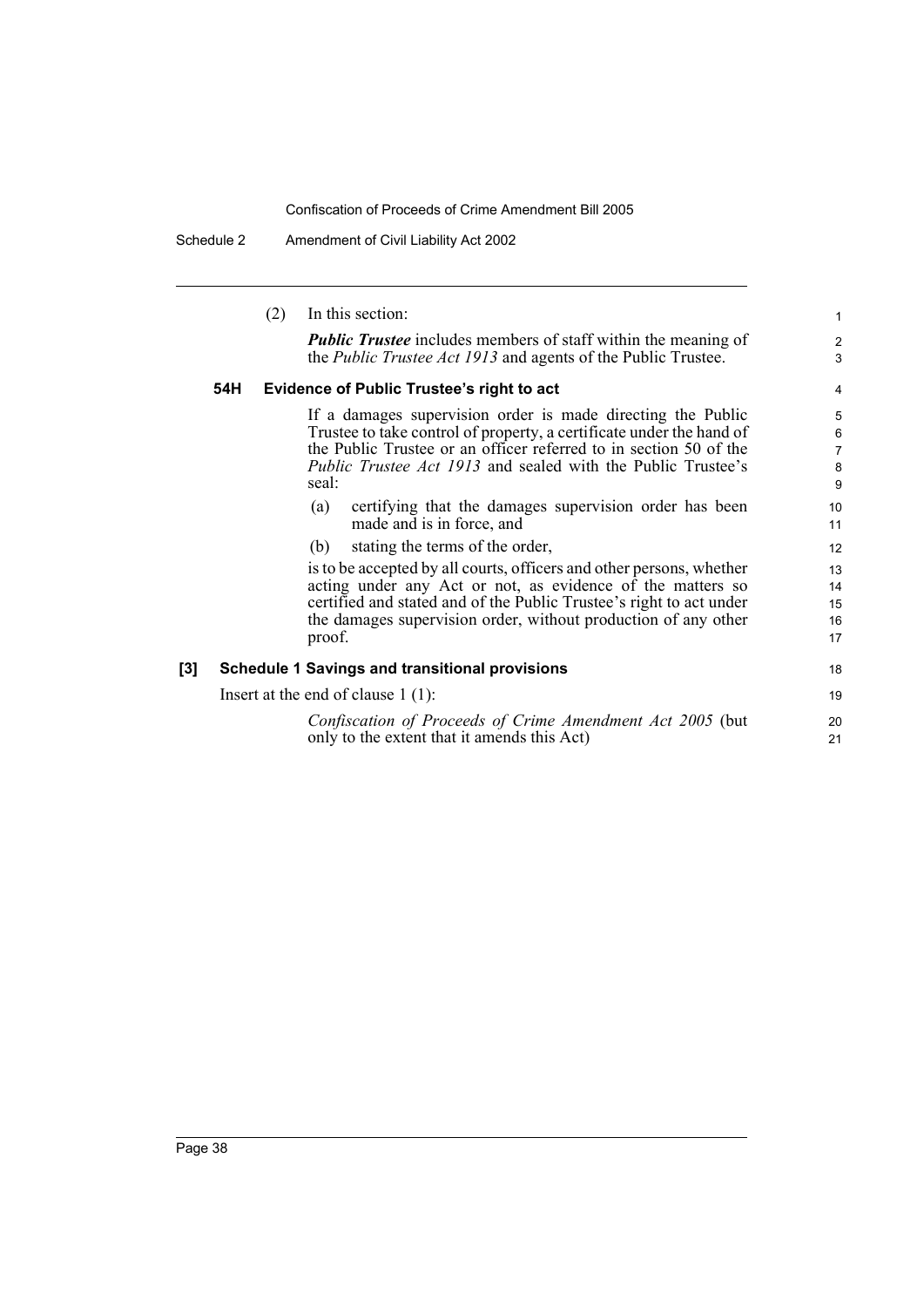Amendment of Crimes Act 1900 Schedule 3

<span id="page-54-0"></span>

| <b>Schedule 3</b> |                          |                    | <b>Amendment of Crimes Act 1900</b>                                                                                                                                                                                      | $\mathbf{1}$            |
|-------------------|--------------------------|--------------------|--------------------------------------------------------------------------------------------------------------------------------------------------------------------------------------------------------------------------|-------------------------|
|                   |                          |                    | (Section 5)                                                                                                                                                                                                              | 2                       |
|                   | Part 4, Division 1A      |                    |                                                                                                                                                                                                                          | 3                       |
|                   | Insert after Division 1: |                    |                                                                                                                                                                                                                          | $\overline{\mathbf{4}}$ |
|                   | <b>Division 1A</b>       |                    | <b>Money laundering</b>                                                                                                                                                                                                  | 5                       |
| 193A              |                          | <b>Definitions</b> |                                                                                                                                                                                                                          | 6                       |
|                   |                          |                    | In this Division:                                                                                                                                                                                                        | $\overline{7}$          |
|                   |                          |                    | <i>deal with includes:</i>                                                                                                                                                                                               | 8                       |
|                   |                          | (a)                | receive, possess, conceal or dispose of, or                                                                                                                                                                              | 9                       |
|                   |                          | (b)                | bring or cause to be brought into New South Wales,<br>including transfer or cause to be transferred by electronic<br>communication, or                                                                                   | 10<br>11<br>12          |
|                   |                          | (c)                | engage directly or indirectly in a transaction, including<br>receiving or making a gift.                                                                                                                                 | 13<br>14                |
|                   |                          | offence.           | <i>instrument of crime</i> means property that is used in the<br>commission of, or to facilitate the commission of, a serious                                                                                            | 15<br>16<br>17          |
|                   |                          |                    | <i>proceeds of crime</i> means any property that is substantially<br>derived or realised, directly or indirectly, by any person from the<br>commission of a serious offence.                                             | 18<br>19<br>20          |
|                   |                          |                    | serious offence means:                                                                                                                                                                                                   | 21                      |
|                   |                          | (a)                | an offence (including a common law offence) against the<br>laws of New South Wales, being an offence that may be<br>prosecuted on indictment, or                                                                         | 22<br>23<br>24          |
|                   |                          | (b)                | the offence of supplying any restricted substance<br>prescribed for the purposes of section 16 of the <i>Poisons</i><br>and Therapeutic Goods Act 1966 that arises under<br>section $18\overline{A}$ (1) of that Act, or | 25<br>26<br>27<br>28    |
|                   |                          | (c)                | an offence committed outside New South Wales<br>(including outside Australia) that would be an offence<br>referred to in paragraph (a) or (b) if it had been committed<br>in New South Wales.                            | 29<br>30<br>31<br>32    |
| 193B              |                          |                    | <b>Money laundering</b>                                                                                                                                                                                                  | 33                      |
|                   | (1)                      |                    | A person who deals with proceeds of crime:                                                                                                                                                                               | 34                      |
|                   |                          | (a)                | knowing that it is proceeds of crime, and                                                                                                                                                                                | 35                      |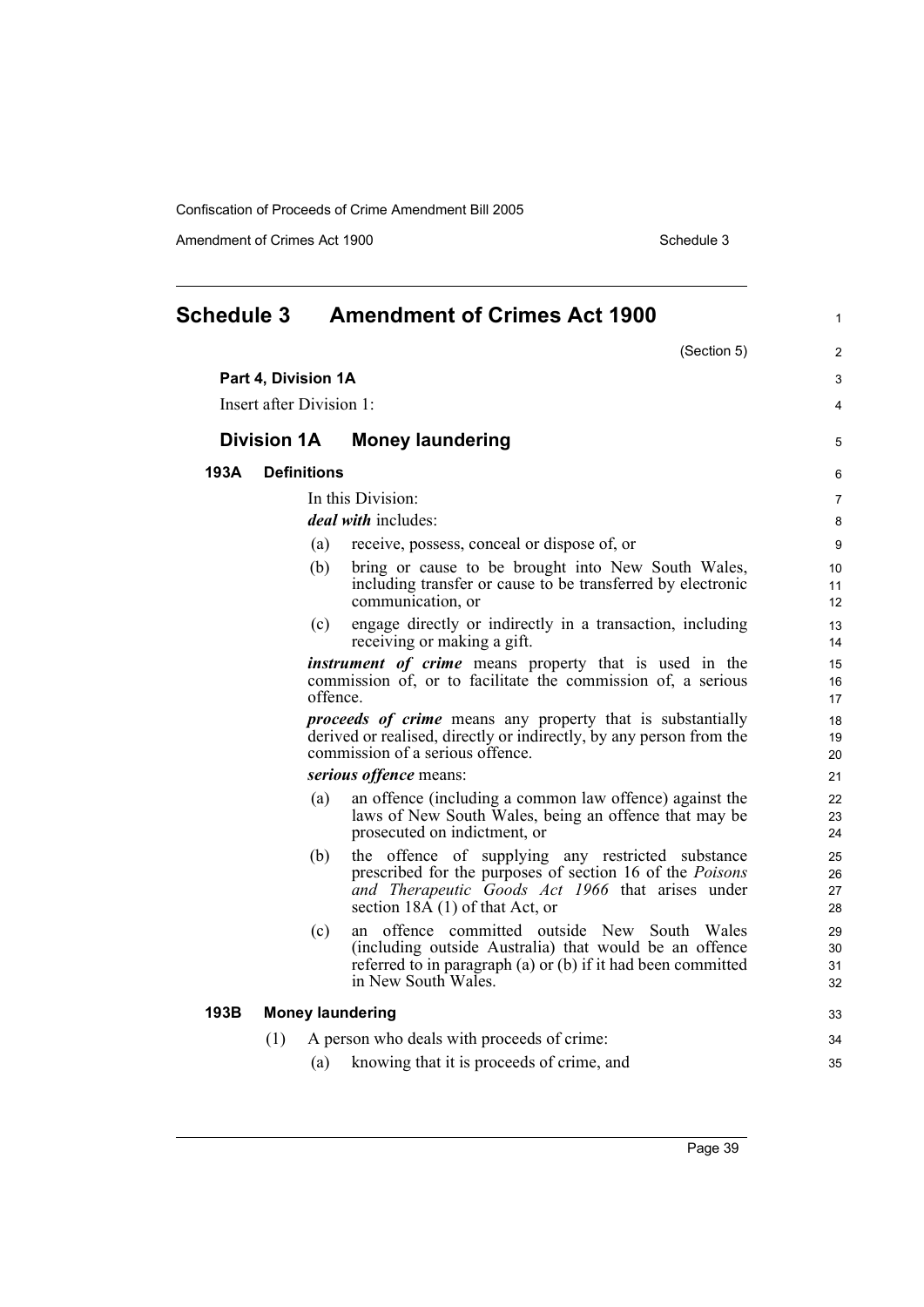|      |          | intending to conceal that it is proceeds of crime,<br>(b)                                                                                                                                                                                                                                                                                                                                                  | $\mathbf{1}$                     |
|------|----------|------------------------------------------------------------------------------------------------------------------------------------------------------------------------------------------------------------------------------------------------------------------------------------------------------------------------------------------------------------------------------------------------------------|----------------------------------|
|      |          | is guilty of an offence.                                                                                                                                                                                                                                                                                                                                                                                   | $\overline{2}$                   |
|      |          | Maximum penalty: imprisonment for 20 years.                                                                                                                                                                                                                                                                                                                                                                | 3                                |
|      | (2)      | A person who deals with proceeds of crime knowing that it is<br>proceeds of crime is guilty of an offence.                                                                                                                                                                                                                                                                                                 | 4<br>5                           |
|      |          | Maximum penalty: imprisonment for 15 years.                                                                                                                                                                                                                                                                                                                                                                | 6                                |
|      | (3)      | A person who deals with proceeds of crime being reckless as to<br>whether it is proceeds of crime is guilty of an offence.                                                                                                                                                                                                                                                                                 | $\overline{7}$<br>8              |
|      |          | Maximum penalty: imprisonment for 10 years.                                                                                                                                                                                                                                                                                                                                                                | 9                                |
|      | (4)      | It is a defence to a prosecution for an offence under this section<br>if the defendant satisfies the court that the defendant dealt with<br>the proceeds of crime to assist the enforcement of a law of the<br>Commonwealth, a State or a Territory.                                                                                                                                                       | 10<br>11<br>12<br>13             |
| 193C |          | Dealing with property suspected of being proceeds of crime                                                                                                                                                                                                                                                                                                                                                 | 14                               |
|      | (1)      | A person who deals with property that is property that there are                                                                                                                                                                                                                                                                                                                                           | 15                               |
|      |          | reasonable grounds to suspect is proceeds of crime is guilty of a                                                                                                                                                                                                                                                                                                                                          | 16                               |
|      |          | summary offence.                                                                                                                                                                                                                                                                                                                                                                                           | 17                               |
|      |          | Maximum penalty: 50 penalty units or imprisonment for 2 years,<br>or both.                                                                                                                                                                                                                                                                                                                                 | 18<br>19                         |
|      | (2)      | It is a defence to a prosecution for an offence under this section<br>if the defendant satisfies the court that the defendant had no<br>reasonable grounds for suspecting that the property was<br>substantially derived or realised, directly or indirectly, from an<br>act or omission constituting an offence against a law in force in<br>the Commonwealth, a State or a Territory or another country. | 20<br>21<br>22<br>23<br>24<br>25 |
| 193D | of crime | Dealing with property that subsequently becomes an instrument                                                                                                                                                                                                                                                                                                                                              | 26<br>27                         |
|      | (1)      | If:                                                                                                                                                                                                                                                                                                                                                                                                        | 28                               |
|      |          | a person deals with property intending that the property<br>(a)<br>will become an instrument of crime, and                                                                                                                                                                                                                                                                                                 | 29<br>30                         |
|      |          | the property subsequently becomes an instrument of<br>(b)<br>crime,                                                                                                                                                                                                                                                                                                                                        | 31<br>32                         |
|      |          | the person is guilty of an offence.                                                                                                                                                                                                                                                                                                                                                                        | 33                               |
|      |          | Maximum penalty: imprisonment for 15 years.                                                                                                                                                                                                                                                                                                                                                                | 34                               |
|      | (2)      | If:                                                                                                                                                                                                                                                                                                                                                                                                        | 35                               |
|      |          | a person deals with property being reckless as to whether<br>(a)<br>the property will become an instrument of crime, and                                                                                                                                                                                                                                                                                   | 36<br>37                         |
|      |          |                                                                                                                                                                                                                                                                                                                                                                                                            |                                  |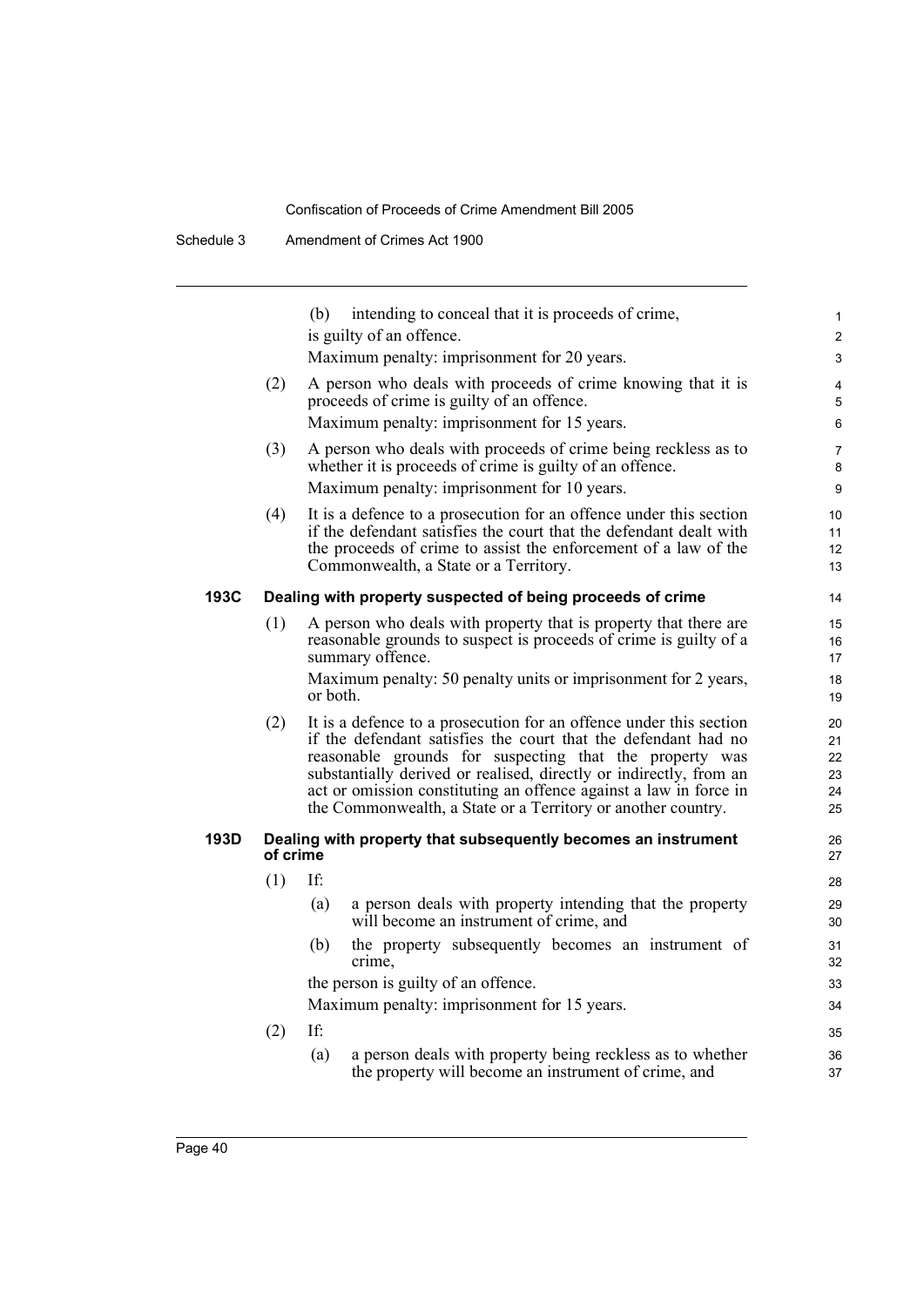Amendment of Crimes Act 1900 Schedule 3

|      |     | (b)<br>the property subsequently becomes an instrument of<br>crime,                                                                                                                                                                                                                                                                                                                                          |  |
|------|-----|--------------------------------------------------------------------------------------------------------------------------------------------------------------------------------------------------------------------------------------------------------------------------------------------------------------------------------------------------------------------------------------------------------------|--|
|      |     | the person is guilty of an offence.                                                                                                                                                                                                                                                                                                                                                                          |  |
|      |     | Maximum penalty: imprisonment for 10 years.                                                                                                                                                                                                                                                                                                                                                                  |  |
|      | (3) | Proceedings for an offence under this section must not be<br>commenced without the consent of the Director of Public<br>Prosecutions.                                                                                                                                                                                                                                                                        |  |
|      | (4) | It is a defence to a prosecution for an offence under this section<br>if the defendant satisfies the court that the defendant dealt with<br>the proceeds of crime to assist the enforcement of a law of the<br>Commonwealth, a State or a Territory.                                                                                                                                                         |  |
|      | (5) | In this section:                                                                                                                                                                                                                                                                                                                                                                                             |  |
|      |     | <i>property</i> means money or other valuables.                                                                                                                                                                                                                                                                                                                                                              |  |
| 193E |     | <b>Alternative verdicts</b>                                                                                                                                                                                                                                                                                                                                                                                  |  |
|      | (1) | If on the trial of a person for an offence under section 193B (1),<br>the jury is not satisfied that the accused is guilty of the offence<br>charged, but is satisfied that the accused is guilty of an offence<br>under section 193B $(2)$ or $(3)$ , it may find the accused not guilty<br>of the offence charged but guilty of the other offence, and the<br>accused is liable to punishment accordingly. |  |
|      | (2) | If on the trial of a person for an offence under section $193B(2)$ ,<br>the jury is not satisfied that the accused is guilty of the offence<br>charged, but is satisfied that the accused is guilty of an offence<br>under section 193B (3), it may find the accused not guilty of the<br>offence charged but guilty of the other offence, and the accused<br>is liable to punishment accordingly.           |  |
|      | (3) | If on the trial of a person for an offence under section $193D(1)$ ,<br>the jury is not satisfied that the accused is guilty of the offence<br>charged, but is satisfied that the accused is guilty of an offence<br>under section 193D (2), it may find the accused not guilty of the<br>offence charged but guilty of the other offence, and the accused<br>is liable to punishment accordingly.           |  |
| 193F |     | Proof of other offences not required                                                                                                                                                                                                                                                                                                                                                                         |  |
|      | (1) | To avoid doubt, it is not necessary, in order to prove for the<br>purposes of an offence under this Division that property is<br>proceeds of crime, to establish that:                                                                                                                                                                                                                                       |  |
|      |     | a particular offence was committed in relation to the<br>(a)<br>property, or                                                                                                                                                                                                                                                                                                                                 |  |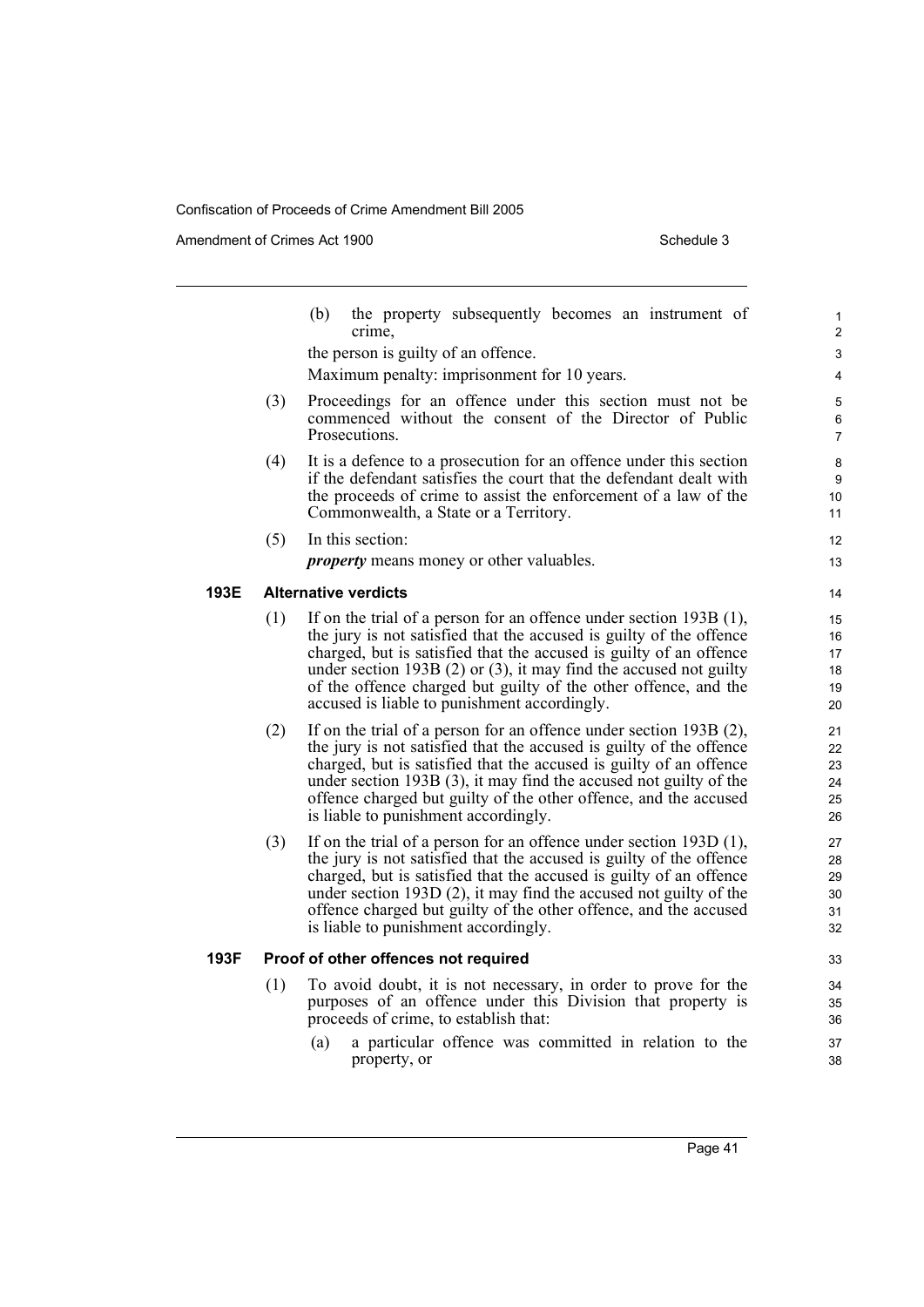| (b) | a particular person committed an offence in relation to the |
|-----|-------------------------------------------------------------|
|     | property.                                                   |

- (2) To avoid doubt, it is not necessary, in order to prove for the purposes of an offence under this Division that property will be an instrument of crime, to establish:
	- (a) an intention or risk that a particular offence will be committed in relation to the property, or
	- (b) an intention or risk that a particular person will commit an offence in relation to the property.

## **193G Transitional provision**

This Division applies to or in respect of acts or omissions in relation to proceeds of crime arising from serious offences committed before or after the commencement of this Division.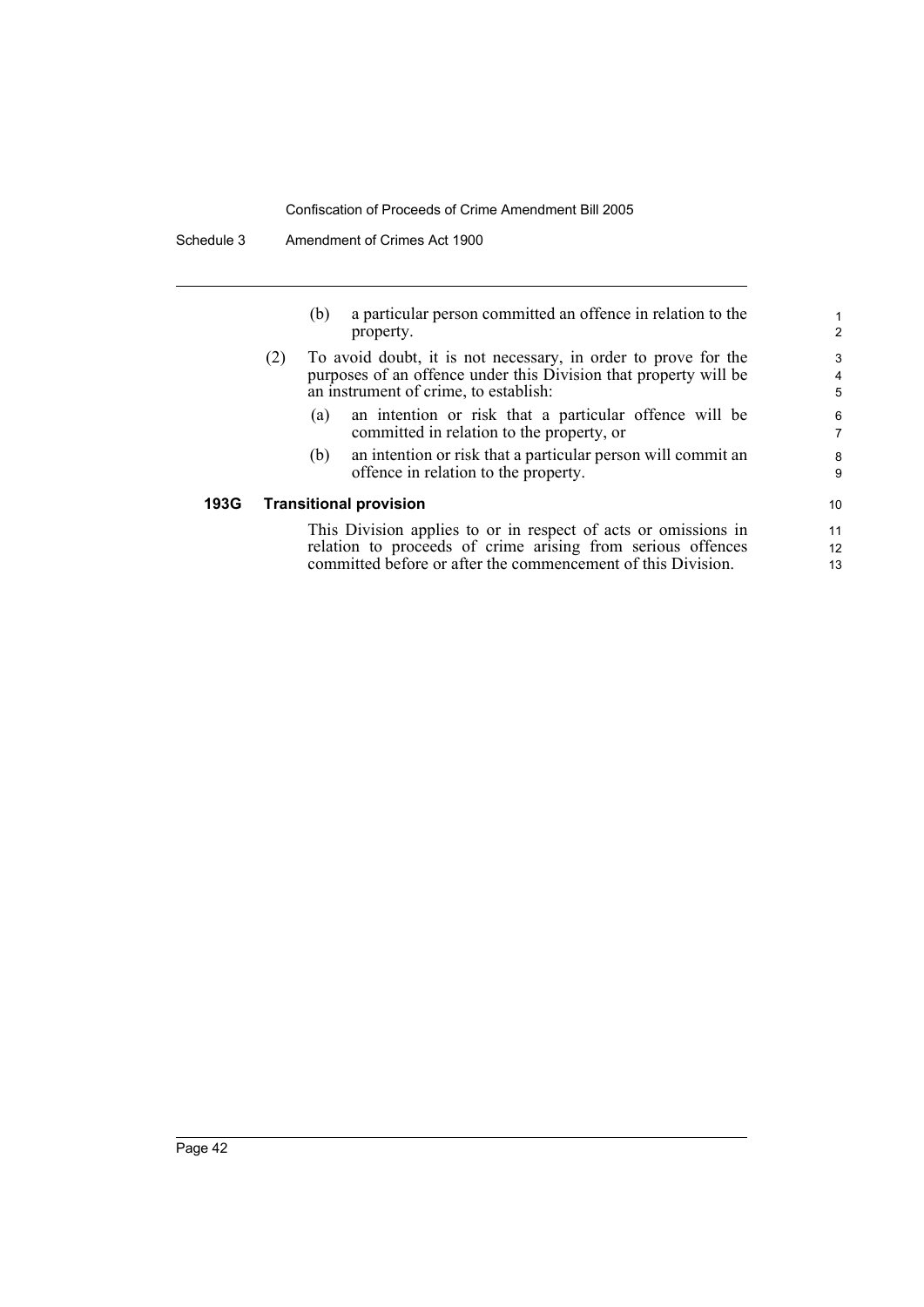Amendment of Forfeiture Act 1995 Schedule 4

<span id="page-58-0"></span>

| Schedule 4 |                                                                                                                                           |            | <b>Amendment of Forfeiture Act 1995</b>                                                                                                                                                             | $\mathbf{1}$   |  |
|------------|-------------------------------------------------------------------------------------------------------------------------------------------|------------|-----------------------------------------------------------------------------------------------------------------------------------------------------------------------------------------------------|----------------|--|
|            |                                                                                                                                           |            | (Section 6)                                                                                                                                                                                         | 2              |  |
| [1]        |                                                                                                                                           | Long title |                                                                                                                                                                                                     | 3              |  |
|            | Insert "to apply the forfeiture rule to certain persons who are found not guilty<br>on the grounds of mental illness;" after "benefits;". |            |                                                                                                                                                                                                     |                |  |
| $[2]$      | Part 1, heading                                                                                                                           |            |                                                                                                                                                                                                     |                |  |
|            | Insert before section 1:                                                                                                                  |            |                                                                                                                                                                                                     |                |  |
|            | Part 1                                                                                                                                    |            | <b>Preliminary</b>                                                                                                                                                                                  | 8              |  |
| [3]        | <b>Section 3 Definitions</b>                                                                                                              |            |                                                                                                                                                                                                     |                |  |
|            |                                                                                                                                           |            | Insert in alphabetical order:                                                                                                                                                                       | 10             |  |
|            |                                                                                                                                           |            | <i>forfeiture application order</i> means an order made under                                                                                                                                       | 11             |  |
|            |                                                                                                                                           |            | section 11.                                                                                                                                                                                         | 12             |  |
| [4]        | Part 2, heading                                                                                                                           |            |                                                                                                                                                                                                     |                |  |
|            | Insert before section 5:                                                                                                                  |            |                                                                                                                                                                                                     |                |  |
|            | Part 2                                                                                                                                    |            | <b>Forfeiture modification orders</b>                                                                                                                                                               | 15             |  |
| [5]        | Part 3                                                                                                                                    |            |                                                                                                                                                                                                     |                |  |
|            | Omit section 10. Insert instead:                                                                                                          |            |                                                                                                                                                                                                     |                |  |
|            | Part 3                                                                                                                                    |            | <b>Forfeiture application orders</b>                                                                                                                                                                | 18             |  |
|            | 10                                                                                                                                        |            | <b>Definitions</b>                                                                                                                                                                                  | 19             |  |
|            |                                                                                                                                           |            | In this Part:                                                                                                                                                                                       | 20             |  |
|            |                                                                                                                                           |            | <i>interested person</i> does not include an offender or a person<br>claiming through an offender.                                                                                                  | 21<br>22       |  |
|            |                                                                                                                                           |            | <i>offender</i> means a person who has killed another person and been<br>found not guilty of murder by reason of mental illness.                                                                    | 23<br>24       |  |
|            | 11<br>Power of Supreme Court to apply forfeiture rule                                                                                     |            |                                                                                                                                                                                                     | 25             |  |
|            |                                                                                                                                           | (1)        | If a person who has killed another person is not subject to the<br>forfeiture rule because the person has been found not guilty of<br>murder by reason of mental illness, any interested person may | 26<br>27<br>28 |  |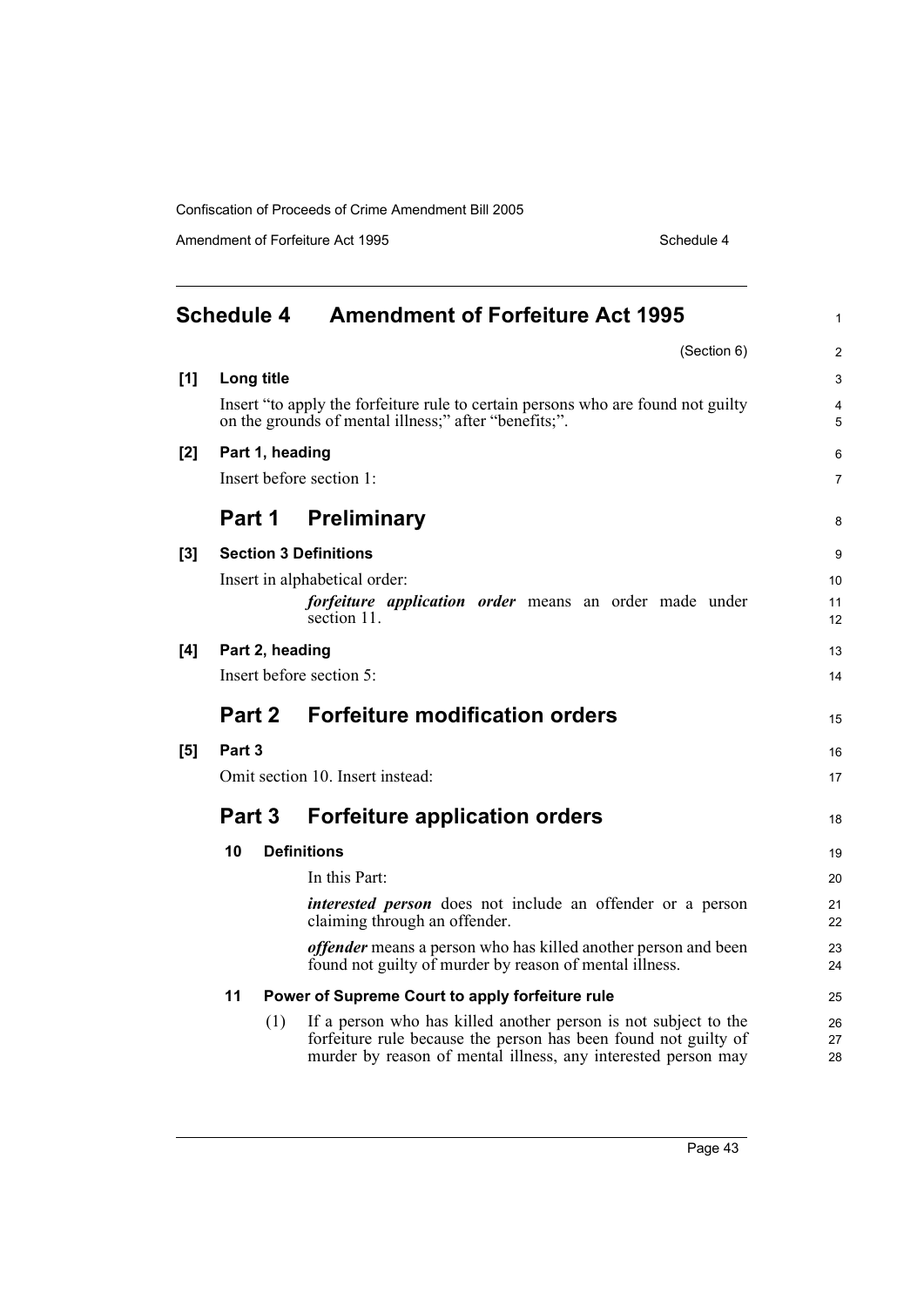make an application to the Supreme Court for an order that the rule apply as if the offender had been found guilty of murder.

- (2) On any such application, the Court may make an order applying the forfeiture rule to the offender if it is satisfied that justice requires the rule to be applied as if the offender had been found guilty of murder.
- (3) In determining whether justice requires the rule to be applied, the Court is to have regard to the following matters:
	- (a) the conduct of the offender,
	- (b) the conduct of the deceased person,
	- (c) the effect of the application of the rule on the offender or any other person,
	- (d) such other matters as to the Court appear material.
- (4) If a forfeiture application order is made, the forfeiture rule is to apply in respect of the offender for all purposes (including purposes relating to anything done before the order was made) as if the offender had been found guilty of murder.

#### **12 Time for applications for forfeiture application orders**

- (1) Unless the Supreme Court gives leave for a late application to be made, an application for a forfeiture application order must be made within 6 months after the day on which it is determined that the offender was not guilty of murder.
- (2) The Court may give leave for a late application if the Court considers it just in all the circumstances to give leave.

#### **13 Revocation of forfeiture application orders**

- (1) If the Supreme Court has made a forfeiture application order, an interested person may make an application to the Court for the revocation of the order if the Court considers it just in all the circumstances to give leave for such an application to be made.
- (2) On any such application, the Court may revoke the forfeiture application order concerned.
- (3) Section 11 (2) and (3) apply to the determination of any such application in the same way as they apply to the making of a forfeiture application order. In determining whether to revoke the forfeiture application order, the Court is also to have regard to the effect on the offender and other persons of any such revocation.